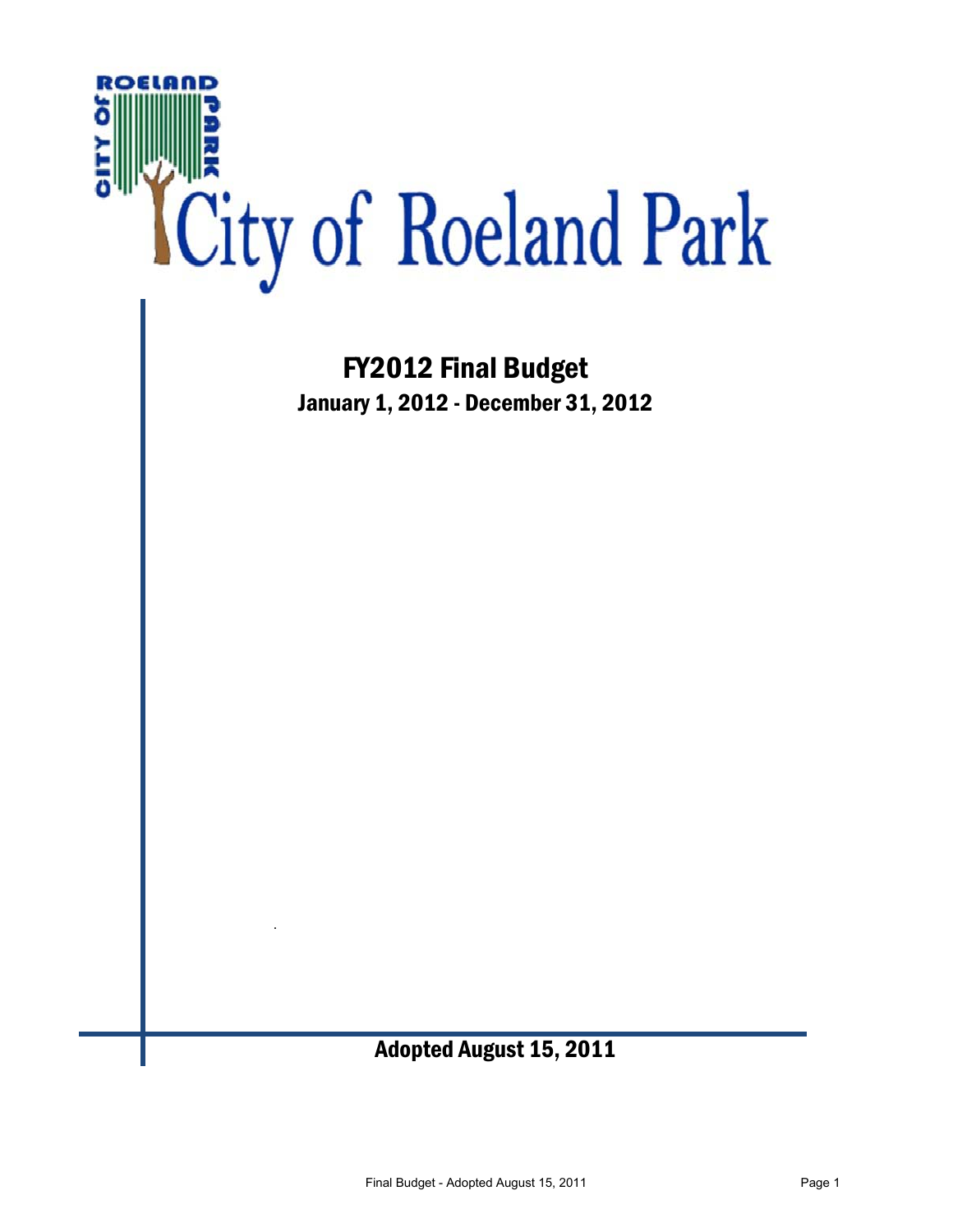# **Roeland Park 2011 Budget at a Glance**

| <b>Property Tax Mill Levy Rate</b>       |                                           | 22.030           | $\mathcal{S}$ | 1,405,281 |
|------------------------------------------|-------------------------------------------|------------------|---------------|-----------|
|                                          | <b>General Fund</b>                       | 17.92 \$         |               | 1,143,106 |
|                                          | Bond & Interest                           | 4.11 \$          |               | 262,175   |
|                                          |                                           |                  |               |           |
| <b>Total Assessed Valuation</b>          |                                           | \$<br>63,789,417 |               |           |
|                                          |                                           |                  |               |           |
| <b>Number of Residential Properties</b>  |                                           | 2846             |               |           |
|                                          |                                           |                  |               |           |
| Population (2010 Census)                 |                                           | 6731             |               |           |
|                                          |                                           |                  |               |           |
| <b>Total General Fund Budget</b>         |                                           | \$<br>4,924,816  |               |           |
|                                          |                                           |                  |               |           |
| <b>Total Budget</b>                      |                                           | \$<br>9,741,827  |               |           |
|                                          |                                           |                  |               |           |
| Number of FTE                            |                                           | 30               |               |           |
|                                          |                                           |                  |               |           |
| Annual City Tax Liability - Average Home |                                           | \$<br>374.60     |               |           |
|                                          | Average Home Sale Value \$148,062         |                  |               |           |
|                                          | Monthly City Tax Liability - Average Home | \$<br>31.22      |               |           |
|                                          |                                           |                  |               |           |

# **Roeland Park 2012 Budget at a Glance**

| Property Tax Mill Levy Rate                                                         |    | 23.288 \$                      | 1,441,818 |       |
|-------------------------------------------------------------------------------------|----|--------------------------------|-----------|-------|
| <b>General Fund</b>                                                                 |    | 18.518 \$                      | 1,146,500 | 0.598 |
| Bond & Interest                                                                     |    | 4.770 \$                       | 295,318   | 0.660 |
| Inc (Dec) in Mill Levy                                                              |    | $1.258$ \$                     | 77,907.10 |       |
| <b>Total Assessed Valuation</b>                                                     | \$ | 61,911,525 (revised 6/29/2011) |           |       |
| <b>Number of Residential Properties</b>                                             |    | 2846                           |           |       |
| Population (2010 Census)                                                            |    | 6731                           |           |       |
| <b>Total General Fund Budget</b>                                                    | \$ | 5,046,452                      |           |       |
| <b>Total Budget</b>                                                                 | \$ | 10,983,589                     |           |       |
| Number of FTE                                                                       |    | 29                             |           |       |
| \$<br>Annual City Tax Liability - Average Home<br>Average Home Sale Value \$150,308 |    | 402.55                         |           |       |
| Monthly City Tax Liability - Average Home                                           | \$ | 33.55                          |           |       |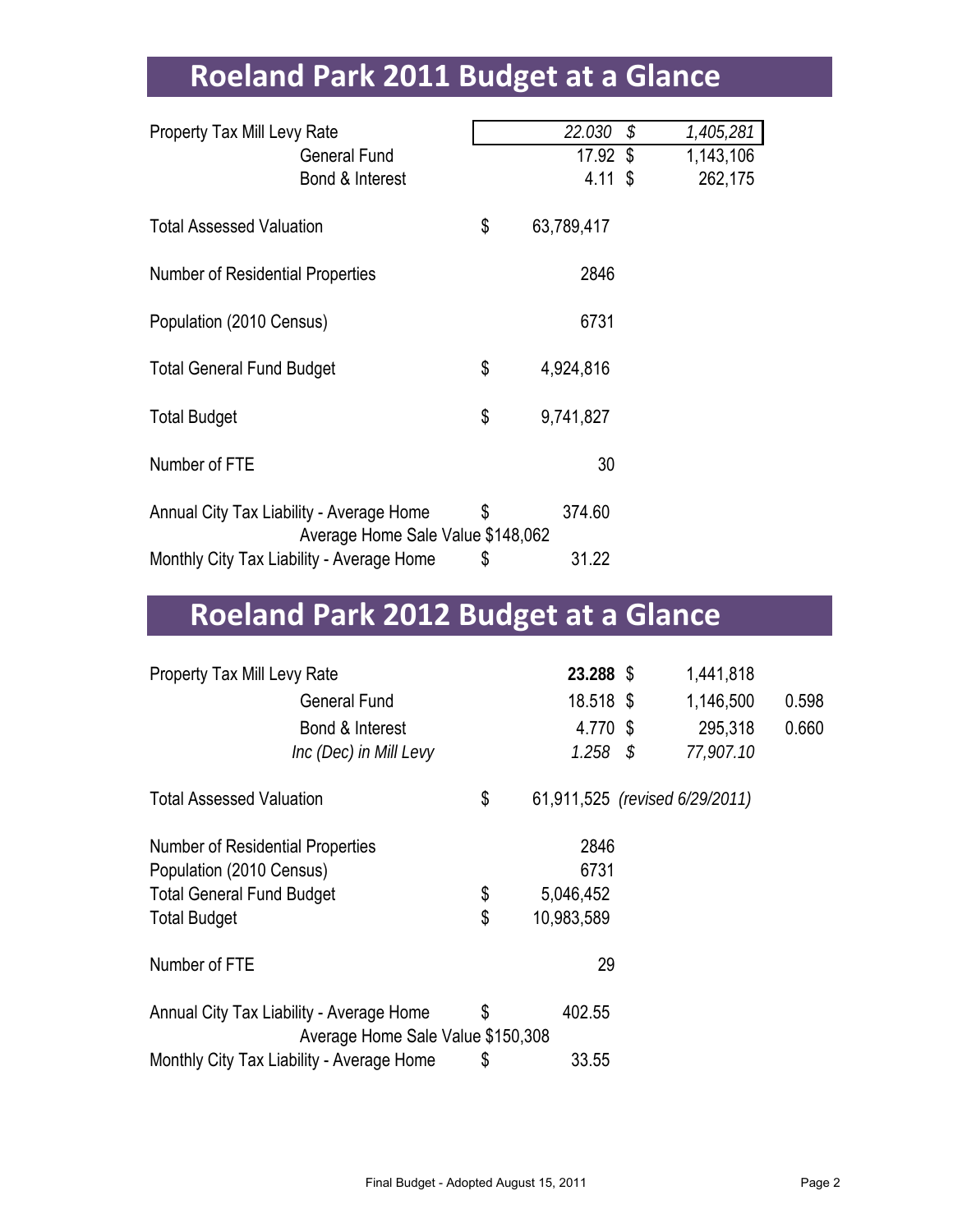#### **Value of Your City of Roeland Park Tax Dollars**

**(Average Roeland Park Home)**

#### **Example:**

**Current Mill Rate: 23.288**

**Assessed Valuation: \$17,250**  $$150,000 \times 11.5\% = $17,250$ To determine assessed

**Market Value of Home: 150,000 Annual Tax Liability for City Services: \$401.72**  $$17,250 \times 23.2880 / 1,000 = $401.72 401.7$ To calculate the annual tax bill, multiply the assessed valuation by the mill rate and

**Monthly Expenses for City Services: \$33.48**  $$401.72 / 12 = $33.48$ valuation multiply market value To determine the month tax expenses for City services, divide the tax liability by 12

#### **Value Of Your City of Roeland Park Tax Dollars**

The following list is a sampling of the City Services provided for \$33.48 per month.

| <b>Police Protection</b> | <b>Animal Control</b>       |
|--------------------------|-----------------------------|
| <b>Municipal Court</b>   | <b>Code Enforcement</b>     |
| <b>Snow Removal</b>      | <b>Building Inspections</b> |
| Leaf Removal             | Parks and Playgrounds       |
| <b>Street Repairs</b>    | <b>Aquatic Center</b>       |
| <b>Community Center</b>  | Capital Improvements        |

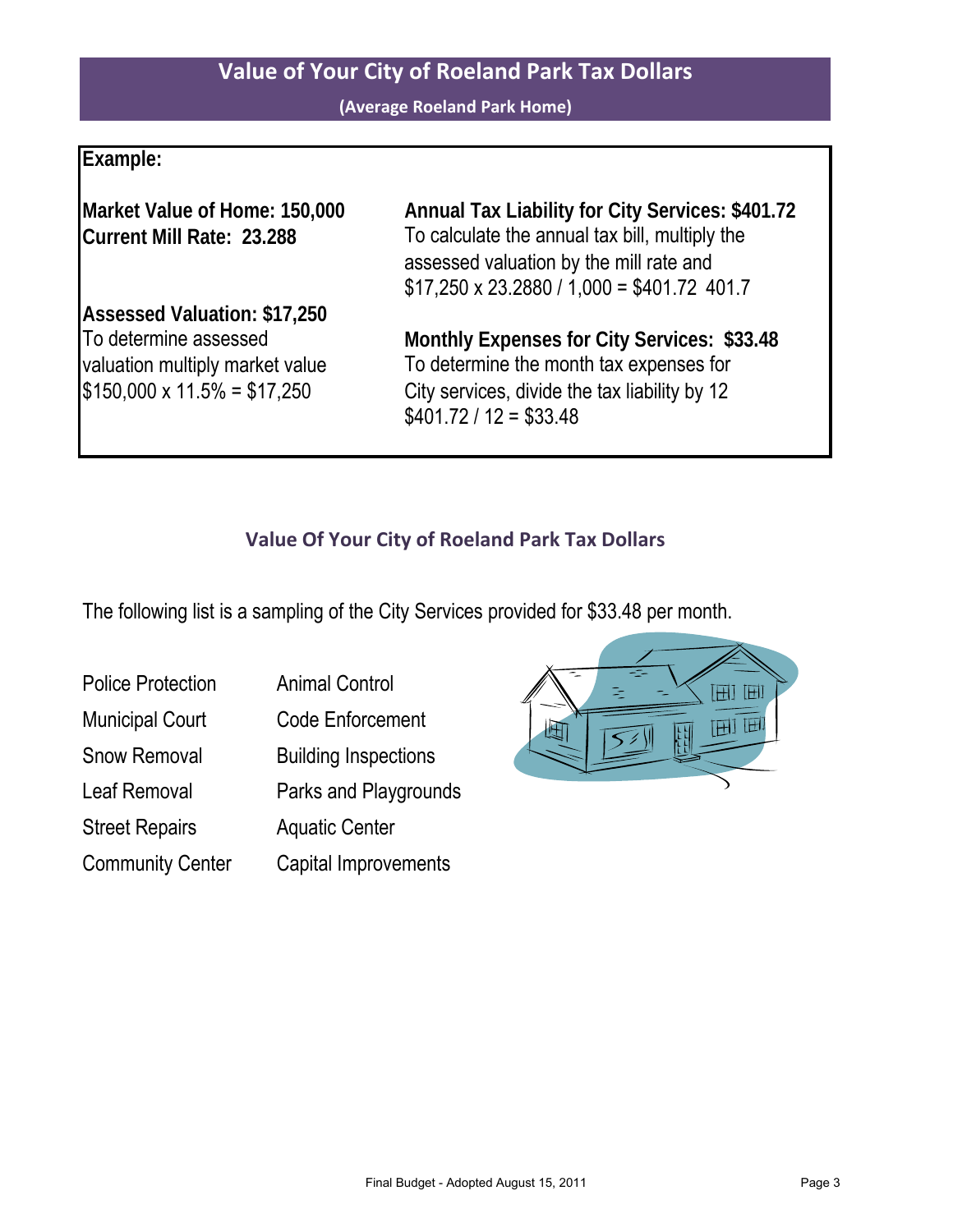## **Effective Tax Rate - Residential Property**

|               |                       | <b>Current Annual</b> |           | Proposed         |          |          |
|---------------|-----------------------|-----------------------|-----------|------------------|----------|----------|
|               |                       | City Tax with Mill    |           | Increase City    |          | Increase |
| Fair Market   | <b>Assessed Value</b> | of                    | Effective | Tax with Mill of | Increase | Per      |
| Value of Home | 11.50%                | 22.030                | Tax Rate  | 23.288           | Per Year | Month    |
| \$75,000      | 8,625                 | 190.01                | 0.253%    | 200.86           | 10.85    | 0.90     |
| \$80,000      | 9,200                 | 202.68                | 0.253%    | 214.25           | 11.57    | 0.96     |
| \$85,000      | 9,775                 | 215.34                | 0.253%    | 227.64           | 12.30    | 1.02     |
| \$90,000      | 10,350                | 228.01                | 0.253%    | 241.03           | 13.02    | 1.09     |
| \$95,000      | 10,925                | 240.68                | 0.253%    | 254.42           | 13.74    | 1.15     |
| \$100,000     | 11,500                | 253.35                | 0.253%    | 267.81           | 14.47    | 1.21     |
| \$105,000     | 12,075                | 266.01                | 0.253%    | 281.20           | 15.19    | 1.27     |
| \$110,000     | 12,650                | 278.68                | 0.253%    | 294.59           | 15.91    | 1.33     |
| \$115,000     | 13,225                | 291.35                | 0.253%    | 307.98           | 16.64    | 1.39     |
| \$120,000     | 13,800                | 304.01                | 0.253%    | 321.37           | 17.36    | 1.45     |
| \$125,000     | 14,375                | 316.68                | 0.253%    | 334.77           | 18.08    | 1.51     |
| \$130,000     | 14,950                | 329.35                | 0.253%    | 348.16           | 18.81    | 1.57     |
| \$135,000     | 15,525                | 342.02                | 0.253%    | 361.55           | 19.53    | 1.63     |
| \$140,000     | 16,100                | 354.68                | 0.253%    | 374.94           | 20.25    | 1.69     |
| \$145,000     | 16,675                | 367.35                | 0.253%    | 388.33           | 20.98    | 1.75     |
| \$150,000     | 17,250                | 380.02                | 0.253%    | 401.72           | 21.70    | 1.81     |
| \$155,000     | 17,825                | 392.68                | 0.253%    | 415.11           | 22.42    | 1.87     |
| \$160,000     | 18,400                | 405.35                | 0.253%    | 428.50           | 23.15    | 1.93     |
| \$165,000     | 18,975                | 418.02                | 0.253%    | 441.89           | 23.87    | 1.99     |
| \$170,000     | 19,550                | 430.69                | 0.253%    | 455.28           | 24.59    | 2.05     |
| \$175,000     | 20,125                | 443.35                | 0.253%    | 468.67           | 25.32    | 2.11     |
| \$180,000     | 20,700                | 456.02                | 0.253%    | 482.06           | 26.04    | 2.17     |
| \$185,000     | 21,275                | 468.69                | 0.253%    | 495.45           | 26.76    | 2.23     |
| \$190,000     | 21,850                | 481.36                | 0.253%    | 508.84           | 27.49    | 2.29     |
| \$195,000     | 22,425                | 494.02                | 0.253%    | 522.23           | 28.21    | 2.35     |
| \$200,000     | 23,000                | 506.69                | 0.253%    | 535.62           | 28.93    | 2.41     |
| \$205,000     | 23,575                | 519.36                | 0.253%    | 549.01           | 29.66    | 2.47     |
| \$210,000     | 24,150                | 532.02                | 0.253%    | 562.41           | 30.38    | 2.53     |

*Effective Tax Rate = Proportion of Property Tax to Market Value 11.5% is the rate of assessment of residential property in Kansas 24.13 is the proposed mill levy rate for the city portion of the real estate tax bill.*

| Single Family Homes (New & Existing)<br>Mean Appraised Value by City |                                      |   |                                 |          |          |
|----------------------------------------------------------------------|--------------------------------------|---|---------------------------------|----------|----------|
|                                                                      | 2010                                 |   | 2011                            | Change   | Change   |
|                                                                      | 147.015                              | S | 143.187                         | $-2.60%$ | $-0.026$ |
|                                                                      | Single Family Homes (New & Existing) |   |                                 |          |          |
|                                                                      |                                      |   | Average Sales Price by CityCity |          |          |
|                                                                      | 2010                                 |   | 2011                            | Change   | Change   |
|                                                                      | 148,062                              | S | 150,308                         | 1.52%    | 0.0152   |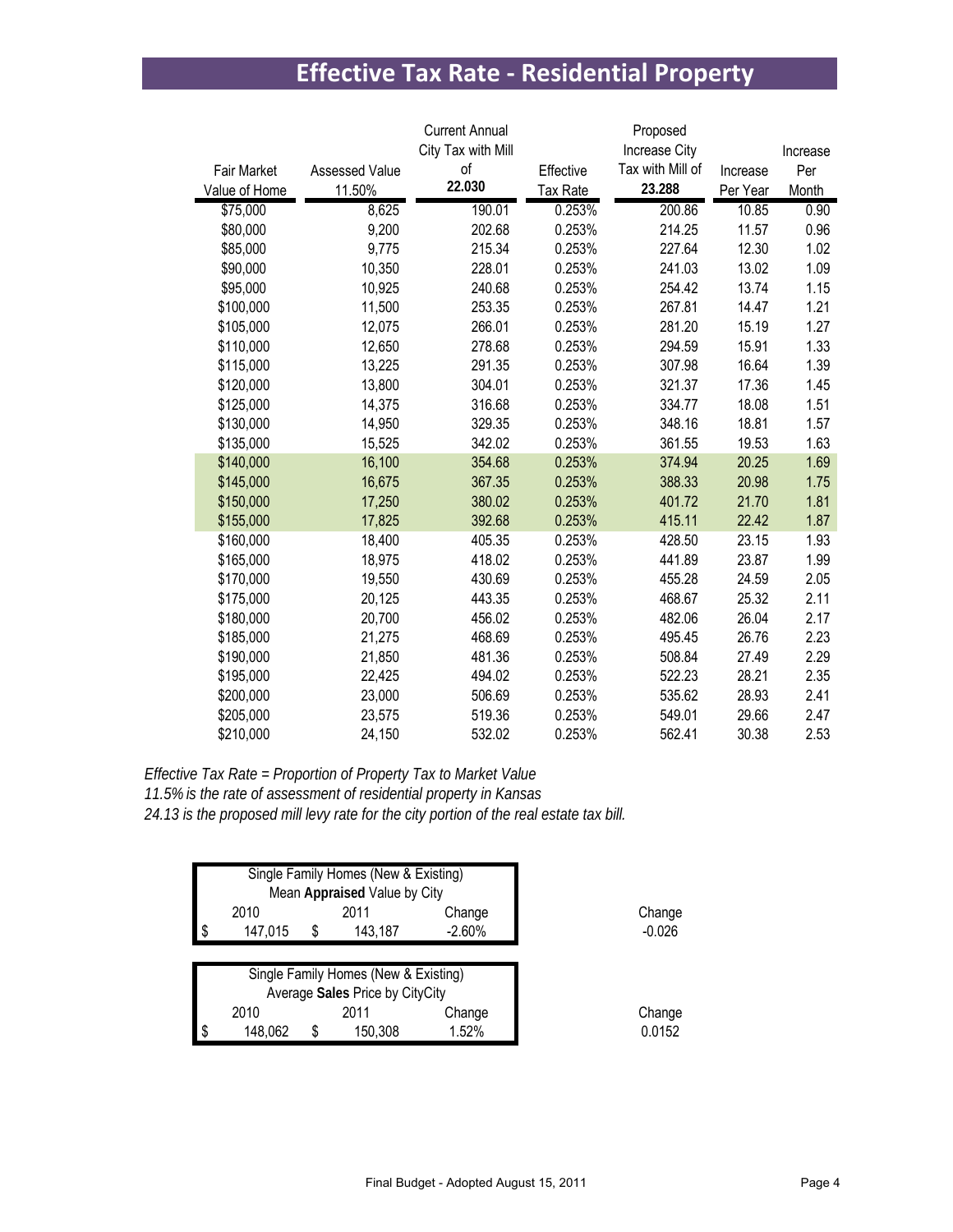#### **What are the efficiencies? - Staff Efficiencies?**

Proposed increase revised 1.258 Mill

#### *Admin*

- Carpool whenever possible with officials from other cities to instate conferences, trainings or meetings.
- Share hotel rooms with officials from other cities when attending conferences, trainings, or meetings.
- Found a private donor to replace the U.S. and Kansas Flags at City Hall.
- Rebid the newsletter and realized a 35 percent cost savings for printing.
- Attorney fees shared between cities for similar legal updates.
- Shopping for Best Price
- Limited Overtime where and when possible
- Building maintenance/repairs done to our capability, prior to hiring out professional contractors.
- IT Maintenance done in house (where possible)

#### *Police*

- Reduction of Overtime where and when possible We reviewed the way overtime was counted and found that some were taking vacation time after working overtime and getting paid for both. We have deduced overtime by restricting when vacation time can be used in conjunction with overtime.
- Replacement of one car instead of two for the last two years.
- Reduced the number of officers on the department by one or a 7% decrease in the staff.
- Reduced uniform purchases have been restricted to items that are completely in need of replacement.
- Training costs have been drastically reduced by utilizing no cost training for officers to get their required 40 hours each year.
- Travel has been restricted with the main savings coming from the removal of the International Chief's Association annual training meeting

#### *Public Works*

- Reduced Summer Help from 3 or more employees down to 1 employee that had a little more experience in this field – this eliminated the need to check up multiple seasonal employees saving fuel and travel time .
- Limited Overtime where and when possible
- Vehicle/Equipment maintenance completed by Public Works (i.e. Oil changes, brake jobs, tires etc.), reduces transportation time to other shops and saves money on labor rates.
- Vehicle/Equipment repairs When possible and to our capability Public Works makes every effort to make repairs in house (i.e. larger types of repairs that are not part of regular maintenance), reduces down time of vehicle or equipment, saves on labor rates.
- Repair broken parts that can be welded in house (as long as it is not directly tied to a safety issue). Cheaper than shop rates and quicker turnaround time.
- Periodic checking of prices from vendors, by verbal phone quotes, to insure we are paying as little as possible while maintaining a quality product.
- Building maintenance/repairs done to our capability, prior to hiring out professional contractors.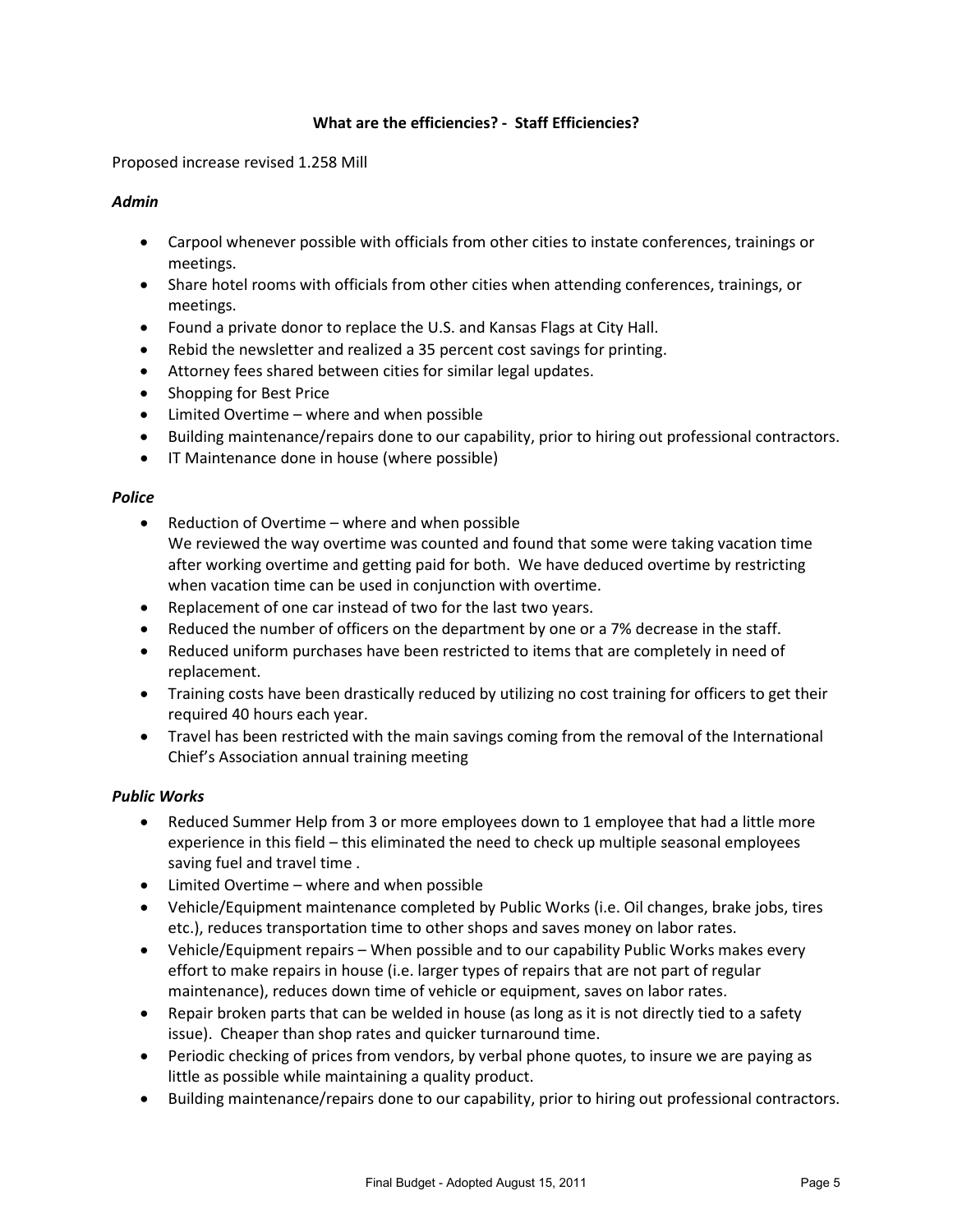- Started recycling program for scrap metal (street poles, signs) helps recover costs of purchase of new street poles and signs.
- Purchase recycled products as much as possible and as long as it is practicable and within a reasonable cost.
- Purchase products, as much as, possible from our local stores (Lowes, Wal-Mart) this helps reduces shipping fees and our travel time to buy products.
- Reduce idling of trucks while parked as much as possible to save fuel, unless the truck must run to maintain battery life while using safety equipment (emergency lights and beacons).

#### **Sales Tax in County**

SALES TAX PROPOSAL - Sales Tax Election Proposed \$16,000 Budgeted in 2012; reserves reduced by \$16,000 for 2012. Sales Tax Election would be for purposes of covering operating expenses.

Roeland Park TDD#1 - 9.775% TDD#2 - 9.275% Base Sales Tax - 8.775%

| <b>City or County Where Sales Were Delivered</b>    | <b>Total Tax</b><br>Rate | <b>Effective Date</b> |
|-----------------------------------------------------|--------------------------|-----------------------|
| Junction City Goody's Plaza CID                     | 11.300%                  | $01 - 01 - 11$        |
| Hays 48 <sup>th</sup> & Roth Avenue CID             | 10.550%                  | $07 - 01 - 10$        |
| Olathe Great Mall of the Great Plains CID           | 10.150%                  | $01 - 01 - 11$        |
| <b>Bonner Springs Center ICD</b>                    | 10.050%                  | $07 - 01 - 11$        |
| Kansas City Sporting CID                            | 10.025%                  | $04 - 01 - 11$        |
| Kansas City Happy Foods TDD                         | 9.925%                   | $07-01-10$            |
| Kansas City Plaza at the Speedway #2 TDD            | 9.925%                   | $07-01-10$            |
| Kansas City Prescott Plaza TDD                      | 9.925%                   | $07-01-10$            |
| <b>Lenexa Orchard Corners CID</b>                   | 9.900%                   | $04 - 01 - 11$        |
| Ottawa South 59 TDD                                 | 9.900%                   | $07 - 01 - 10$        |
| <b>Lawrence Free State TDD</b>                      | 9.850%                   | $07 - 01 - 10$        |
| <b>Lawrence Oread TDD</b>                           | 9.850%                   | $07 - 01 - 10$        |
| Fort Scott EMD CID                                  | 9.800%                   | $07 - 01 - 11$        |
| Hoisington Cheyenne Bottoms Inn CID                 | 9.800%                   | $04 - 01 - 11$        |
| Pomona                                              | 9.800%                   | $07 - 01 - 10$        |
| Sedan                                               | 9.800%                   | $07 - 01 - 10$        |
| <b>Wabaunsee County Maple Hill Travel Store CID</b> | 9.800%                   | $07 - 01 - 10$        |
| Roeland Park Shopping Center #1 TDD                 | 9.775%                   | $07 - 01 - 10$        |

Possible Sales Tax Revenue

 $1/8\%$  = appx \$175,000 1/4% =appx \$350,000 1/2% =appx \$700,000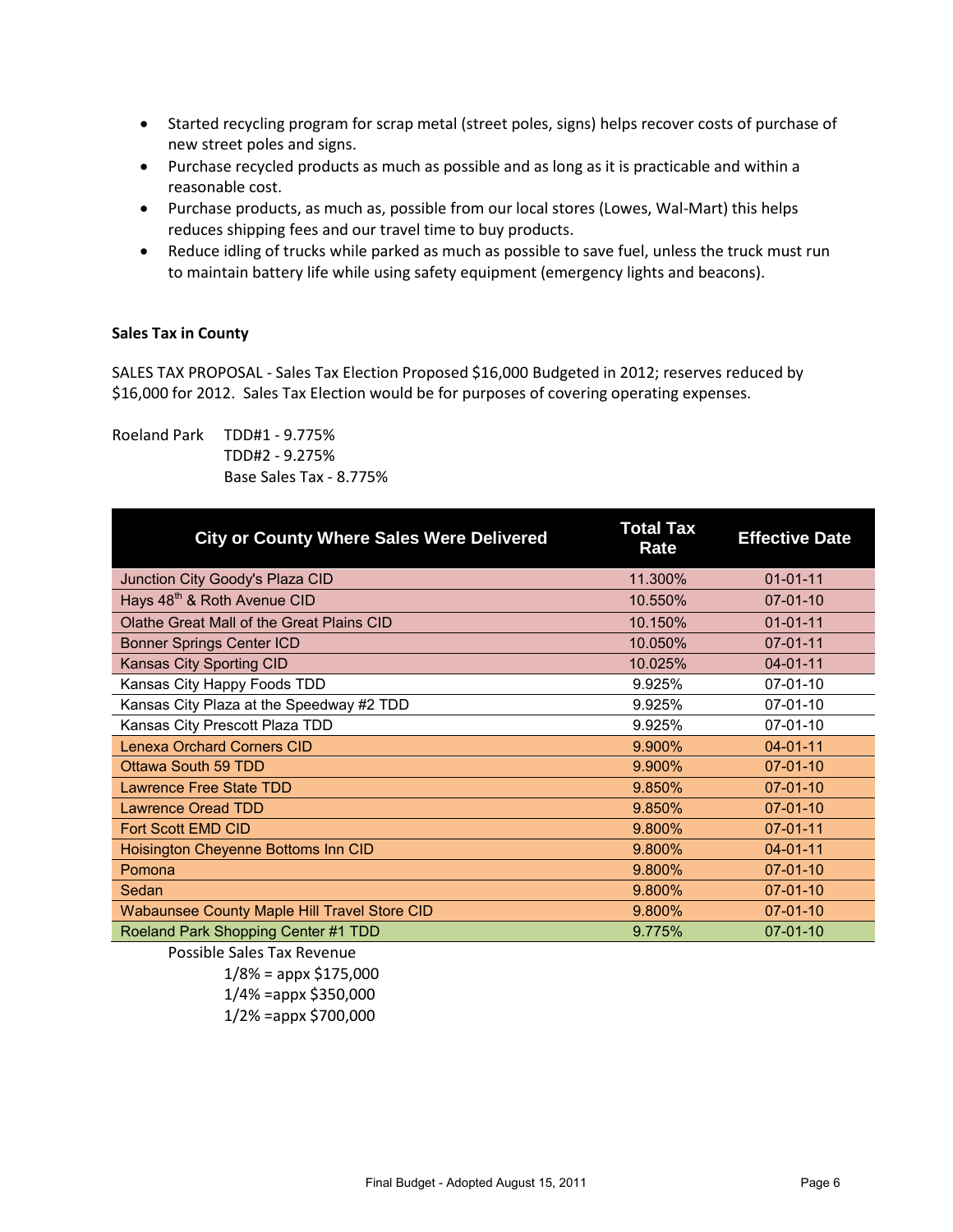#### **Staff Size – Population**

| City                 | <b>Total FT Staff</b> | <b>City Population</b><br>2010 | <b>Staff to Resident</b><br><b>Populations</b> |
|----------------------|-----------------------|--------------------------------|------------------------------------------------|
| <b>DeSoto</b>        | 28                    | 5,720                          | 204.2857143                                    |
| Leawood              | 292.2                 | 31,867                         | 109.0588638                                    |
| <b>Overland Park</b> | 826                   | 173,377                        | 209.8995157                                    |
| <b>Roeland Park</b>  | 29                    | 6731                           | 232.1034483                                    |

#### **Shared Service**

- Trash services. (bids to be taken early next year and arrangements finalized by April 2012 so that a new contract can take effect January 1, 2013)
	- o bid with common base services and then may have several alternatives in order to meet individual community needs
	- o We also agreed to ask for a bid alternative with a three year fixed price as well as a yearto-year price
	- o We will want to make sure the new contract is addressing all of the new requirements that Johnson County will be putting into effect in 2012
- Cleaning Services
- IT services
- Mowing
- Placing piggyback language in your contracts so you can use each other's contracts

#### **What did we add back from the 2011 budget?**

|                                          | Funded 2012 | Amount of<br><b>Funding</b> |
|------------------------------------------|-------------|-----------------------------|
| GF Reserve (not included in total Funded | Υ           | 705,000                     |
| Raises (1.5%) 2.3%                       | N           |                             |
| EasyRide                                 | N           |                             |
| <b>Arts Commissioner</b>                 | N           |                             |
| *Art in R Park                           | N           |                             |
| NLC (and all affiliates)                 | Y           | 1,117                       |
| City Hall Janitorial                     | Υ           | 14,000                      |
| City Treasurer                           | N           |                             |
| *Community Events                        | Υ           | 2,500                       |
| <b>SIM Foundation</b>                    | N           |                             |
| <b>Council Travel</b>                    | N           |                             |
| <b>Council Meals</b>                     | N           |                             |
| Newsletter                               | Υ           | 4,000                       |
| <b>Public Relations</b>                  | N           |                             |
| *Fireworks                               | Υ           | 2,000                       |
| Transfer to Bldg Equipment               | Υ           | 85,000                      |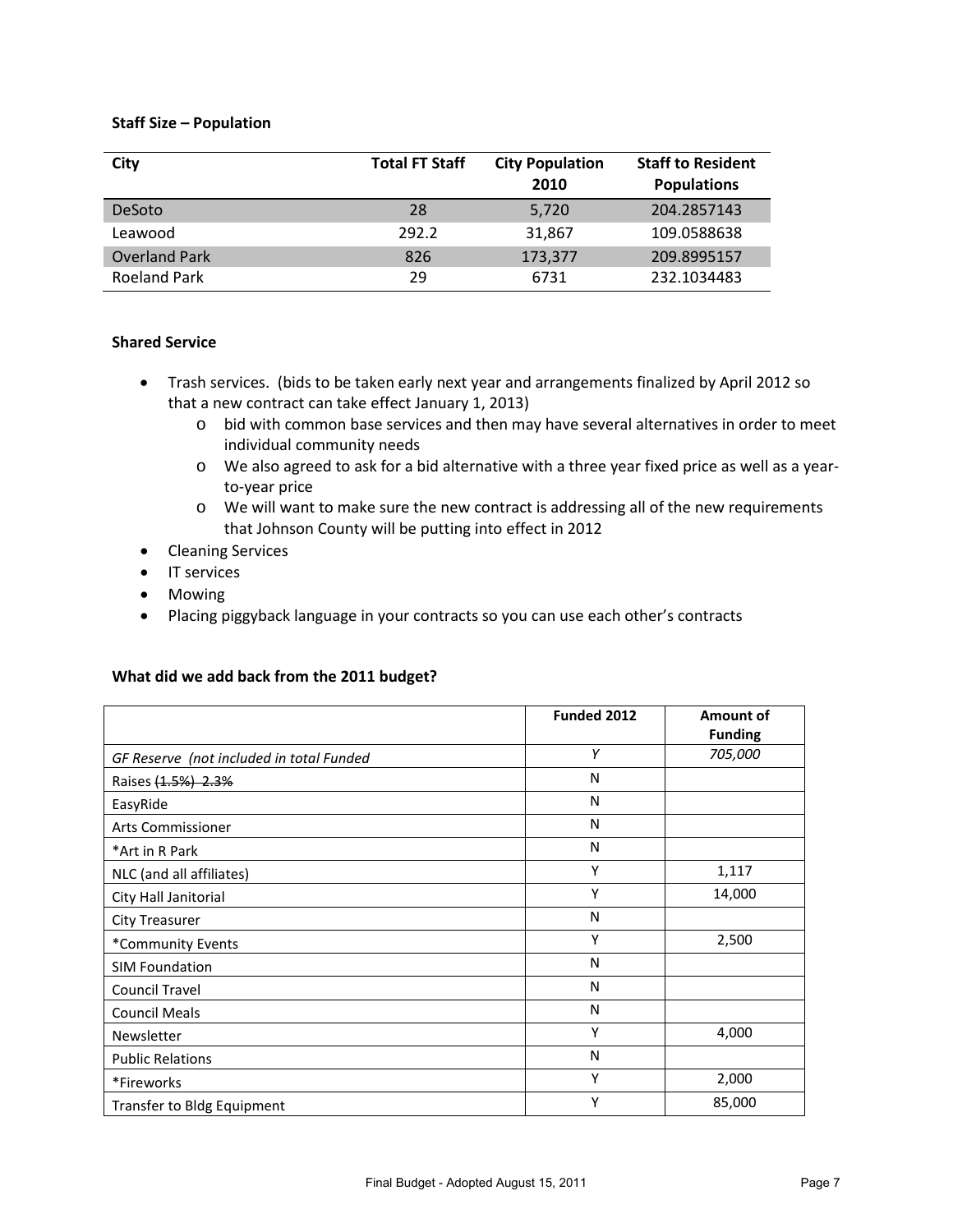| Salary - PD                                           | N |                 |
|-------------------------------------------------------|---|-----------------|
| Reduce Computer Upgrades                              | N |                 |
| <b>Police Department Travel</b>                       | N |                 |
| One Police Car (Two Cars are traditionally purchased) | N |                 |
| Reduction of Uniform purchases                        | N |                 |
| <b>Reduction of Ammo</b>                              | N |                 |
| Community Police Program cut                          | N |                 |
| Public Works Equipment                                | Υ | 25,000          |
| <b>Recreation Grant</b>                               | N |                 |
| <b>Community Garden</b>                               | N |                 |
| <b>Tree Trimming</b>                                  | Υ | 20,000 \$15,000 |
| Total                                                 |   | 153,617         |

#### **Additional Items Added? In Process**

| Transit                           | 5,000  |
|-----------------------------------|--------|
| <b>Blackboard Connect</b>         | 6,000  |
| Pool Capital R&M                  | 25,000 |
| 1-PT Admin Staff                  | 15,000 |
| One Time Bonus FT \$500, PT \$200 | 15,300 |
| Total                             | 60,300 |

#### **Where additional have we cut? In Process**

| Health Insurance Match                    | 18,200  |
|-------------------------------------------|---------|
| <b>Retirement Matching Contributions</b>  | 38,000  |
| Administration $-1$ Position (w/Benefits) | 55,000  |
| Total                                     | 111,200 |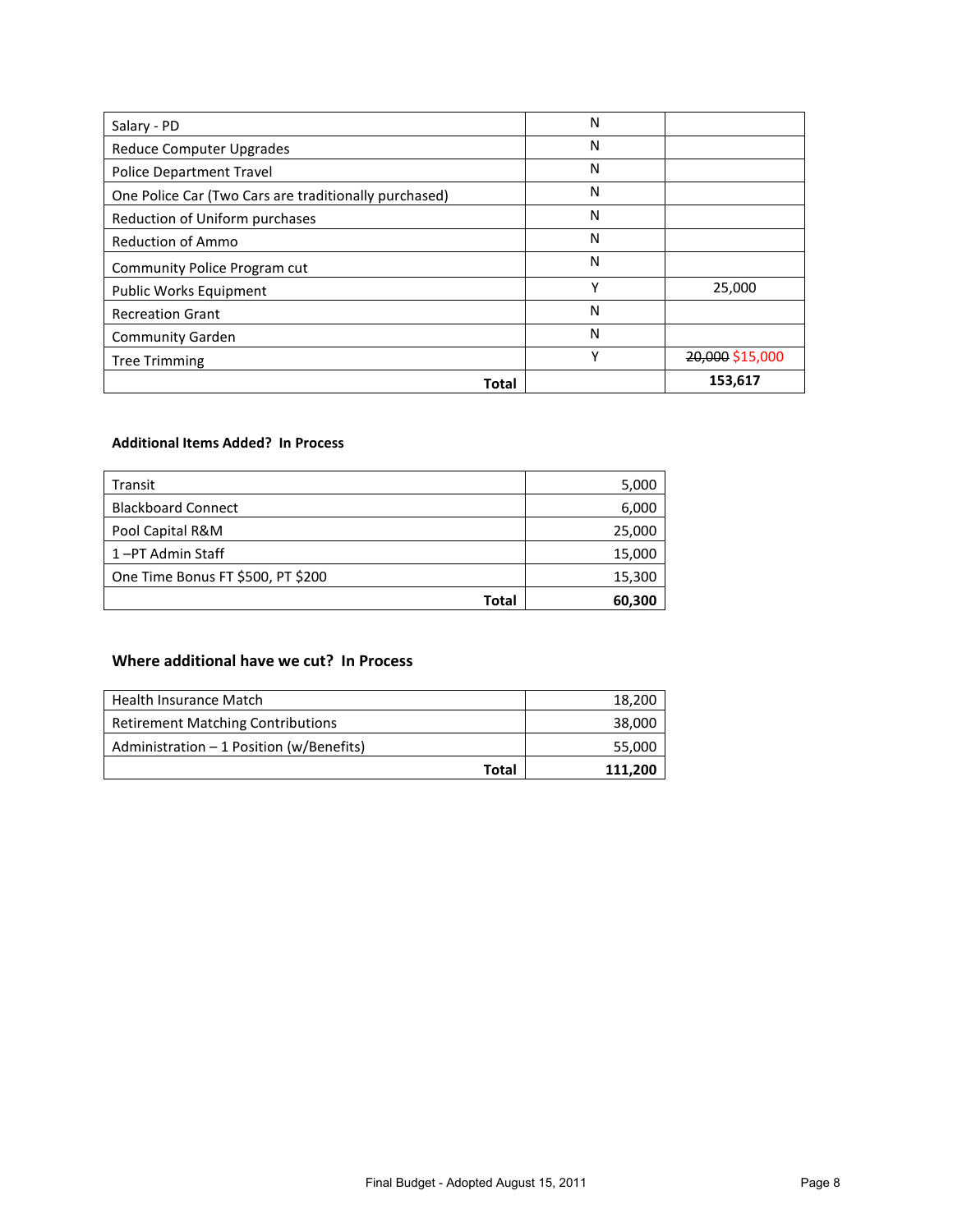# **Budget Summary All Funds**

|                                       | 2010A     | 2011B     | 2011E     | 2012P      |
|---------------------------------------|-----------|-----------|-----------|------------|
| 1-REVENUES                            |           |           |           |            |
| 001 - GENERAL FUND                    | 5,046,199 | 4,920,816 | 4,654,933 | 5,046,452  |
| 020 - BOND AND INTEREST FUND          | 315,046   | 528,260   | 599,155   | 1,298,853  |
| 025 - SPECIAL HIGHWAY FUND            | 219,517   | 191,258   | 194,208   | 197,008    |
| 027 - SPECIAL STREET FUND 27 - A      | 788,612   | 677,171   | 703,478   | 726,307    |
| 028 - SPECIAL STREET FUND 27 - B      | 540,573   | 495,090   | 525,266   | 555,266    |
| 029 - SPECIAL STREET FUND 27 - C      | 184,240   | 166,579   | 239,308   | 204,308    |
| 030 - SPECIAL INFRASTRUCTURE 27-D     | 525,607   | 466,285   | 462,465   | 569,025    |
| 036 - EQUIPMENT & BLDG.RESERVE FUND   | 278,876   | 185,876   | 192,828   | 264,977    |
| 037 - TIF 1A/B - BELLA ROE/WALMART    | 669,742   | 649,038   | 514,318   | 510,528    |
| 039 - R.P.PUBLIC BUILDING COMMISSION  |           |           |           |            |
| 040 - TDD#1-PRICE CHOPPER             | 299,831   | 361,113   | 650,684   | 556,571    |
| 041 - TDD#2-LOWES                     | 111,470   | 141,569   | 183,216   | 147,466    |
| 045 - TIF 2A/D - MCDONALDS/CITY HALL  | 360,055   | 491,082   | 482,477   | 425,411    |
| 048 - TIF 2C - VALLEY STATE BANK      | 56,530    | 91,961    | 67,530    | 67,530     |
| 049 - TIF 3A - BOULEVARD APTS         | 74,198    | 73,500    | 74,198    | 74,198     |
| 051 - TIF 3C - OLD POOL AREA          | 243,054   | 261,282   | 279,954   | 304,954    |
| 052 - RP PROP OWNERS ASSOC            | 35,089    | 36,947    | 37,821    | 34,735     |
| <b>1-REVENUES Total</b>               | 9,748,639 | 9,737,827 | 9,861,839 | 10,983,589 |
| 2-EXPENDITURES                        |           |           |           |            |
| 001 - GENERAL FUND                    | 4,476,401 | 4,924,816 | 3,935,799 | 5,046,452  |
| 020 - BOND AND INTEREST FUND          | 259,199   | 528,260   | 521,324   | 1,298,853  |
| 025 - SPECIAL HIGHWAY FUND            | 199,262   | 191,258   | 186,000   | 197,008    |
| 027 - SPECIAL STREET FUND 27 - A      | 758,247   | 677,171   | 677,171   | 726,307    |
| 028 - SPECIAL STREET FUND 27 - B      | 525,000   | 495,090   | 495,000   | 555,266    |
| 029 - SPECIAL STREET FUND 27 - C      | 179,497   | 166,579   | 211,000   | 204,308    |
| 030 - SPECIAL INFRASTRUCTURE 27-D     | 406,271   | 466,285   | 248,440   | 569,025    |
| 036 - EQUIPMENT & BLDG.RESERVE FUND   | 147,113   | 185,876   | 105,851   | 264,977    |
| 037 - TIF 1A/B - BELLA ROE/WALMART    | 405,236   | 649,038   | 480,790   | 510,528    |
| 039 - R.P. PUBLIC BUILDING COMMISSION |           |           |           |            |
| 040 - TDD#1-PRICE CHOPPER             | 362,306   | 361,113   | 361,113   | 556,571    |
| 041 - TDD#2-LOWES                     | 141,131   | 141,569   | 150,750   | 147,466    |
| 045 - TIF 2A/D - MCDONALDS/CITY HALL  | 87,578    | 491,082   | 267,066   | 425,411    |
| 048 - TIF 2C - VALLEY STATE BANK      | 54,000    | 91,961    | 65,000    | 67,530     |
| 049 - TIF 3A - BOULEVARD APTS         | 70,000    | 73,500    | 70,000    | 74,198     |
| 051 - TIF 3C - OLD POOL AREA          | 2,263     | 261,282   | 15,000    | 304,954    |
| 052 - RP PROP OWNERS ASSOC            | 30,072    | 36,947    | 35,947    | 34,735     |
| <b>2-EXPENDITURES Total</b>           | 8,103,575 | 9,741,827 | 7,826,251 | 10,983,589 |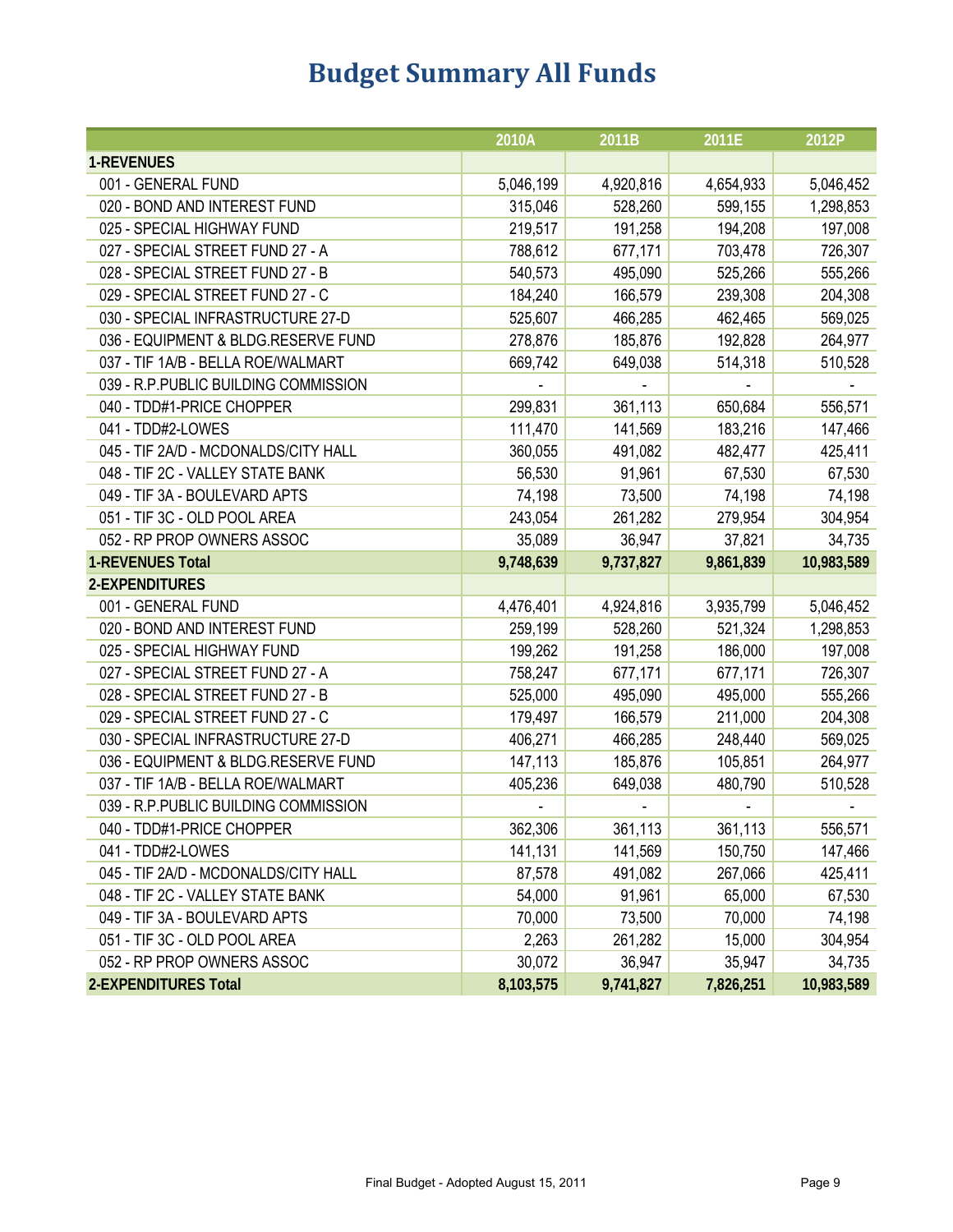|  | <b>General Fund Summary by Department</b> |  |  |
|--|-------------------------------------------|--|--|
|--|-------------------------------------------|--|--|

|                                   | 2010A     | 2011B     | 2011E     | 2012P     |
|-----------------------------------|-----------|-----------|-----------|-----------|
| <b>1-REVENUES</b>                 |           |           |           |           |
| 001.001 GENERAL OVERHEAD          | 4,710,673 | 4,570,816 | 4,280,193 | 4,703,952 |
| 003.001 COURT                     | 335,526   | 350,000   | 374,740   | 342,500   |
| <b>1-REVENUES Total</b>           | 5,046,199 | 4,920,816 | 4.654.933 | 5,046,452 |
| 2-EXPENDITURES                    |           |           |           |           |
| 001.001 GENERAL OVERHEAD          | 1,535,605 | 2,218,284 | 1,417,227 | 2,313,885 |
| 002.001 POLICE                    | 1,076,598 | 1,084,100 | 996,100   | 1,111,982 |
| 003.001 COURT                     | 124,842   | 129,240   | 144,852   | 154,340   |
| 004.001 CODE ENFORCEMENT          | 100,576   | 113,300   | 110,000   | 112,300   |
| 006.001 STREET                    | 530,163   | 326,097   | 327,500   | 383,125   |
| 007.001 EMPLOYEE BENEFITS         | 697,445   | 740,415   | 675,200   | 691,200   |
| 008.001 CITY COUNCIL              | 59,659    | 51,920    | 51,920    | 51,920    |
| 009.001 ADMINISTRATION            | 336,140   | 261,460   | 213,000   | 227.700   |
| 011.001 ROELAND PARK ELEM. SCHOOL | 15,373    |           |           |           |
| 2-EXPENDITURES Total              | 4,476,401 | 4,924,816 | 3,935,799 | 5,046,452 |

| Transfers Out of General Fund for Equipment Reserves |       |        |
|------------------------------------------------------|-------|--------|
| 500,809 TRANSFER TO EQUIP RESERV FUND                |       | 75,000 |
| 500.809 TRANSFER TO EQUIP.RESERVE FND.               |       | 10.000 |
|                                                      | Total | 85,000 |

Transfers in future years may need to increase or decrease depending on capital equipment needs Sales Tax Collections Revenues are forecasted to stay flat for 2013 and 2014 No Salary Increases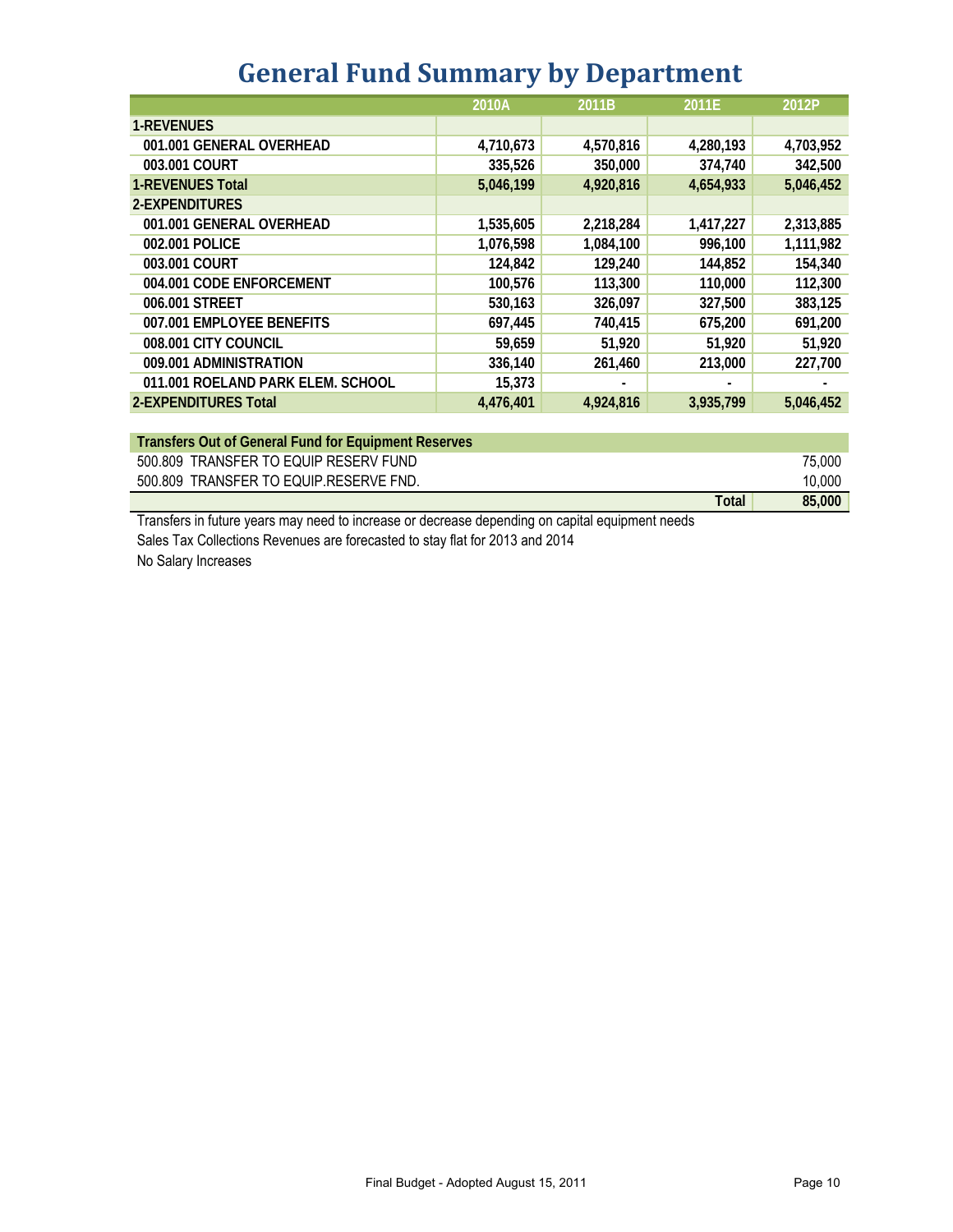## **All Funds Summary - Transfers**

|                                           | 2010A   | 2011B   | 2011E                        | 2012P         |
|-------------------------------------------|---------|---------|------------------------------|---------------|
| <b>1-REVENUES</b>                         |         |         |                              |               |
| 440.001 TRANSFER FROM 27B FUND            | 525,000 | 495,000 | 495,000                      | 547,266       |
| 440.002 TRANSFER FROM 27C FUND            | 115,000 | 102,000 | 50,000                       | 20,000        |
| 440.119 TRANSFER FROM 27D FUND            | \$      | \$      | \$                           | \$<br>152,904 |
| 001 - GENERAL FUND Total                  | 640,000 | 597,000 | 545,000                      | 720,170       |
| 440.011 TRANSFER FROM CAP PROJECT FD      | 962     |         |                              |               |
| 440.119 TRANSFER FROM 27A FUND            |         |         |                              | 645,000       |
| 020 - BOND AND INTEREST FUND Total        | 962     |         |                              | 645,000       |
| 440.113 TRANSFER FROM SPECIAL HWY         |         |         |                              | 4,000         |
| 446.000 TRANSFER FROM GENERAL FUND        | 30,000  | 30,000  | 42,150                       | 85,000        |
| 446.001 TRANSFER FROM COMM CTR            |         |         |                              | 89,000        |
| 036 - EQUIPMENT & BLDG.RESERVE FUND Total | 30,000  | 30,000  | 42,150                       | 178,000       |
| <b>1-REVENUES Total</b>                   | 670,962 | 627,000 | 587,150                      | 1,543,170     |
| 500.751 TRANSFER TO TIF FUND              |         | 130,000 |                              | 130,000       |
| 500.809 TRANSFER TO EQUIP RESERV FUND     |         |         |                              | 75,000        |
| 500.809 TRANSFER TO EQUIP.RESERVE FND.    | 20,000  |         | $\qquad \qquad \blacksquare$ | 10,000        |
| 001 - GENERAL FUND Total                  | 20,000  | 130,000 |                              | 215,000       |
| 500.751 TRANSFER TO TIF FUND              |         | 50,000  |                              | 50,000        |
| 020 - BOND AND INTEREST FUND Total        |         | 50,000  | -                            | 50,000        |
| 500.809 TRANSFER TO EQUIP.RESERVE FND.    |         |         |                              | 4,000         |
| 025 - SPECIAL HIGHWAY FUND Total          |         |         |                              | 4,000         |
| 500.818 TRANSFER TO BOND & INT.FUND       |         |         |                              | 645,000       |
| 027 - SPECIAL STREET FUND 27 - A Total    |         |         |                              | 645,000       |
| 500.802 TRANSFER TO GENERAL FUND          | 525,000 | 495,000 | 495,000                      | 547,266       |
| 028 - SPECIAL STREET FUND 27 - B Total    | 525,000 | 495,000 | 495,000                      | 547,266       |
| 500.802 TRANSFER TO GENERAL FUND          | 115,000 | 102,000 | 50,000                       | 20,000        |
| 500.809 TRANSFER TO EQUIP RESERV FUND     |         |         |                              | 89,000        |
| 029 - SPECIAL STREET FUND 27 - C Total    | 115,000 | 102,000 | 50,000                       | 109,000       |
| 500.802 TRANSFER TO GENERAL FUND          |         |         |                              | 152,904       |
| 030 - SPECIAL INFRASTRUCTURE 27-D Total   |         |         |                              | 152,904       |
| <b>2-EXPENDITURES Total</b>               | 660,000 | 777,000 | 545,000                      | 1,723,170     |

| TIF Transfers are for Budgetary Purposes and are not actually transferred to TIF account |                           |  |  |  |  |
|------------------------------------------------------------------------------------------|---------------------------|--|--|--|--|
|                                                                                          | Total Transfers 1,543,170 |  |  |  |  |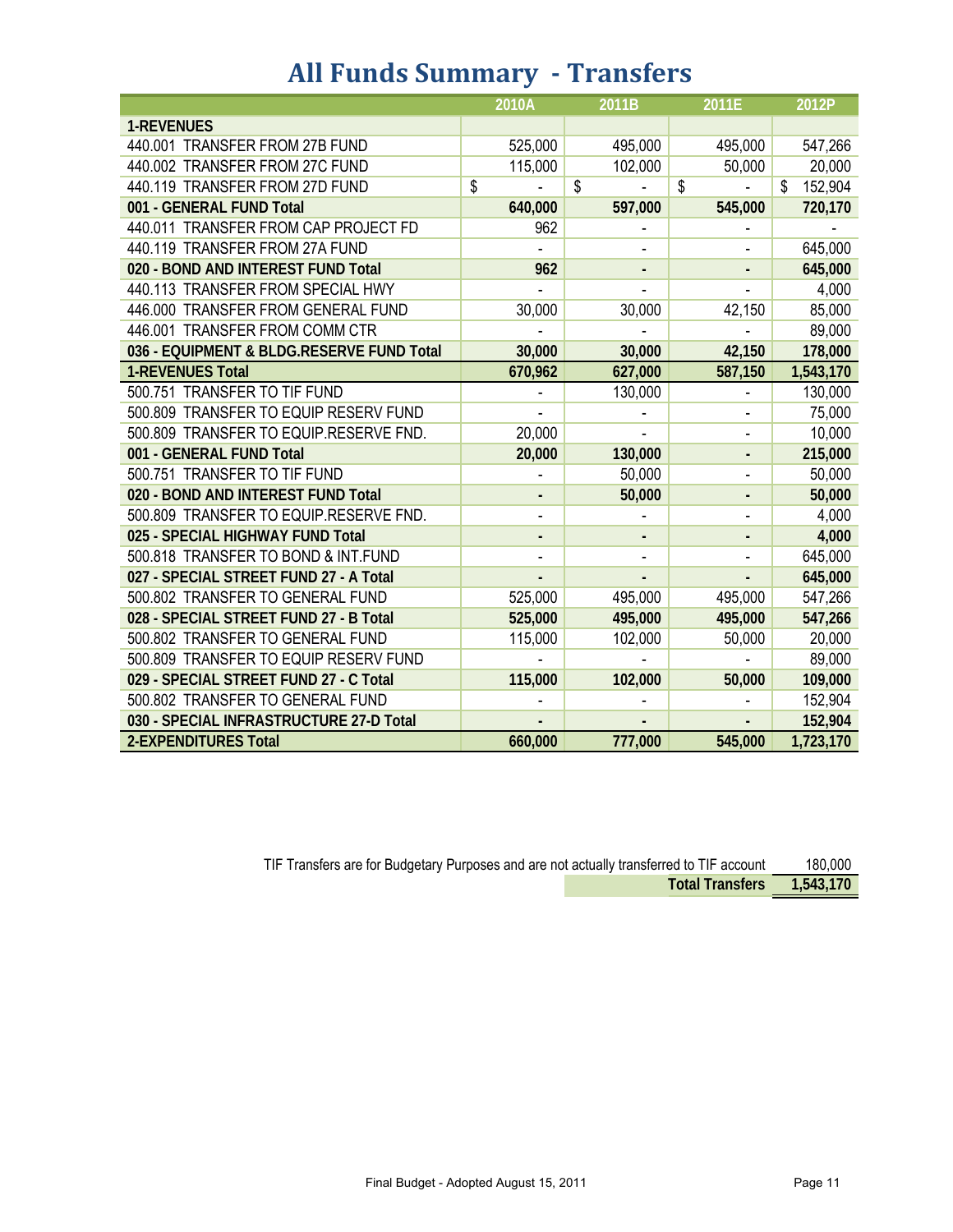## **Budget Summary General Fund - Revenues**

|                                        | 2010A                    | 2011B                    | 2011E                    | 2012P                    |
|----------------------------------------|--------------------------|--------------------------|--------------------------|--------------------------|
| 001.000 CASH                           | 738,827                  | 733,150                  | 524,923                  | 719,134                  |
| 410.001 RECREATIONAL VEHICLE TAX       | 474                      | 621                      | 621                      | 605                      |
| 410.002 CITY/COUNTY ALCOHOL DISTRIB.   | 1,295                    | 300                      | 300                      | 300                      |
| 410.003 HEAVY TRUCKS TAX               | 395                      | 348                      | 348                      | 228                      |
| 410.101 AD VALOREM TAX                 | 989,970                  | 1,141,561                | 1,100,000                | 1,146,500                |
| 410.300 MOTOR VEHICLE TAX              | 119,278                  | 120,439                  | 120,439                  | 114,208                  |
| 410.400 PERSONAL PROPERTY TAX-DELIQUEN | 528                      | 2,000                    | 500                      | 500                      |
| 410.600 REAL PROPERTY TAX - DELINQUENT | 11,799                   | 14,000                   | 14,000                   | 14,000                   |
| 412.200 CITY/COUNTY SALES & USE TAX    | 474,781                  | 500,000                  | 525,000                  | 527,000                  |
| 412.201 COUNTY JAIL TAX                | 117,736                  | 120,000                  | 123,000                  | 123,000                  |
| 412.202 SAFETY SALES TAX               | 117,736                  | 120,000                  | 123,000                  | 123,000                  |
| 413.100 STREET CUTTING PERMIT          | 700                      | 1,000                    | 1,500                    | 1,000                    |
| 413.200 BUILDING PERMIT                | 32,465                   | 30,000                   | 40,000                   | 40,000                   |
| 413.300 ELECTRICAL PERMIT              | 2,382                    | 3,000                    | 2,500                    | 2,300                    |
| 413.400 MECHANICAL PERMIT              | 7,405                    | 3,500                    | 2,200                    | 3,500                    |
| 413.500 PLUMBING PERMIT                | 2,228                    | 5,000                    | 2,200                    | 2,200                    |
| 413.600 EXCAVATING PERMIT              | 75                       |                          |                          |                          |
| 413.700 GARAGE SALE PERMIT             | 880                      | 1,000                    | 1,000                    | 1,000                    |
| 413.800 SIGN PERMIT                    | 220                      | 1,000                    | 700                      | 1,000                    |
| 413.910 CEREAL MALT BEVERAGE LICENSE   | 600                      | 450                      | 600                      | 600                      |
| 415.100 ANIMAL LICENSES                | 9,317                    | 12,000                   | 10,000                   | 12,000                   |
| 415.200 HOME OCCUPATIONAL LICENSES     | 1,680                    | 2,000                    | 1,500                    | 1,700                    |
| 415.300 RENTAL LICENSES                | 31,638                   | 35,000                   | 32,000                   | 32,000                   |
| 415.400 BUSINESS OCCUPATIONAL LICENSES | 46,037                   | 40,000                   | 46,000                   | 46,000                   |
| 415.500 APT TOWER LEASE PAYMENT        | 16,905                   | 17,000                   | 16,905                   | 17,750                   |
| 415.501 VOICESTREAM WIRELESS PAYMENT   | 16,905                   | 17,000                   | 16,905                   | 17,750                   |
| 415.502 CLEARWIRE TOWER LEASE PAYMT    | 12,679                   |                          | 16,905                   | 17,750                   |
| 417.100 FRANCHISE TAX - ELECTRIC       | 239,950                  | 220,000                  | 240,000                  | 240,000                  |
| 417.200 FRANCHISE TAX - GAS            | 141,440                  | 180,000                  | 145,000                  | 150,000                  |
| 417.300 FRANCHISE TAX - TELEPHONE      | 20,308                   | 20,000                   | 19,000                   | 17,000                   |
| 417.400 FRANCHISE TAX - TELECABLE      | 85,831                   | 85,000                   | 85,000                   | 85,000                   |
| 417.500 FRANCHISE TAX - VIDEO          | 18,159                   | 18,000                   | 18,000                   | 18,000                   |
| 420.100 FINE                           | 335,526                  | 350,000                  | 331,000                  | 290,000                  |
| 420.300 STATE FEES                     |                          |                          | 33,000                   | 42,000                   |
| 420.400 BOND FORFEITS                  | $\overline{\phantom{a}}$ | $\overline{\phantom{a}}$ | 7,500                    | 7,500                    |
| 420.401 ALCOHOL/DRUG STATE REIMB.      | $\overline{\phantom{a}}$ | $\overline{\phantom{a}}$ | 3,240                    | 3,000                    |
| 430.000 INTEREST ON INVESTMENT         | 2,849                    | 4,000                    |                          |                          |
| 431.000 SPECIAL ASSESSMENTS            | 2,300                    | 7,000                    | 5,000                    | 4,982                    |
| 432.000 PLANS & SPEC'S                 | 2,415                    | 2,000                    | 2,400                    | 2,400                    |
| 434.000 POLICE REPORTS                 | 2,703                    | 2,000                    | 2,500                    | 2,500                    |
| 438.000 MISCELLANEOUS                  | 24,673                   | 10,000                   | 10,000                   | 10,000                   |
|                                        | 525,000                  |                          |                          |                          |
| 440.001 TRANSFER FROM 27B FUND         |                          | 495,000                  | 495,000                  | 547,266                  |
| 440.002 TRANSFER FROM 27C FUND         | 115,000                  | 102,000                  | 50,000                   | 20,000                   |
| 447.001 FIREWORKS SPONSORSHIP          |                          | 2,000                    | $\overline{\phantom{0}}$ | $\overline{\phantom{a}}$ |
| 447.002 AIRP SPONSORSHIP               |                          | 4,500                    | $\overline{\phantom{0}}$ |                          |
| 447.003 3RD FLOOR LEASE REVENUES       | 63,074                   | 62,000                   | 39,300                   | 32,000                   |
| 447.004 STREET ISLAND GRANT            |                          |                          | -                        | $\overline{\phantom{a}}$ |
| 450.002 PROCEEDS FROM CAPITAL LEASE    | 266,743                  |                          |                          |                          |
| 450.006 SOLID WASTE AGREEMENT          | 401,409                  | 401,000                  | 415,000                  | 425,000                  |
| 450.007 RPPOA CONTRACT                 | 30,045                   | 30,947                   | 30,947                   | 31,875                   |
| 450.008 POOL MARKETING REIMBURSEMENT   |                          |                          |                          |                          |
| <b>Grand Total</b>                     | 5,046,199                | 4,920,816                | 4,654,933                | 5,046,452                |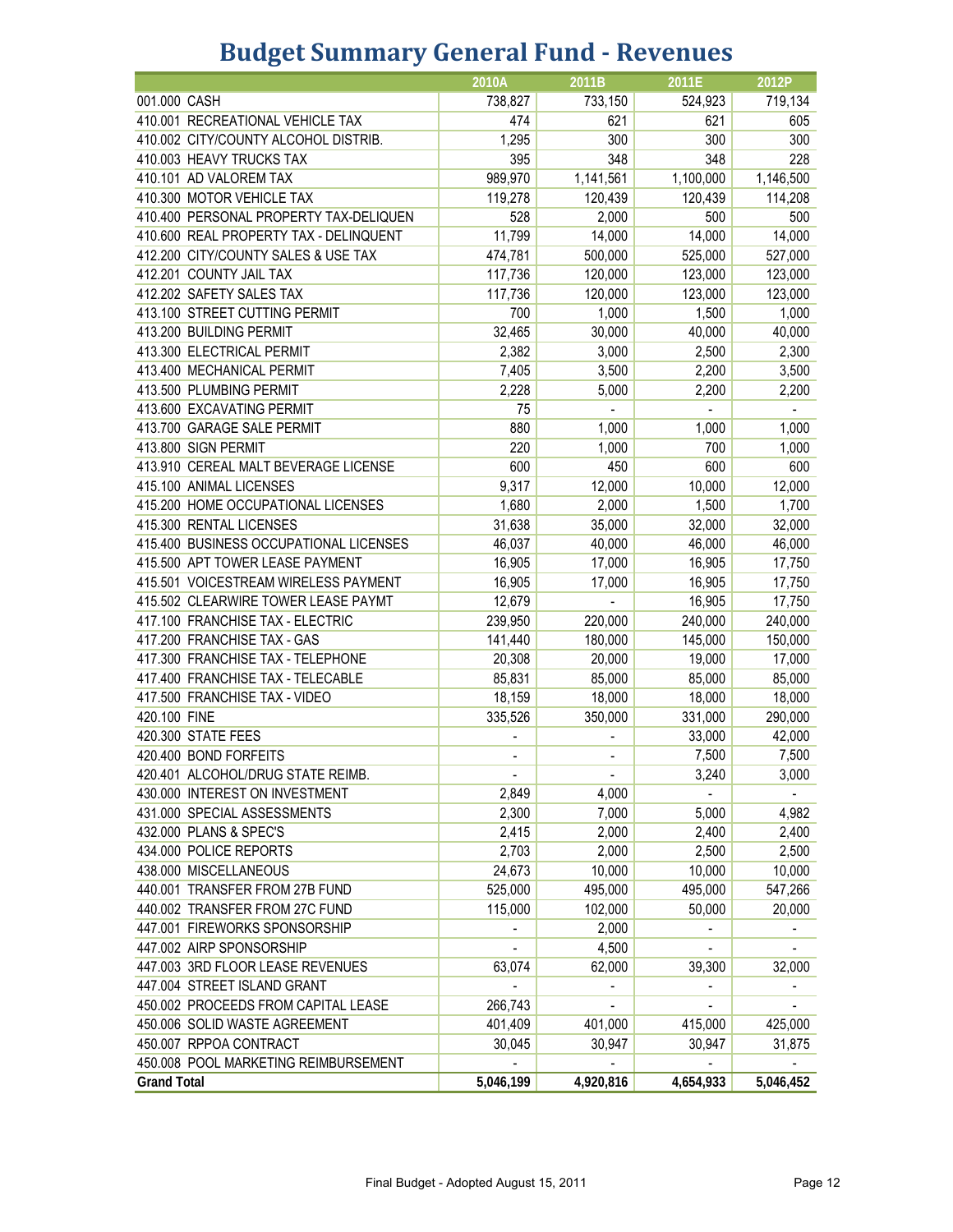# **Budget Summary General Fund - Expenditures**

|                                        | General<br>Overhead      | Police                   | Court                                                                                                                                                                                                                                                                                                                                                                                                                                                                      | Codes                                                                                                                                                                                                                                                                                                                                                                                                                                                                      | <b>Streets</b>           | <b>Employee</b><br><b>Benefits</b> | City<br>Council              | Admin                        | <b>Total</b><br><b>Expenses</b> |
|----------------------------------------|--------------------------|--------------------------|----------------------------------------------------------------------------------------------------------------------------------------------------------------------------------------------------------------------------------------------------------------------------------------------------------------------------------------------------------------------------------------------------------------------------------------------------------------------------|----------------------------------------------------------------------------------------------------------------------------------------------------------------------------------------------------------------------------------------------------------------------------------------------------------------------------------------------------------------------------------------------------------------------------------------------------------------------------|--------------------------|------------------------------------|------------------------------|------------------------------|---------------------------------|
| 02-PERSONNEL SERVICES                  |                          |                          |                                                                                                                                                                                                                                                                                                                                                                                                                                                                            |                                                                                                                                                                                                                                                                                                                                                                                                                                                                            |                          |                                    |                              |                              |                                 |
| 500.101 SALARIES - REGULAR             | $\blacksquare$           | 810,000                  | 39,000                                                                                                                                                                                                                                                                                                                                                                                                                                                                     | 101,000                                                                                                                                                                                                                                                                                                                                                                                                                                                                    | 144,500                  | $\blacksquare$                     | $\blacksquare$               | 184,500                      | 1,279,000                       |
| 500.102 SALARIES - OVERTIME            |                          | 65,000                   | 1,600                                                                                                                                                                                                                                                                                                                                                                                                                                                                      | 2,500                                                                                                                                                                                                                                                                                                                                                                                                                                                                      | 10,000                   | ÷                                  | $\blacksquare$               | 500                          | 79,600                          |
| 500.103 SALARIES - ELECTED OFFICIALS   |                          |                          |                                                                                                                                                                                                                                                                                                                                                                                                                                                                            |                                                                                                                                                                                                                                                                                                                                                                                                                                                                            |                          |                                    | 46,920                       |                              | 46,920                          |
| 500.104 SALARIES - PART-TIME           | $\overline{a}$           | 18,800                   | $\overline{\phantom{a}}$                                                                                                                                                                                                                                                                                                                                                                                                                                                   | $\qquad \qquad \blacksquare$                                                                                                                                                                                                                                                                                                                                                                                                                                               | 7,200                    | $\overline{\phantom{a}}$           |                              | $\overline{a}$               | 26,000                          |
| 500.107 SALARIES - INTERN / PT         | $\blacksquare$           | $\blacksquare$           | $\overline{\phantom{a}}$                                                                                                                                                                                                                                                                                                                                                                                                                                                   | $\overline{\phantom{a}}$                                                                                                                                                                                                                                                                                                                                                                                                                                                   |                          | $\overline{\phantom{a}}$           | $\blacksquare$               | 15,200                       | 15,200                          |
| 500.108 SALARIES - JUDGE               | $\blacksquare$           | $\overline{\phantom{a}}$ | 12,240                                                                                                                                                                                                                                                                                                                                                                                                                                                                     | $\overline{\phantom{a}}$                                                                                                                                                                                                                                                                                                                                                                                                                                                   | $\blacksquare$           | $\blacksquare$                     | $\blacksquare$               | $\overline{a}$               | 12,240                          |
| 500.109 SALARIES - PROSECUTOR          | $\blacksquare$           | $\overline{\phantom{a}}$ | 10,200                                                                                                                                                                                                                                                                                                                                                                                                                                                                     | $\blacksquare$                                                                                                                                                                                                                                                                                                                                                                                                                                                             |                          |                                    |                              |                              | 10,200                          |
| 500.122 FICA CITY CONTRIBUTION         |                          | $\overline{\phantom{a}}$ |                                                                                                                                                                                                                                                                                                                                                                                                                                                                            | $\overline{\phantom{a}}$                                                                                                                                                                                                                                                                                                                                                                                                                                                   |                          | 122,000                            |                              | $\overline{a}$               | 122,000                         |
| 500.123 KPERS CITY CONTRIBUTION        | $\blacksquare$           | $\blacksquare$           | $\blacksquare$                                                                                                                                                                                                                                                                                                                                                                                                                                                             | $\overline{a}$                                                                                                                                                                                                                                                                                                                                                                                                                                                             |                          | 57,000                             | $\blacksquare$               | $\blacksquare$               | 57,000                          |
| 500.124 KS UNEMPLOYMENT INSURANCE      | L,                       |                          |                                                                                                                                                                                                                                                                                                                                                                                                                                                                            | ٠                                                                                                                                                                                                                                                                                                                                                                                                                                                                          |                          | 1,700                              | ÷                            |                              | 1,700                           |
| 500.125 WORKER'S COMPENSATION          |                          | $\overline{\phantom{a}}$ |                                                                                                                                                                                                                                                                                                                                                                                                                                                                            | ÷,                                                                                                                                                                                                                                                                                                                                                                                                                                                                         |                          | 38,000                             |                              |                              | 38,000                          |
| 500.126 HEALTH INSURANCE               |                          |                          | $\overline{\phantom{a}}$                                                                                                                                                                                                                                                                                                                                                                                                                                                   | $\overline{\phantom{a}}$                                                                                                                                                                                                                                                                                                                                                                                                                                                   |                          | 326,000                            | $\overline{\phantom{a}}$     | $\overline{\phantom{a}}$     | 326,000                         |
| 500.130 CITY ADMIN LIFE INS POLICY     | $\blacksquare$           | $\overline{\phantom{a}}$ | $\overline{a}$                                                                                                                                                                                                                                                                                                                                                                                                                                                             | $\blacksquare$                                                                                                                                                                                                                                                                                                                                                                                                                                                             | $\blacksquare$           | 500                                | $\overline{\phantom{a}}$     | $\overline{\phantom{a}}$     | 500                             |
| 500.131 KP&F CITY CONTRIBUTION         | $\overline{a}$           |                          |                                                                                                                                                                                                                                                                                                                                                                                                                                                                            |                                                                                                                                                                                                                                                                                                                                                                                                                                                                            |                          | 146,000                            | $\blacksquare$               |                              | 146,000                         |
| 02-PERSONNEL SERVICES Total            |                          | 893,800                  | 63,040                                                                                                                                                                                                                                                                                                                                                                                                                                                                     | 103,500                                                                                                                                                                                                                                                                                                                                                                                                                                                                    | 161,700                  | 691,200                            | 46,920                       | 200,200                      | 2,160,360                       |
| 03-CONTRACTUAL SERVICES                |                          |                          |                                                                                                                                                                                                                                                                                                                                                                                                                                                                            |                                                                                                                                                                                                                                                                                                                                                                                                                                                                            |                          |                                    |                              |                              |                                 |
| 500.121 FRANCHISE EXPS-ST LITE&TRF SIG | 300,000                  |                          | $\overline{\phantom{a}}$                                                                                                                                                                                                                                                                                                                                                                                                                                                   | ۰                                                                                                                                                                                                                                                                                                                                                                                                                                                                          |                          | $\overline{\phantom{a}}$           | $\blacksquare$               | $\overline{\phantom{a}}$     | 300,000                         |
| 500.201 ELECT, GAS, SEWER & WATER      | 42,000                   |                          | $\overline{\phantom{a}}$                                                                                                                                                                                                                                                                                                                                                                                                                                                   | $\blacksquare$                                                                                                                                                                                                                                                                                                                                                                                                                                                             | 26,000                   | $\overline{\phantom{a}}$           | $\overline{\phantom{a}}$     | ٠                            | 68,000                          |
| 500.202 TELEPHONE                      | 6,000                    | 8,000                    |                                                                                                                                                                                                                                                                                                                                                                                                                                                                            | $\blacksquare$                                                                                                                                                                                                                                                                                                                                                                                                                                                             | 4,000                    | $\blacksquare$                     |                              | $\blacksquare$               | 18,000                          |
| 500.203 PRINTING & ADVERTISING         | 1,000                    | 2,000                    | 400                                                                                                                                                                                                                                                                                                                                                                                                                                                                        | 200                                                                                                                                                                                                                                                                                                                                                                                                                                                                        |                          | ۰                                  |                              | $\qquad \qquad \blacksquare$ | 3,600                           |
| 500.204 LEGAL PRINTING                 | 4,000                    |                          | $\overline{\phantom{0}}$                                                                                                                                                                                                                                                                                                                                                                                                                                                   | $\overline{a}$                                                                                                                                                                                                                                                                                                                                                                                                                                                             | $\overline{\phantom{a}}$ | ۰                                  | $\overline{\phantom{a}}$     | $\overline{\phantom{a}}$     | 4,000                           |
| 500.205 POSTAGE & MAILING PERMITS      | 9,000                    | 2,000                    | 1,000                                                                                                                                                                                                                                                                                                                                                                                                                                                                      | 1,000                                                                                                                                                                                                                                                                                                                                                                                                                                                                      | $\overline{\phantom{a}}$ | ۰                                  | $\overline{\phantom{a}}$     | $\overline{\phantom{a}}$     | 13,000                          |
| 500.207 MEDICAL EXPENSE & DRUG TESTING |                          | 1,000                    | ÷.                                                                                                                                                                                                                                                                                                                                                                                                                                                                         | ÷.                                                                                                                                                                                                                                                                                                                                                                                                                                                                         | 1,000                    | ٠                                  | $\blacksquare$               | 100                          | 2,100                           |
| 500.208 NEWLETTER/COMMUNICATIONS       | 11,360                   |                          |                                                                                                                                                                                                                                                                                                                                                                                                                                                                            | ÷.                                                                                                                                                                                                                                                                                                                                                                                                                                                                         |                          | ٠                                  | $\overline{a}$               |                              | 11,360                          |
| 500.209 PROFESSIONAL SERVICES          |                          |                          | 17,200                                                                                                                                                                                                                                                                                                                                                                                                                                                                     |                                                                                                                                                                                                                                                                                                                                                                                                                                                                            |                          |                                    |                              |                              | 17,200                          |
| 500.210 MAINTENACE AND REPAIR BUILDING | 6,000                    | 500                      |                                                                                                                                                                                                                                                                                                                                                                                                                                                                            | $\overline{\phantom{0}}$                                                                                                                                                                                                                                                                                                                                                                                                                                                   | 5,000                    | ۰                                  | $\blacksquare$               | $\blacksquare$               | 11,500                          |
| 500.211 MAINTENACE & REPAIR EQUIPMENT  | 7,000                    | 10,000                   | 200                                                                                                                                                                                                                                                                                                                                                                                                                                                                        | $\overline{\phantom{a}}$                                                                                                                                                                                                                                                                                                                                                                                                                                                   | 21,000                   |                                    |                              |                              | 38,200                          |
| 500.213 AUDIT FEE'S                    | 39,000                   |                          |                                                                                                                                                                                                                                                                                                                                                                                                                                                                            | $\qquad \qquad \blacksquare$                                                                                                                                                                                                                                                                                                                                                                                                                                               |                          |                                    |                              | $\overline{a}$               | 39,000                          |
| 500.214 OTHER CONTRACTUAL SERVICES     | 39,000                   | 14,500                   | 800                                                                                                                                                                                                                                                                                                                                                                                                                                                                        | $\qquad \qquad \blacksquare$                                                                                                                                                                                                                                                                                                                                                                                                                                               | 5,000                    |                                    |                              |                              | 59,300                          |
| 500.215 CITY ATTORNEY                  | 55,000                   | $\overline{a}$           | $\overline{\phantom{a}}$                                                                                                                                                                                                                                                                                                                                                                                                                                                   | $\blacksquare$                                                                                                                                                                                                                                                                                                                                                                                                                                                             |                          | $\blacksquare$                     | $\blacksquare$               | $\blacksquare$               | 55,000                          |
| 500.216 SPECIAL PROSECUTOR FEES        | 1,500                    | $\overline{\phantom{a}}$ | $\overline{\phantom{a}}$                                                                                                                                                                                                                                                                                                                                                                                                                                                   | $\blacksquare$                                                                                                                                                                                                                                                                                                                                                                                                                                                             | $\blacksquare$           | ٠                                  | $\blacksquare$               | $\blacksquare$               | 1,500                           |
| 500.221 MAINTENANCE & REPAIR STREETS   | $\overline{\phantom{a}}$ | $\overline{a}$           |                                                                                                                                                                                                                                                                                                                                                                                                                                                                            |                                                                                                                                                                                                                                                                                                                                                                                                                                                                            | 6,000                    |                                    |                              |                              | 6,000                           |
| 500.224 LAUNDRY SERVICE                |                          | 2,000                    | $\overline{\phantom{a}}$                                                                                                                                                                                                                                                                                                                                                                                                                                                   |                                                                                                                                                                                                                                                                                                                                                                                                                                                                            |                          |                                    |                              | $\overline{a}$               | 2,000                           |
| 500.226 CAR ALLOWANCE                  |                          |                          |                                                                                                                                                                                                                                                                                                                                                                                                                                                                            |                                                                                                                                                                                                                                                                                                                                                                                                                                                                            |                          | -                                  |                              | 3,000                        | 3,000                           |
| 500.227 PRISONER CARE                  |                          | $\overline{\phantom{a}}$ | 7,500                                                                                                                                                                                                                                                                                                                                                                                                                                                                      | $\overline{\phantom{a}}$                                                                                                                                                                                                                                                                                                                                                                                                                                                   |                          | -                                  | $\overline{\phantom{a}}$     |                              | 7,500                           |
| 500.230 ART COMMISSIONER               | 1,200                    | $\overline{\phantom{a}}$ |                                                                                                                                                                                                                                                                                                                                                                                                                                                                            | $\qquad \qquad \blacksquare$                                                                                                                                                                                                                                                                                                                                                                                                                                               | $\overline{\phantom{a}}$ | $\overline{\phantom{0}}$           |                              |                              | 1,200                           |
| 500.238 ANIMAL CONTROL                 | $\overline{a}$           | 54,200                   | $\overline{\phantom{a}}$                                                                                                                                                                                                                                                                                                                                                                                                                                                   | $\overline{\phantom{a}}$                                                                                                                                                                                                                                                                                                                                                                                                                                                   | $\overline{\phantom{a}}$ | $\overline{\phantom{0}}$           | $\overline{\phantom{a}}$     | $\blacksquare$               | 54,200                          |
| 500.240 EQUIPMENT RENTAL               | $\overline{\phantom{a}}$ | 432                      | $\overline{\phantom{a}}$                                                                                                                                                                                                                                                                                                                                                                                                                                                   | $\blacksquare$                                                                                                                                                                                                                                                                                                                                                                                                                                                             | $\overline{\phantom{a}}$ | $\blacksquare$                     | $\overline{\phantom{a}}$     | 1,000                        | 1,432                           |
| 500.260 VEHICLE MAINTENACE             | $\overline{a}$           | 15,000                   | $\overline{\phantom{a}}$                                                                                                                                                                                                                                                                                                                                                                                                                                                   | 500                                                                                                                                                                                                                                                                                                                                                                                                                                                                        | 15,000                   | $\overline{\phantom{0}}$           | $\overline{\phantom{a}}$     | 2,000                        | 32,500                          |
| 500.272 SOLID WASTE CONTRACT           | 427,965                  |                          | ۰                                                                                                                                                                                                                                                                                                                                                                                                                                                                          |                                                                                                                                                                                                                                                                                                                                                                                                                                                                            |                          |                                    |                              | $\blacksquare$               | 427,965                         |
| 500.312 LEAF PROGRAM DISPOSAL FEES     |                          |                          | $\overline{\phantom{a}}$                                                                                                                                                                                                                                                                                                                                                                                                                                                   |                                                                                                                                                                                                                                                                                                                                                                                                                                                                            | 18,375                   | $\overline{\phantom{a}}$           |                              |                              | 18,375                          |
| 500.511 FIREWORKS                      | 2,000                    | $\overline{\phantom{a}}$ | $\overline{\phantom{a}}$                                                                                                                                                                                                                                                                                                                                                                                                                                                   | $\overline{\phantom{a}}$                                                                                                                                                                                                                                                                                                                                                                                                                                                   |                          | $\overline{\phantom{a}}$           | $\blacksquare$               | $\blacksquare$               | 2,000                           |
| 500.524 RPPOA COMMON AREA EXPENSES     | 32,861                   | $\overline{\phantom{a}}$ | ÷                                                                                                                                                                                                                                                                                                                                                                                                                                                                          | $\overline{\phantom{a}}$                                                                                                                                                                                                                                                                                                                                                                                                                                                   |                          | $\overline{\phantom{0}}$           | $\overline{a}$               | $\overline{\phantom{a}}$     | 32,861                          |
| 03-CONTRACTUAL SERVICES Total          | 984,886                  | 109,632                  | 27,100                                                                                                                                                                                                                                                                                                                                                                                                                                                                     | 1,700                                                                                                                                                                                                                                                                                                                                                                                                                                                                      | 101,375                  | $\blacksquare$                     | ٠                            | 6,100                        | 1,230,793                       |
| 04-HEALTH & WELFARE                    |                          |                          |                                                                                                                                                                                                                                                                                                                                                                                                                                                                            |                                                                                                                                                                                                                                                                                                                                                                                                                                                                            |                          |                                    |                              |                              |                                 |
| 500.212 JO CO UTILITY ASSISTANCE       | 15,000                   | $\blacksquare$           | $\blacksquare$                                                                                                                                                                                                                                                                                                                                                                                                                                                             | $\frac{1}{2}$                                                                                                                                                                                                                                                                                                                                                                                                                                                              | $\blacksquare$           | $\blacksquare$                     | $\blacksquare$               | $\blacksquare$               | 15,000                          |
| 500.232 UNITED COMMUNITY SERVICES      | 3,530                    | $\overline{\phantom{a}}$ | $\overline{\phantom{a}}$                                                                                                                                                                                                                                                                                                                                                                                                                                                   | $\overline{\phantom{0}}$                                                                                                                                                                                                                                                                                                                                                                                                                                                   | $\overline{\phantom{a}}$ | $\blacksquare$                     | $\overline{\phantom{a}}$     | $\overline{\phantom{a}}$     | 3,530                           |
| 500.421 JO CO HOME REPAIR PROGRAMS     | 5,000                    | $\overline{a}$           | $\overline{\phantom{0}}$                                                                                                                                                                                                                                                                                                                                                                                                                                                   | ÷                                                                                                                                                                                                                                                                                                                                                                                                                                                                          |                          | $\overline{\phantom{0}}$           | $\blacksquare$               | $\overline{\phantom{a}}$     | 5,000                           |
| 04-HEALTH & WELFARE Total              | 23,530                   | ÷                        | $\frac{1}{2} \left( \frac{1}{2} \right) \left( \frac{1}{2} \right) \left( \frac{1}{2} \right) \left( \frac{1}{2} \right) \left( \frac{1}{2} \right) \left( \frac{1}{2} \right) \left( \frac{1}{2} \right) \left( \frac{1}{2} \right) \left( \frac{1}{2} \right) \left( \frac{1}{2} \right) \left( \frac{1}{2} \right) \left( \frac{1}{2} \right) \left( \frac{1}{2} \right) \left( \frac{1}{2} \right) \left( \frac{1}{2} \right) \left( \frac{1}{2} \right) \left( \frac$ | $\frac{1}{2} \left( \frac{1}{2} \right) \left( \frac{1}{2} \right) \left( \frac{1}{2} \right) \left( \frac{1}{2} \right) \left( \frac{1}{2} \right) \left( \frac{1}{2} \right) \left( \frac{1}{2} \right) \left( \frac{1}{2} \right) \left( \frac{1}{2} \right) \left( \frac{1}{2} \right) \left( \frac{1}{2} \right) \left( \frac{1}{2} \right) \left( \frac{1}{2} \right) \left( \frac{1}{2} \right) \left( \frac{1}{2} \right) \left( \frac{1}{2} \right) \left( \frac$ | $\blacksquare$           | $\blacksquare$                     | $\blacksquare$               | $\blacksquare$               | 23,530                          |
| 05-COMMODITIES                         |                          |                          |                                                                                                                                                                                                                                                                                                                                                                                                                                                                            |                                                                                                                                                                                                                                                                                                                                                                                                                                                                            |                          |                                    |                              |                              |                                 |
| 500.301 OFFICE SUPPLIES                | 4,000                    | 3,000                    | 1,000                                                                                                                                                                                                                                                                                                                                                                                                                                                                      | 100                                                                                                                                                                                                                                                                                                                                                                                                                                                                        | 1,000                    | $\blacksquare$                     | $\qquad \qquad \blacksquare$ | 4,000                        | 13,100                          |
| 500.302 MOTOR FUELS & LUBRICANTS       | $\overline{\phantom{a}}$ | 30,000                   | $\blacksquare$                                                                                                                                                                                                                                                                                                                                                                                                                                                             | 1,200                                                                                                                                                                                                                                                                                                                                                                                                                                                                      | 31,000                   | $\blacksquare$                     |                              | 750                          | 62,950                          |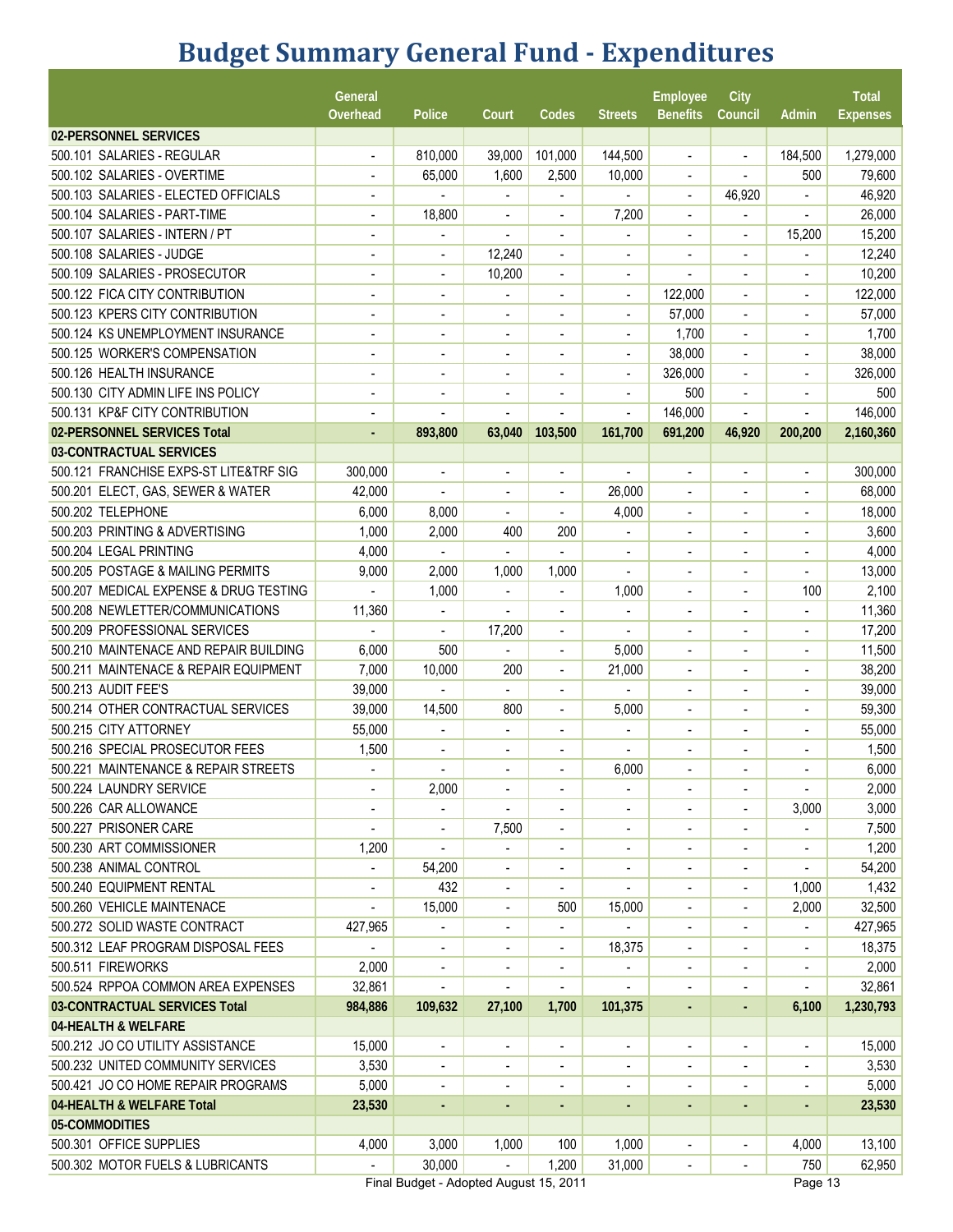# **Budget Summary General Fund - Expenditures**

|                                        | General                  |                          |                          |                          |                              | Employee                 | City                     |                          | <b>Total</b>    |
|----------------------------------------|--------------------------|--------------------------|--------------------------|--------------------------|------------------------------|--------------------------|--------------------------|--------------------------|-----------------|
|                                        | Overhead                 | Police                   | Court                    | Codes                    | <b>Streets</b>               | <b>Benefits</b>          | Council                  | Admin                    | <b>Expenses</b> |
| 500.304 JANITORIAL SUPPLIES            | 4,000                    |                          | $\overline{\phantom{a}}$ | $\overline{\phantom{a}}$ | 3,000                        | $\blacksquare$           |                          |                          | 7,000           |
| 500.305 TRAFFIC CONTROL SIGNS          |                          |                          | $\blacksquare$           | $\blacksquare$           | 5,000                        | $\blacksquare$           | $\blacksquare$           | $\blacksquare$           | 5,000           |
| 500.306 MATERIALS                      | $\overline{a}$           | 2,000                    | $\overline{\phantom{a}}$ | $\overline{\phantom{a}}$ | 8,000                        | $\overline{\phantom{a}}$ | $\overline{a}$           | ÷,                       | 10,000          |
| 500.307 OTHER COMMODITIES              |                          | 2,000                    |                          | 100                      |                              |                          | $\overline{\phantom{a}}$ |                          | 2,100           |
| 500.308 CLOTHING & UNIFORMS            |                          | 5,000                    | 200                      | $\blacksquare$           | 1,700                        | $\overline{\phantom{a}}$ | $\overline{a}$           | 150                      | 7,050           |
| 500.309 AMUNITION                      | $\blacksquare$           | 2,000                    | $\overline{\phantom{a}}$ | $\overline{\phantom{a}}$ | $\blacksquare$               | $\overline{\phantom{a}}$ | $\blacksquare$           | $\blacksquare$           | 2,000           |
| 500.310 TRAINING SUPPLIES              | $\overline{a}$           | 1,500                    | $\overline{\phantom{a}}$ | $\overline{\phantom{0}}$ | $\blacksquare$               | $\blacksquare$           | $\overline{a}$           | $\blacksquare$           | 1,500           |
| 500.314 PHOTO SUPPLIES & PROCESSING    | $\overline{a}$           | $\overline{a}$           | $\blacksquare$           | 100                      |                              |                          | $\overline{\phantom{a}}$ |                          | 100             |
| 500.318 TOOLS                          |                          | $\overline{\phantom{a}}$ |                          | $\overline{\phantom{0}}$ | 2,000                        |                          |                          |                          | 2,000           |
| 500.320 TREES, PLANTS, GRASS SEED, SOD |                          | $\overline{\phantom{a}}$ | $\overline{\phantom{a}}$ | $\overline{\phantom{a}}$ | 35,000                       | $\blacksquare$           | $\blacksquare$           | ÷                        | 35,000          |
| 05-COMMODITIES Total                   | 8,000                    | 45,500                   | 1,200                    | 1,500                    | 86,700                       | ٠                        |                          | 4,900                    | 147,800         |
| 06-OTHER-CHARGES                       |                          |                          |                          |                          |                              |                          |                          |                          |                 |
| 500.228 FEES DUE STATE OF KANSAS       | $\blacksquare$           | $\frac{1}{2}$            | 42,000                   | $\overline{\phantom{a}}$ | $\overline{\phantom{a}}$     | $\overline{\phantom{a}}$ | $\overline{a}$           | $\overline{\phantom{a}}$ | 42,000          |
| 500.401 INSURANCE & SURETY BONDS       | 42,000                   | 50                       | -                        | $\overline{\phantom{a}}$ | $\blacksquare$               |                          | $\blacksquare$           | $\blacksquare$           | 42,050          |
| 500.406 ELECTIONS - CITY               | 16,000                   |                          | $\blacksquare$           | $\blacksquare$           | $\overline{a}$               | $\blacksquare$           | $\blacksquare$           | $\blacksquare$           | 16,000          |
| 500.408 MISC. CHARGES                  | 5,000                    | 2,000                    | 400                      | $\overline{\phantom{a}}$ |                              |                          |                          |                          | 7,400           |
| 500.427 PROPERTY TAX PAYMENTS          | 1,800                    |                          | $\overline{\phantom{a}}$ | $\overline{\phantom{a}}$ |                              |                          |                          |                          | 1,800           |
| 500.452 COMMUNITY POLICING             |                          | 1,000                    | $\blacksquare$           | $\blacksquare$           |                              |                          |                          |                          | 1,000           |
| 500.510 COMMUNITY EVENTS               | 2,500                    |                          | $\blacksquare$           | $\blacksquare$           |                              | ٠                        | $\overline{\phantom{a}}$ | $\blacksquare$           | 2,500           |
| 500.761 NPDES MANDATE                  |                          | $\blacksquare$           | $\blacksquare$           | $\overline{a}$           | 2,000                        | $\blacksquare$           |                          |                          | 2,000           |
| 500.821 ALCOHOL/DRUG STATE FEES        |                          |                          | 3,000                    |                          |                              |                          |                          |                          | 3,000           |
| 06-OTHER-CHARGES Total                 |                          | ÷                        |                          | $\overline{\phantom{a}}$ |                              |                          |                          |                          |                 |
| 07-OTHER-USES                          | 67,300                   | 3,050                    | 45,400                   | $\blacksquare$           | 2,000                        | $\blacksquare$           | $\sim$                   | $\blacksquare$           | 117,750         |
| 500.407 PUBLIC RELATIONS               |                          |                          |                          |                          |                              |                          |                          |                          |                 |
|                                        | 2,000                    | $\blacksquare$           | $\blacksquare$           | $\blacksquare$           | $\blacksquare$               | $\blacksquare$           | $\blacksquare$           | $\blacksquare$           | 2,000           |
| 500.512 TRANSIT                        | 5,000                    | $\overline{a}$           | $\blacksquare$           | ÷,                       |                              |                          |                          |                          | 5,000           |
| 500.813 COMPUTER SYSTEM R&M            | 5,000                    |                          |                          |                          |                              |                          |                          |                          | 5,000           |
| 500.814 COMPUTER SOFTWARE              |                          | 5,000                    | 7,000                    | $\overline{\phantom{a}}$ | ٠                            | $\blacksquare$           | $\blacksquare$           | $\overline{\phantom{a}}$ | 12,000          |
| 500.816 SPECIAL LAW ENFORCEMENT EXPS.  |                          |                          | 10,000                   | $\overline{a}$           |                              |                          |                          |                          | 10,000          |
| 07-OTHER-USES Total                    | 12,000                   | 5,000                    | 17,000                   | $\blacksquare$           |                              | ÷                        |                          | $\blacksquare$           | 34,000          |
| <b>08-MAYORS EXPENSES</b>              |                          |                          |                          |                          |                              |                          |                          |                          |                 |
| 500.402 MAYOR EXPENSES                 | $\overline{\phantom{a}}$ | $\overline{a}$           | $\blacksquare$           | $\blacksquare$           | $\blacksquare$               | $\blacksquare$           | 1,000                    | $\overline{\phantom{a}}$ | 1,000           |
| 08-MAYORS EXPENSES Total               |                          |                          |                          |                          |                              |                          | 1,000                    |                          | 1,000           |
| 09-DUES & SUBSCRIPTIONS                |                          |                          |                          |                          |                              |                          |                          |                          |                 |
| 500.405 DUES, SUBSCRIPTIONS, & BOOKS   | 9,100                    | 2,000                    | 400                      | 600                      | 350                          |                          |                          | 7,500                    | 19,950          |
| 09-DUES & SUBSCRIPTIONS Total          | 9,100                    | 2,000                    | 400                      | 600                      | 350                          | $\blacksquare$           |                          | 7,500                    | 19,950          |
| 09-EDUCATION/TRAINING/TRAVEL           |                          |                          |                          |                          |                              |                          |                          |                          |                 |
| 500.206 TRAVEL EXPENSE & TRAINING      | $\overline{\phantom{a}}$ | 8,000                    | 200                      | 3,000                    | 1,000                        | $\blacksquare$           | $\overline{\phantom{a}}$ | 8,000                    | 20,200          |
| 500.275 LODGING                        | $\blacksquare$           | $\overline{\phantom{a}}$ | $\overline{\phantom{a}}$ |                          |                              | $\overline{\phantom{a}}$ | 500                      |                          | 500             |
| 500.276 CONFERENCES & SEMINARS         | $\blacksquare$           | $\overline{\phantom{a}}$ | $\blacksquare$           | $\blacksquare$           | $\overline{\phantom{a}}$     | $\overline{\phantom{a}}$ | 2,500                    | $\overline{\phantom{a}}$ | 2,500           |
| 500.278 AIRFARE                        | ÷                        | $\overline{\phantom{a}}$ | $\overline{\phantom{a}}$ | $\overline{\phantom{a}}$ | $\overline{\phantom{a}}$     | $\overline{\phantom{a}}$ | 500                      | $\overline{\phantom{a}}$ | 500             |
| 500.279 MILEAGE REIMBURSEMENT          | $\overline{a}$           |                          |                          |                          |                              |                          | 500                      |                          | 500             |
| 09-EDUCATION/TRAINING/TRAVEL Total     | $\blacksquare$           | 8,000                    | 200                      | 3,000                    | 1,000                        | $\blacksquare$           | 4,000                    | 8,000                    | 24,200          |
| <b>10-CAPITAL OUTLAY</b>               |                          |                          |                          |                          |                              |                          |                          |                          |                 |
| 500.503 OFFICE EQUIPMENT               | $\overline{a}$           | $\overline{\phantom{a}}$ | $\overline{\phantom{a}}$ | 2,000                    |                              | $\overline{\phantom{a}}$ | $\overline{a}$           | 1,000                    | 3,000           |
| <b>10-CAPITAL OUTLAY Total</b>         |                          | ٠                        | ٠                        | 2,000                    |                              | ٠                        |                          | 1,000                    | 3,000           |
| <b>10-POOL OPERATIONS</b>              |                          |                          |                          |                          |                              |                          |                          |                          |                 |
| 500.600 LEASE/PURCHASE-POOL PRINCIPAL  | 166,500                  | $\overline{\phantom{a}}$ | $\overline{\phantom{a}}$ | $\overline{\phantom{0}}$ | $\qquad \qquad \blacksquare$ | $\blacksquare$           | $\blacksquare$           | $\overline{\phantom{a}}$ | 166,500         |
| 500.605 LEASE/PURCHASE POOL INTEREST   | 38,070                   | $\overline{\phantom{a}}$ | $\overline{\phantom{a}}$ | $\overline{\phantom{a}}$ | $\overline{\phantom{a}}$     | $\overline{\phantom{a}}$ | $\overline{\phantom{a}}$ | $\blacksquare$           | 38,070          |
| 500.758 POOL OPERATIONS                | 150,000                  | $\overline{a}$           | $\overline{\phantom{a}}$ | $\blacksquare$           |                              | $\blacksquare$           |                          | $\blacksquare$           | 150,000         |
| 500.766 POOL EQUIPMENT                 | 25,000                   | $\overline{a}$           |                          |                          |                              |                          |                          | $\overline{\phantom{a}}$ | 25,000          |
| <b>10-POOL OPERATIONS Total</b>        | 379,570                  | $\blacksquare$           | $\blacksquare$           | $\blacksquare$           | $\blacksquare$               | ÷.                       |                          | ä,                       | 379,570         |
| <b>11-DEBT REDEMPTION</b>              |                          |                          |                          |                          |                              |                          |                          |                          |                 |
| 12-RESERVE                             |                          |                          |                          |                          |                              |                          |                          |                          |                 |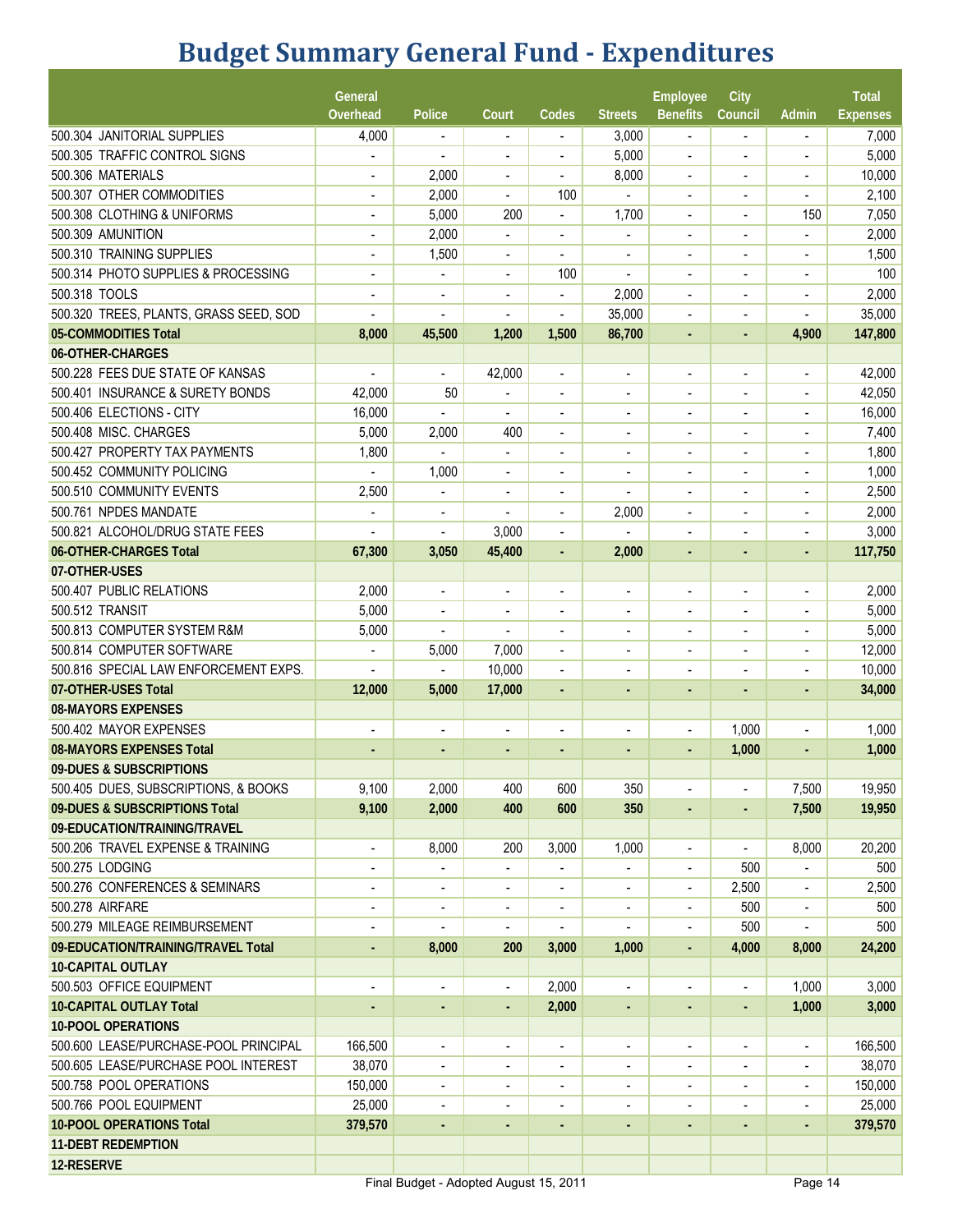# **Budget Summary General Fund - Expenditures**

|                                        | General<br>Overhead      | Police                   | Court                    | Codes                    | <b>Streets</b>           | <b>Employee</b><br><b>Benefits</b> | City<br>Council          | Admin                    | <b>Total</b><br><b>Expenses</b> |
|----------------------------------------|--------------------------|--------------------------|--------------------------|--------------------------|--------------------------|------------------------------------|--------------------------|--------------------------|---------------------------------|
| 500.756 GENERAL RESERVE                | 689,000                  | $\blacksquare$           | $\overline{\phantom{0}}$ | $\overline{\phantom{0}}$ | -                        | -                                  |                          | $\blacksquare$           | 689,000                         |
| <b>12-RESERVE Total</b>                | 689,000                  | $\sim$                   | $\overline{\phantom{a}}$ |                          | н.                       | $\sim$                             | -                        | ٠                        | 689,000                         |
| <b>14-REDEVELOPMENT USES</b>           |                          |                          |                          |                          |                          |                                    |                          |                          |                                 |
| <b>15-TRANSFERS OUT</b>                |                          |                          |                          |                          |                          |                                    |                          |                          |                                 |
| 500.751 TRANSFER TO TIF FUND           | 130,000                  | $\blacksquare$           | $\overline{\phantom{0}}$ |                          |                          | -                                  |                          | $\overline{\phantom{a}}$ | 130,000                         |
| 500,809 TRANSFER TO EQUIP RESERV FUND  | $\overline{\phantom{a}}$ | 45,000                   | $\overline{\phantom{a}}$ |                          | 30.000                   | $\overline{\phantom{a}}$           |                          | $\overline{\phantom{a}}$ | 75,000                          |
| 500.809 TRANSFER TO EQUIP.RESERVE FND. | 10,000                   | $\overline{\phantom{a}}$ | $\sim$                   |                          | $\overline{\phantom{a}}$ | $\overline{\phantom{a}}$           | $\overline{\phantom{a}}$ | $\overline{\phantom{0}}$ | 10,000                          |
| <b>15-TRANSFERS-OUT Total</b>          | 140,000                  | 45,000                   | $\sim$                   | $\blacksquare$           | 30,000                   | $\blacksquare$                     | ٠                        | $\sim$                   | 215,000                         |
| <b>Grand Total</b>                     | 2,313,386                | 1,111,982                | 154,340                  | 112,300                  | 383,125                  | 691.200                            | 51,920                   | 227,700                  | 5,045,953                       |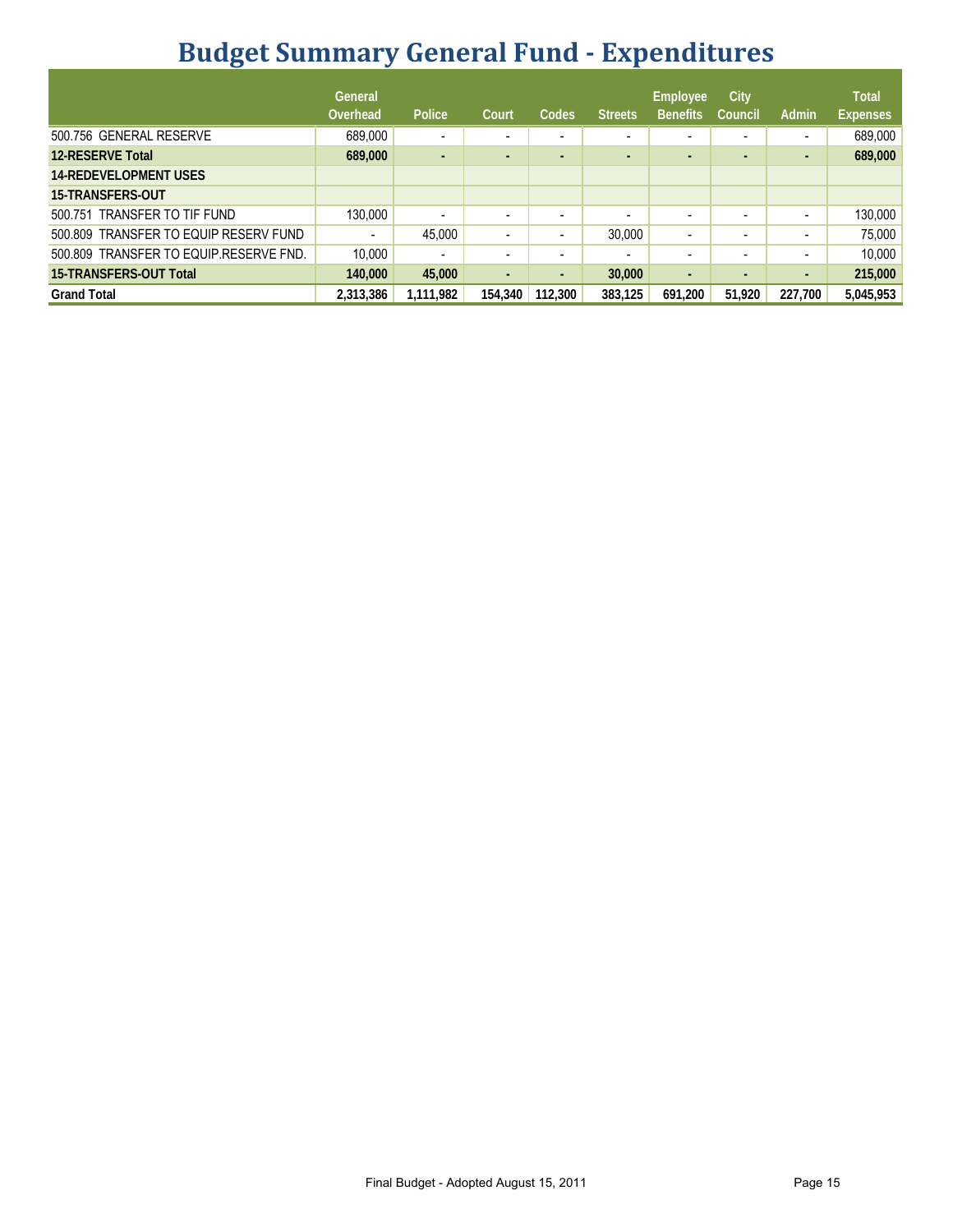### **General Fund General Overhead**

|                                  | 2010A     | 2011B     | 2011E     | 2012P     |
|----------------------------------|-----------|-----------|-----------|-----------|
| <b>1-REVENUES</b>                |           |           |           |           |
| 01-CASH AND CASH EQUIVILENTS     | 738,827   | 733,150   | 524,923   | 719,134   |
| 01-FINANCING PROCEEDS            | 266,743   |           |           |           |
| 01-INTERGOVERNMENTAL REVENUE     | 237,637   | 241,269   | 247,269   | 247,133   |
| 02-PROPERTY TAXES                | 1,002,297 | 1,157,561 | 1,114,500 | 1,161,000 |
| 03-OTHER-TAXES                   |           |           |           |           |
| 04-MOTOR VEHICLE TAX             | 119,278   | 120,439   | 120,439   | 114,208   |
| 05-CITY/COUNTY SALES & USE TAX   | 474,781   | 500,000   | 525,000   | 527,000   |
| 06-OTHER-SOURCES                 | 584,648   | 553,447   | 550,862   | 557,025   |
| 07-LICENSES AND PERMITS          | 135,626   | 133,950   | 140,200   | 143,300   |
| <b>08-FRANCHISE TAXES</b>        | 505,687   | 523,000   | 507,000   | 510,000   |
| <b>10-INTEREST ON INVESTMENT</b> | 2,849     | 4,000     |           |           |
| <b>11-SPECIAL ASSESSMENTS</b>    | 2,300     | 7,000     | 5,000     | 4,982     |
| 12-TRANSFERS-IN                  | 640,000   | 597,000   | 545,000   | 720,170   |
| <b>1-REVENUES Total</b>          | 4,710,673 | 4,570,816 | 4,280,193 | 4,703,952 |
| 2-EXPENDITURES                   |           |           |           |           |
| 03-CONTRACTUAL SERVICES          | 958,550   | 869,307   | 944,807   | 984,886   |
| 04-HEALTH & WELFARE              | 30,000    | 30,000    | 23,320    | 23,530    |
| 05-COMMODITIES                   | 3,497     | 6,400     | 6,400     | 8,000     |
| 06-OTHER-CHARGES                 | 63,765    | 66,300    | 54,800    | 67,300    |
| 07-OTHER-USES                    | 20,663    | 7,000     | 7,000     | 12,000    |
| 09-DUES & SUBSCRIPTIONS          |           | 8,000     | 8,000     | 9,100     |
| <b>10-CAPITAL OUTLAY</b>         |           |           |           |           |
| <b>10-POOL OPERATIONS</b>        | 439,130   | 401,000   | 372,900   | 379,570   |
| <b>11-DEBT REDEMPTION</b>        |           |           |           |           |
| 12-RESERVE                       |           | 700,277   |           | 689,499   |
| <b>14-REDEVELOPMENT USES</b>     |           |           |           |           |
| 15-TRANSFERS-OUT                 | 20,000    | 130,000   |           | 140,000   |
| <b>2-EXPENDITURES Total</b>      | 1,535,605 | 2,218,284 | 1,417,227 | 2,313,885 |
| <b>Grand Total</b>               | 6,246,279 | 6,789,100 | 5,697,420 | 7,017,837 |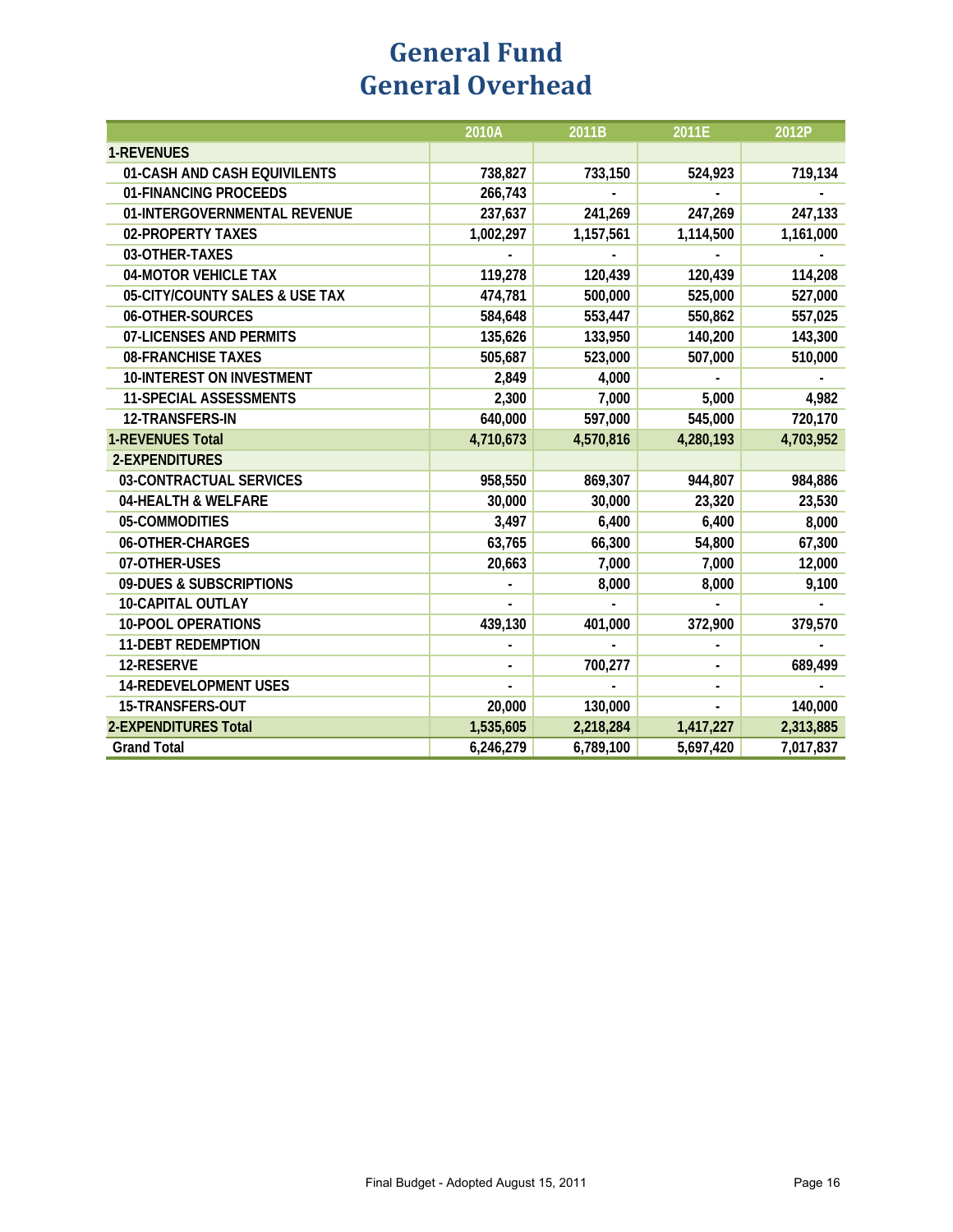### **General Fund Police**

|                              | 2010A     | 2011B     | 2011E   | 2012P     |
|------------------------------|-----------|-----------|---------|-----------|
| 2-EXPENDITURES               |           |           |         |           |
| 02-PERSONNEL SERVICES        | 874,884   | 891,000   | 820,000 | 893,800   |
| 03-CONTRACTUAL SERVICES      | 126,426   | 124,900   | 107,900 | 109,632   |
| 05-COMMODITIES               | 47,464    | 39,500    | 39,500  | 45,500    |
| 06-OTHER-CHARGES             | 5,503     | 3,200     | 3,200   | 3,050     |
| 07-OTHER-USES                | 8,411     | 5,000     | 5,000   | 5,000     |
| 09-DUES & SUBSCRIPTIONS      | 2,269     | 2,000     | 2,000   | 2,000     |
| 09-EDUCATION/TRAINING/TRAVEL | 10,947    | 6,000     | 6,000   | 8,000     |
| <b>10-CAPITAL OUTLAY</b>     | 693       | 12,500    | 12,500  |           |
| 15-TRANSFERS-OUT             |           |           |         | 45,000    |
| <b>2-EXPENDITURES Total</b>  | 1,076,598 | 1,084,100 | 996,100 | 1,111,982 |

 Transfers from the Police Department to the Equipment Reserve Fund are for lease/purchases of vehicles and/or equipment.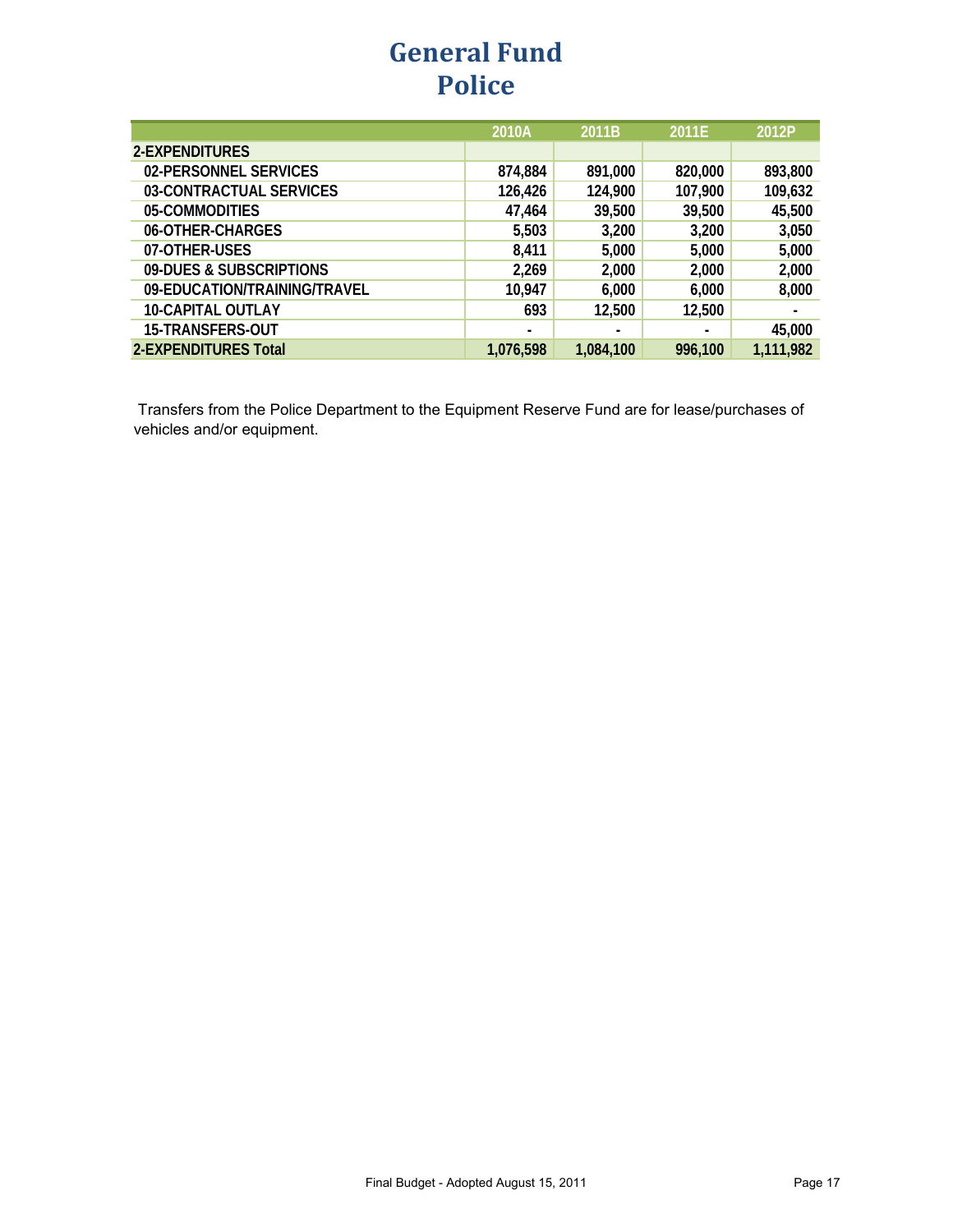### **General Fund Court**

|                              | 2010A   | 2011B          | 2011E   | 2012P   |
|------------------------------|---------|----------------|---------|---------|
| <b>1-REVENUES</b>            |         |                |         |         |
| 06-OTHER-SOURCES             | ۰       | $\blacksquare$ | 10,740  | 10,500  |
| 09-FINES & FORFEITURES       | 335,526 | 350,000        | 364,000 | 332,000 |
| <b>1-REVENUES Total</b>      | 335,526 | 350,000        | 374,740 | 342,500 |
| 2-EXPENDITURES               |         |                |         |         |
| 02-PERSONNEL SERVICES        | 65,665  | 63,040         | 62,212  | 63,040  |
| 03-CONTRACTUAL SERVICES      | 6,887   | 16,900         | 27,100  | 27,100  |
| 05-COMMODITIES               | 163     | 1.000          | 1,000   | 1,200   |
| 06-OTHER-CHARGES             | 41,778  | 30,400         | 36,640  | 45,400  |
| 07-OTHER-USES                | 10,102  | 17,000         | 17,000  | 17,000  |
| 09-DUES & SUBSCRIPTIONS      | 82      | 400            | 400     | 400     |
| 09-EDUCATION/TRAINING/TRAVEL | 165     | 500            | 500     | 200     |
| <b>10-CAPITAL OUTLAY</b>     | ۰       | ٠              | ٠       | ٠       |
| 2-EXPENDITURES Total         | 124,842 | 129,240        | 144.852 | 154,340 |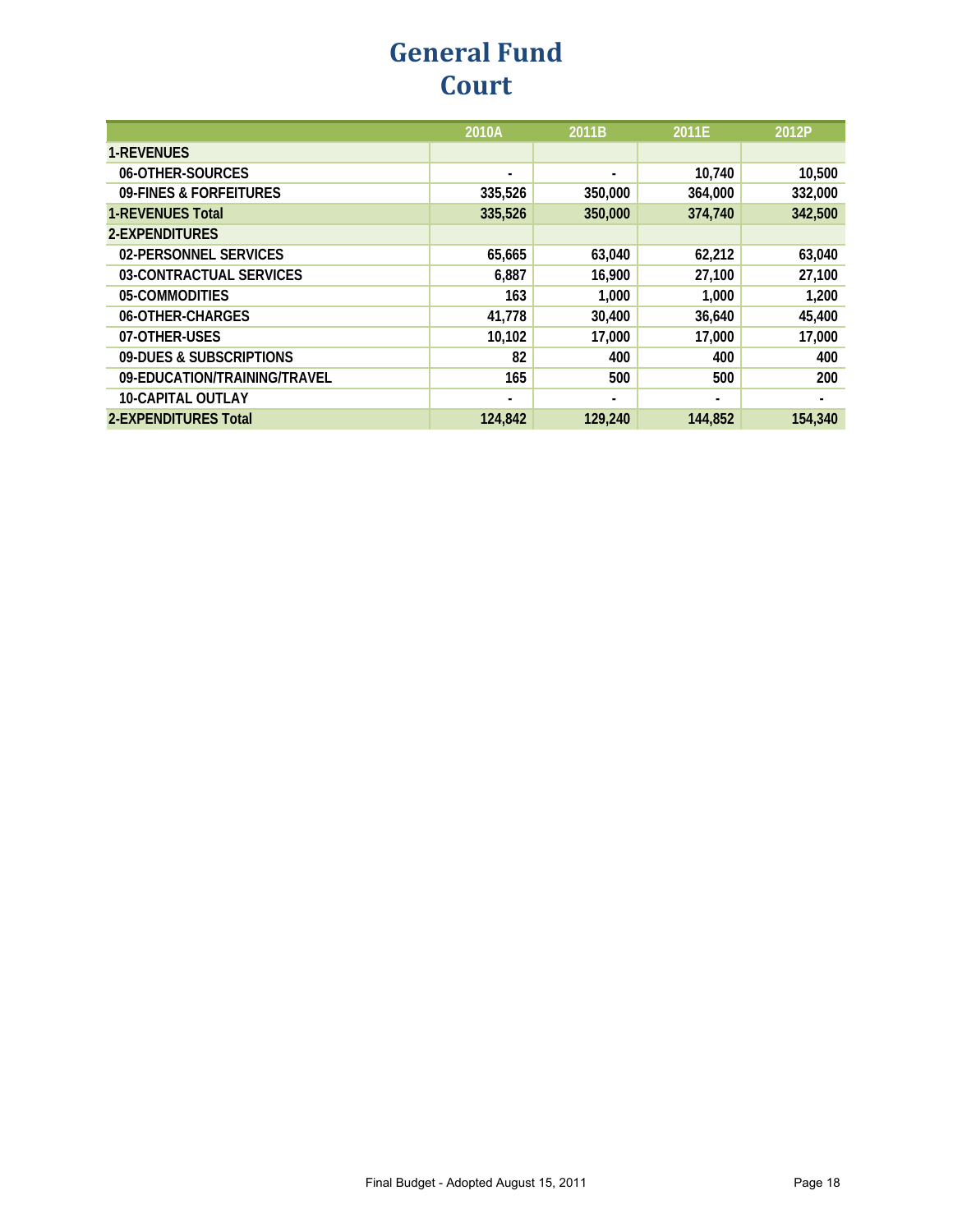### **General Fund Code Enforcement**

|                              | 2010A   | 2011B          | 2011E          | 2012P   |
|------------------------------|---------|----------------|----------------|---------|
| 2-EXPENDITURES               |         |                |                |         |
| 02-PERSONNEL SERVICES        | 93,444  | 105,000        | 102,100        | 103,500 |
| 03-CONTRACTUAL SERVICES      | 2,241   | 2,200          | 2,800          | 1,700   |
| 05-COMMODITIES               | 1,001   | 1,500          | 1,500          | 1,500   |
| 07-OTHER-USES                | -       | ٠              | $\blacksquare$ | ٠       |
| 09-DUES & SUBSCRIPTIONS      | 555     | 600            | 600            | 600     |
| 09-EDUCATION/TRAINING/TRAVEL | 3,336   | 4,000          | 3,000          | 3,000   |
| <b>10-CAPITAL OUTLAY</b>     | -       | $\blacksquare$ |                | 2,000   |
| 2-EXPENDITURES Total         | 100.576 | 113,300        | 110,000        | 112,300 |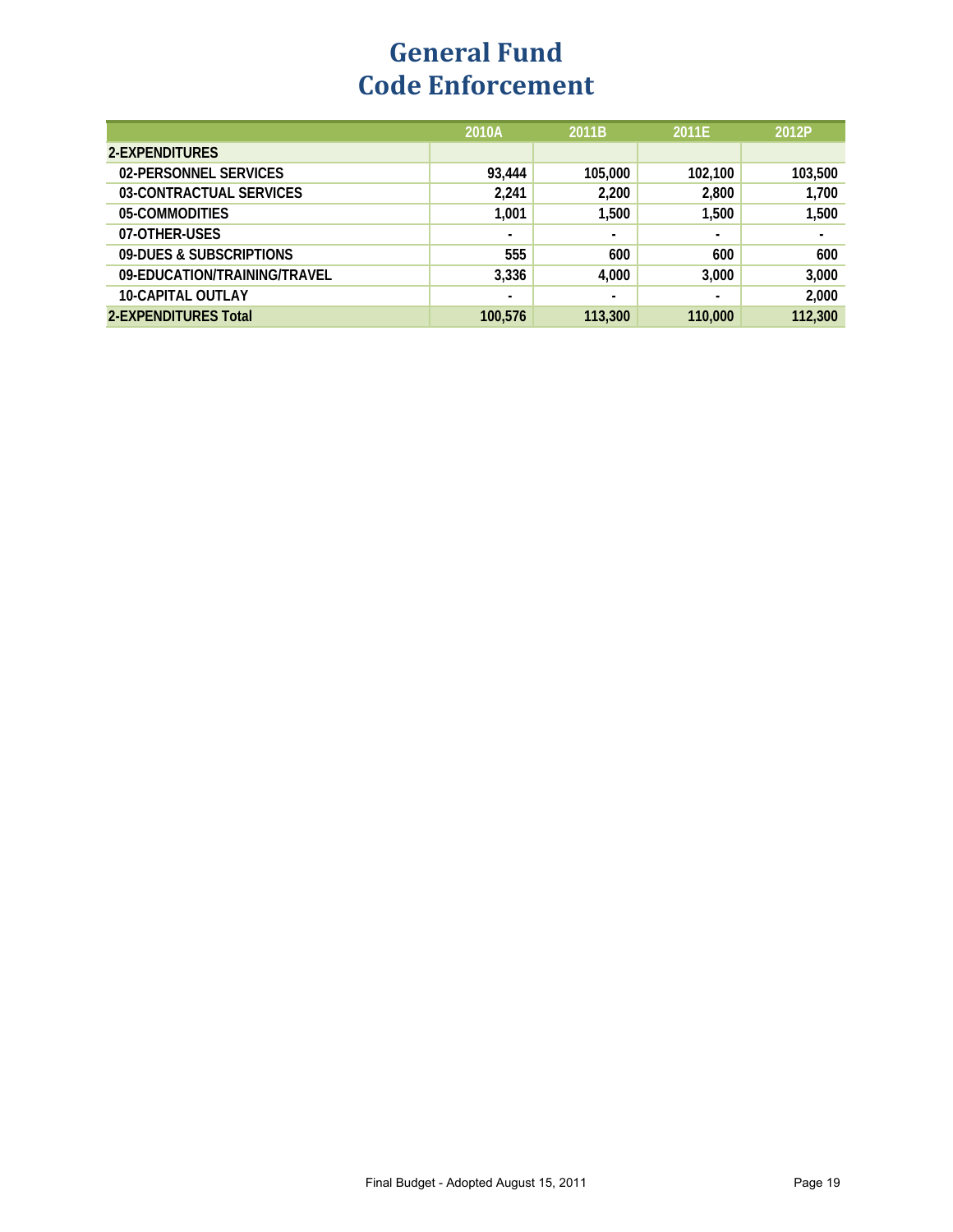### **General Fund Public Works (Streets)**

|                                                  | 2010A   | 2011B   | 2011E   | 2012P   |
|--------------------------------------------------|---------|---------|---------|---------|
| 2-EXPENDITURES                                   |         |         |         |         |
| 02-PERSONNEL SERVICES                            | 116,108 | 199,597 | 210,500 | 161,700 |
| 03-CONTRACTUAL SERVICES                          | 88,584  | 80,950  | 78,300  | 101,375 |
| 05-COMMODITIES                                   | 47,112  | 39,800  | 37,350  | 86,700  |
| 06-OTHER-CHARGES                                 | 1,440   | 4,100   | 600     | 2,000   |
| 07-OTHER-USES                                    | 614     |         |         |         |
| 09-DUES & SUBSCRIPTIONS                          | 74      | 500     | 250     | 350     |
| 09-EDUCATION/TRAINING/TRAVEL                     | 182     | 1,150   | 500     | 1,000   |
| <b>10-CAPITAL OUTLAY</b>                         | 266,050 |         |         |         |
| <b>11-DEBT REDEMPTION</b>                        |         |         | -       |         |
| <b>12-RESERVE</b>                                | 10,000  |         | -       |         |
| 15-TRANSFERS-OUT                                 |         |         |         | 30,000  |
| <b>2-EXPENDITURES Total</b>                      | 530,163 | 326,097 | 327,500 | 383,125 |
| 025 - 500.101 SALARIES - REGULAR                 | 140,000 | 118,258 | 100,000 | 147,508 |
| 025 - 500.271 SAND AND SALT                      | 33,743  | 40,000  | 40,000  | 45,500  |
| 025 - 500.809 TRANSFER TO EQUIP.RESERVE FN       |         |         |         | 4,000   |
| * Total Expenditures - GF Street and Special Hwy | 703,906 | 484,355 | 467,500 | 580,133 |

\* Additional expenses, Salaries and Winter Salt, are paid from the GF Street Fund and the Special Highway Fund.

Transfers from the Street Department to the Equipment Reserve Fund are for lease/purchases of vehicles and/or equipment.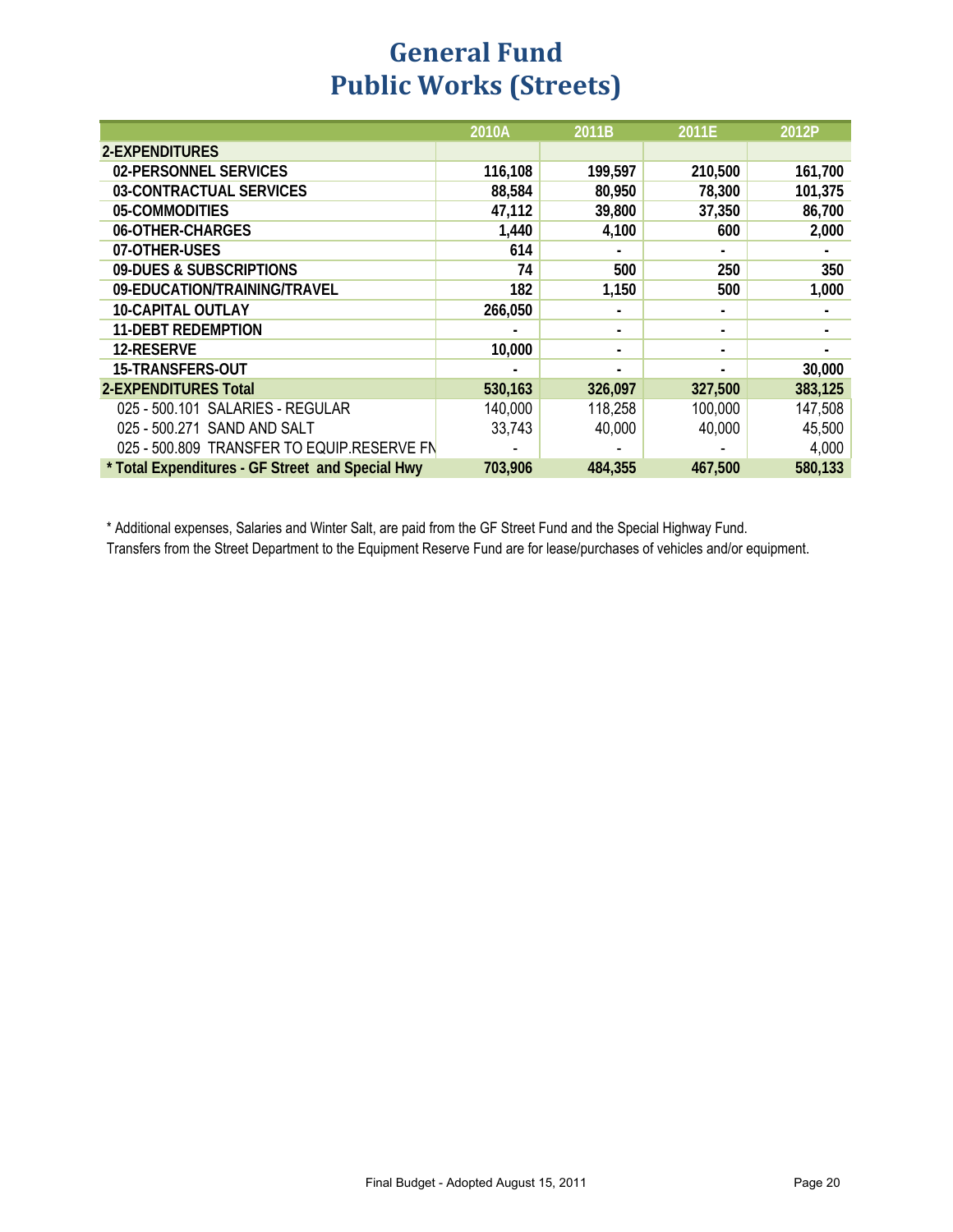#### **Employee Benefits General Fund**

|                                    | 2010A   | 2011B   | 2011E   | 2012P   |
|------------------------------------|---------|---------|---------|---------|
| 2-EXPENDITURES                     |         |         |         |         |
| 02-PERSONNEL SERVICES              |         |         |         |         |
| 500.122 FICA CITY CONTRIBUTION     | 125,212 | 126,500 | 112,000 | 122,000 |
| 500.123 KPERS CITY CONTRIBUTION    | 45,874  | 48,000  | 45,000  | 57,000  |
| 500.124 KS UNEMPLOYMENT INSURANCE  | 1,685   | 2,000   | 1,500   | 1,700   |
| 500.125 WORKER'S COMPENSATION      | 50,110  | 46,000  | 36,000  | 38,000  |
| 500.126 HEALTH INSURANCE           | 331,703 | 344,200 | 325,000 | 326,000 |
| 500.127 HEALTH SAVINGS ACCOUNT     |         |         |         |         |
| 500.130 CITY ADMIN LIFE INS POLICY | 715     | 715     |         | 500     |
| 500.131 KP&F CITY CONTRIBUTION     | 108,293 | 115,000 | 119,200 | 146,000 |
| 500.132 401A CITY CONTRIBUTION     | 33,853  | 38,000  | 36,500  |         |
| 02-PERSONNEL SERVICES Total        | 697,445 | 720,415 | 675,200 | 691,200 |
| 07-OTHER-USES                      |         |         |         |         |
| 500.750 CONTINGENCY                |         | 20,000  |         |         |
| 07-OTHER-USES Total                |         | 20,000  |         |         |
| 2-EXPENDITURES Total               | 697,445 | 740,415 | 675,200 | 691,200 |

Approximate 6% decrease in health insurance costs proposed for 2013. Historically, health insurance for all departments has been paid for at 100% coverage for Employee and dependents. Effective July 2012, Employee's dependent coverage will no longer be paid at 100%. A tiered benefit will be implemented.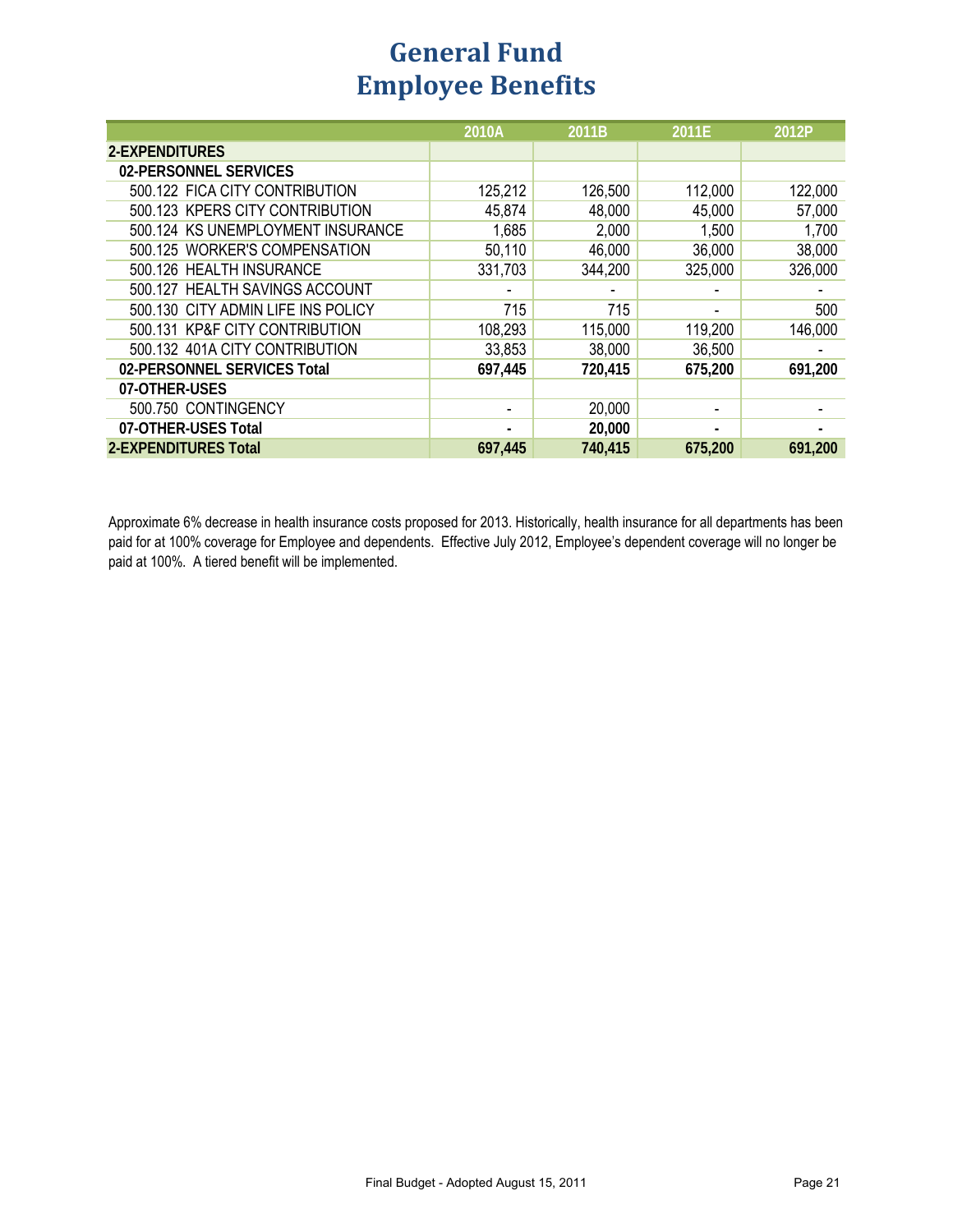### **General Fund City Council**

|                              | 2010A  | 2011B          | 2011F  | 2012P  |
|------------------------------|--------|----------------|--------|--------|
| 2-EXPENDITURES               |        |                |        |        |
| 02-PERSONNEL SERVICES        | 55,027 | 46,920         | 46,920 | 46,920 |
| 08-MAYORS EXPENSES           | 501    | 1,000          | 1,000  | 1,000  |
| 09-DUES & SUBSCRIPTIONS      |        | $\blacksquare$ | $\sim$ |        |
| 09-EDUCATION/TRAINING/TRAVEL | 4,131  | 4,000          | 4,000  | 4,000  |
| 2-EXPENDITURES Total         | 59,659 | 51,920         | 51,920 | 51,920 |

City Council expenditures prior to 2012 were included in the General Fund Overhead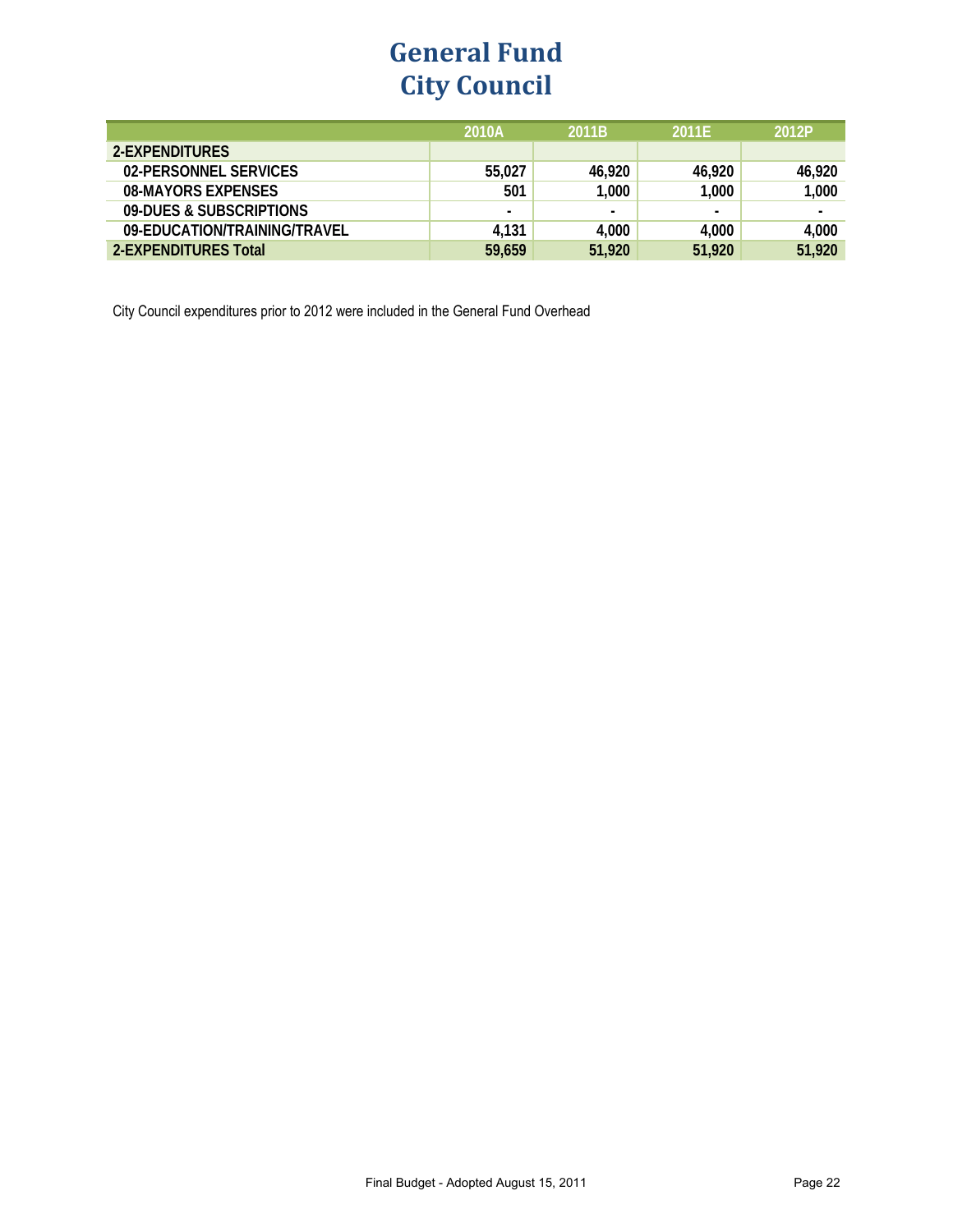#### **General Fund Administration**

|                              | 2010A          | 2011B          | 2011E          | 2012P   |
|------------------------------|----------------|----------------|----------------|---------|
| 2-EXPENDITURES               |                |                |                |         |
| 02-PERSONNEL SERVICES        | 285,222        | 236,360        | 155,200        | 200,200 |
| 03-CONTRACTUAL SERVICES      | 16,111         | 3,100          | 42,700         | 6,100   |
| 05-COMMODITIES               | 14,516         | 6,500          | 3,100          | 4,900   |
| 06-OTHER-CHARGES             | $\blacksquare$ | $\blacksquare$ | $\blacksquare$ |         |
| 09-DUES & SUBSCRIPTIONS      | 14,400         | 7,500          | 7,500          | 7,500   |
| 09-EDUCATION/TRAINING/TRAVEL | 5,891          | 8,000          | 4,500          | 8,000   |
| <b>10-CAPITAL OUTLAY</b>     |                | $\blacksquare$ | $\blacksquare$ | 1,000   |
| <b>2-EXPENDITURES Total</b>  | 336,140        | 261,460        | 213,000        | 227,700 |

In the 2011 Budget, Dues for Elected Officials were removed from the Administration line item and placed in a separate line.

2011 Personnel Services were less than budget there were two vacant positions for half of the year.

2011 Contractual Services were increase due to contracts for consulting services.

Admin Department expenditures prior to 2012 were included in the General Fund Overhead.

Changes Made to Administration Budget Reduction of one (1) Full-Time position Addition of one (1) Part-Time position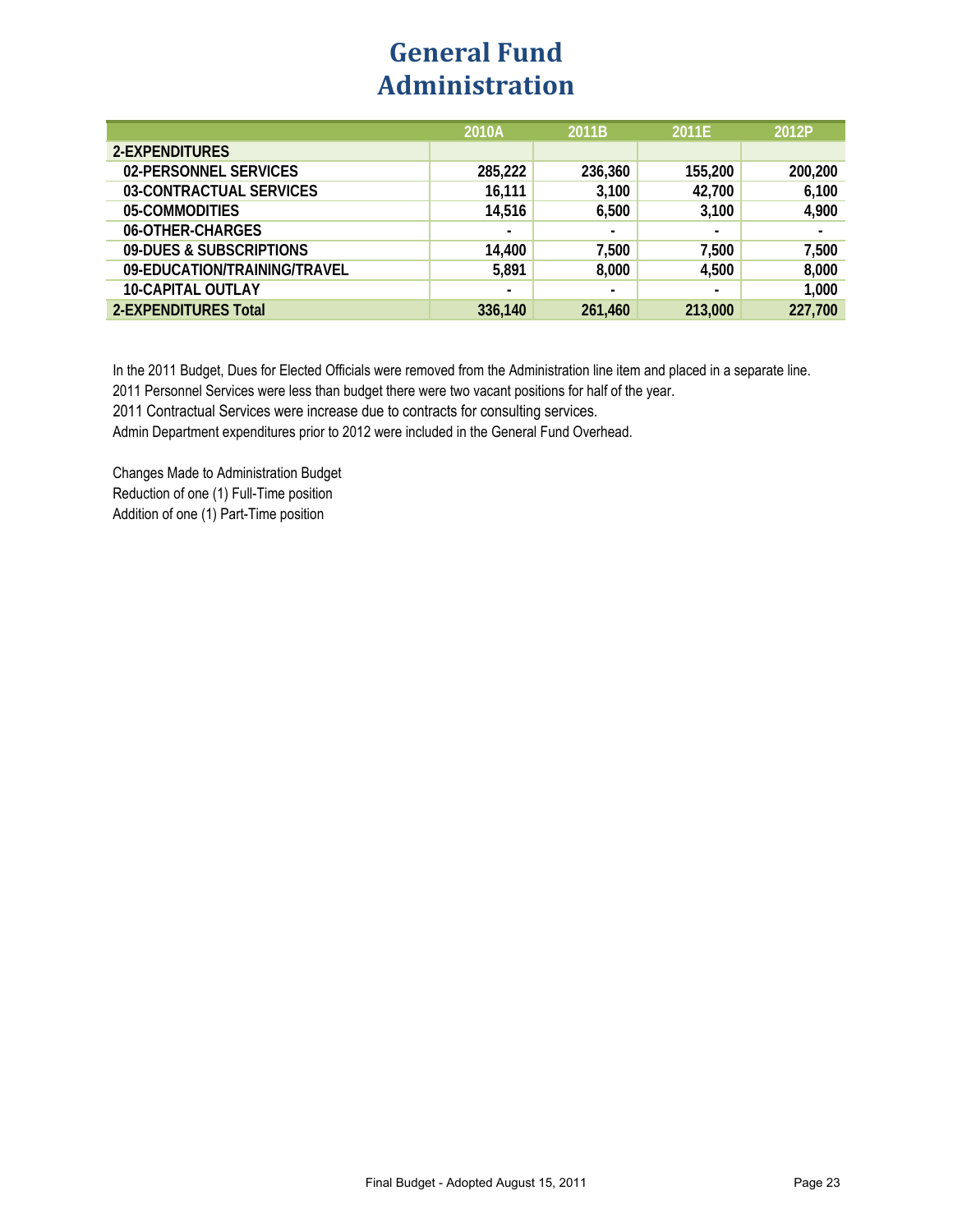# **Budget Summary Other Funds**

|                                       | 2010A     | 2011B     | 2011E          | 2012P          |
|---------------------------------------|-----------|-----------|----------------|----------------|
| <b>1-REVENUES</b>                     |           |           |                |                |
| <b>CAPITAL PROJECTS FUNDS</b>         |           |           |                |                |
| 036 - EQUIPMENT & BLDG.RESERVE FUND   | 278,876   | 185,876   | 192,828        | 264,977        |
| <b>CAPITAL PROJECTS FUNDS Total</b>   | 278,876   | 185,876   | 192,828        | 264,977        |
| <b>DEBT SERVICE FUNDS</b>             |           |           |                |                |
| 020 - BOND AND INTEREST FUND          | 315,046   | 528,260   | 599,155        | 1,298,853      |
| <b>DEBT SERVICE FUNDS Total</b>       | 315,046   | 528,260   | 599,155        | 1,298,853      |
| <b>SPECIAL REVENUE FUNDS</b>          |           |           |                |                |
| 025 - SPECIAL HIGHWAY FUND            | 219,517   | 191,258   | 194,208        | 197,008        |
| 027 - SPECIAL STREET FUND 27 - A      | 788,612   | 677,171   | 703,478        | 726,307        |
| 028 - SPECIAL STREET FUND 27 - B      | 540,573   | 495,090   | 525,266        | 555,266        |
| 029 - SPECIAL STREET FUND 27 - C      | 184,240   | 166,579   | 239,308        | 204,308        |
| 030 - SPECIAL INFRASTRUCTURE 27-D     | 525,607   | 466,285   | 462,465        | 569,025        |
| 037 - TIF 1A/B - BELLA ROE/WALMART    | 669,742   | 649,038   | 514,318        | 510,528        |
| 039 - R.P. PUBLIC BUILDING COMMISSION |           | $\sim$    | $\blacksquare$ | $\blacksquare$ |
| 040 - TDD#1-PRICE CHOPPER             | 299,831   | 361,113   | 650,684        | 556,571        |
| 041 - TDD#2-LOWES                     | 111,470   | 141,569   | 183,216        | 147,466        |
| 045 - TIF 2A/D - MCDONALDS/CITY HALL  | 360,055   | 491,082   | 482,477        | 425,411        |
| 048 - TIF 2C - VALLEY STATE BANK      | 56,530    | 91,961    | 67,530         | 67,530         |
| 049 - TIF 3A - BOULEVARD APTS         | 74,198    | 73,500    | 74,198         | 74,198         |
| 051 - TIF 3C - OLD POOL AREA          | 243,054   | 261,282   | 279,954        | 304,954        |
| 052 - RP PROP OWNERS ASSOC            | 35,089    | 36,947    | 37,821         | 34,735         |
| <b>SPECIAL REVENUE FUNDS Total</b>    | 4,108,517 | 4,102,875 | 4,414,923      | 4,373,307      |
| <b>1-REVENUES Total</b>               | 4,702,439 | 4,817,011 | 5,206,906      | 5,937,137      |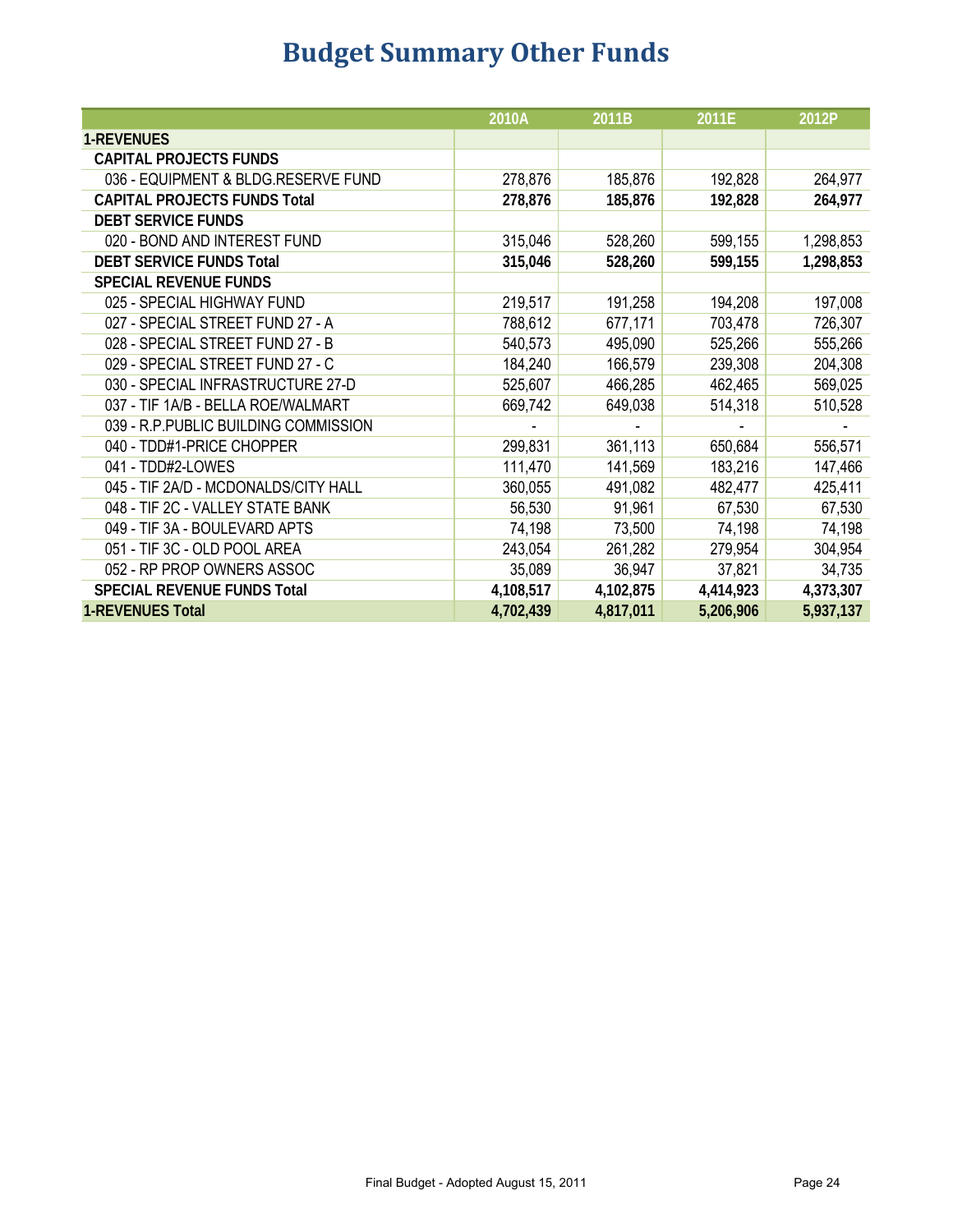# **Budget Summary Other Funds**

|                                       | 2010A     | 2011B     | 2011E     | 2012P     |
|---------------------------------------|-----------|-----------|-----------|-----------|
| 2-EXPENDITURES                        |           |           |           |           |
| <b>CAPITAL PROJECTS FUNDS</b>         |           |           |           |           |
| 036 - EQUIPMENT & BLDG.RESERVE FUND   | 147,113   | 185,876   | 105,851   | 264,977   |
| <b>CAPITAL PROJECTS FUNDS Total</b>   | 147,113   | 185,876   | 105,851   | 264,977   |
| <b>DEBT SERVICE FUNDS</b>             |           |           |           |           |
| 020 - BOND AND INTEREST FUND          | 259,199   | 528,260   | 521,324   | 1,298,853 |
| <b>DEBT SERVICE FUNDS Total</b>       | 259,199   | 528,260   | 521,324   | 1,298,853 |
| <b>SPECIAL REVENUE FUNDS</b>          |           |           |           |           |
| 025 - SPECIAL HIGHWAY FUND            | 199,262   | 191,258   | 186,000   | 197,008   |
| 027 - SPECIAL STREET FUND 27 - A      | 758,247   | 677,171   | 677,171   | 726,307   |
| 028 - SPECIAL STREET FUND 27 - B      | 525,000   | 495,090   | 495,000   | 555,266   |
| 029 - SPECIAL STREET FUND 27 - C      | 179,497   | 166,579   | 211,000   | 204,308   |
| 030 - SPECIAL INFRASTRUCTURE 27-D     | 406,271   | 466,285   | 248,440   | 569,025   |
| 037 - TIF 1A/B - BELLA ROE/WALMART    | 405,236   | 649,038   | 480,790   | 510,528   |
| 039 - R.P. PUBLIC BUILDING COMMISSION |           |           |           |           |
| 040 - TDD#1-PRICE CHOPPER             | 362,306   | 361,113   | 361,113   | 556,571   |
| 041 - TDD#2-LOWES                     | 141,131   | 141,569   | 150,750   | 147,466   |
| 045 - TIF 2A/D - MCDONALDS/CITY HALL  | 87,578    | 491,082   | 267,066   | 425,411   |
| 048 - TIF 2C - VALLEY STATE BANK      | 54,000    | 91,961    | 65,000    | 67,530    |
| 049 - TIF 3A - BOULEVARD APTS         | 70,000    | 73,500    | 70,000    | 74,198    |
| 051 - TIF 3C - OLD POOL AREA          | 2,263     | 261,282   | 15,000    | 304,954   |
| 052 - RP PROP OWNERS ASSOC            | 30,072    | 36,947    | 35,947    | 34,735    |
| <b>SPECIAL REVENUE FUNDS Total</b>    | 3,220,862 | 4,102,875 | 3,263,277 | 4,373,307 |
| <b>2-EXPENDITURES Total</b>           | 3,627,174 | 4,817,011 | 3,890,452 | 5,937,137 |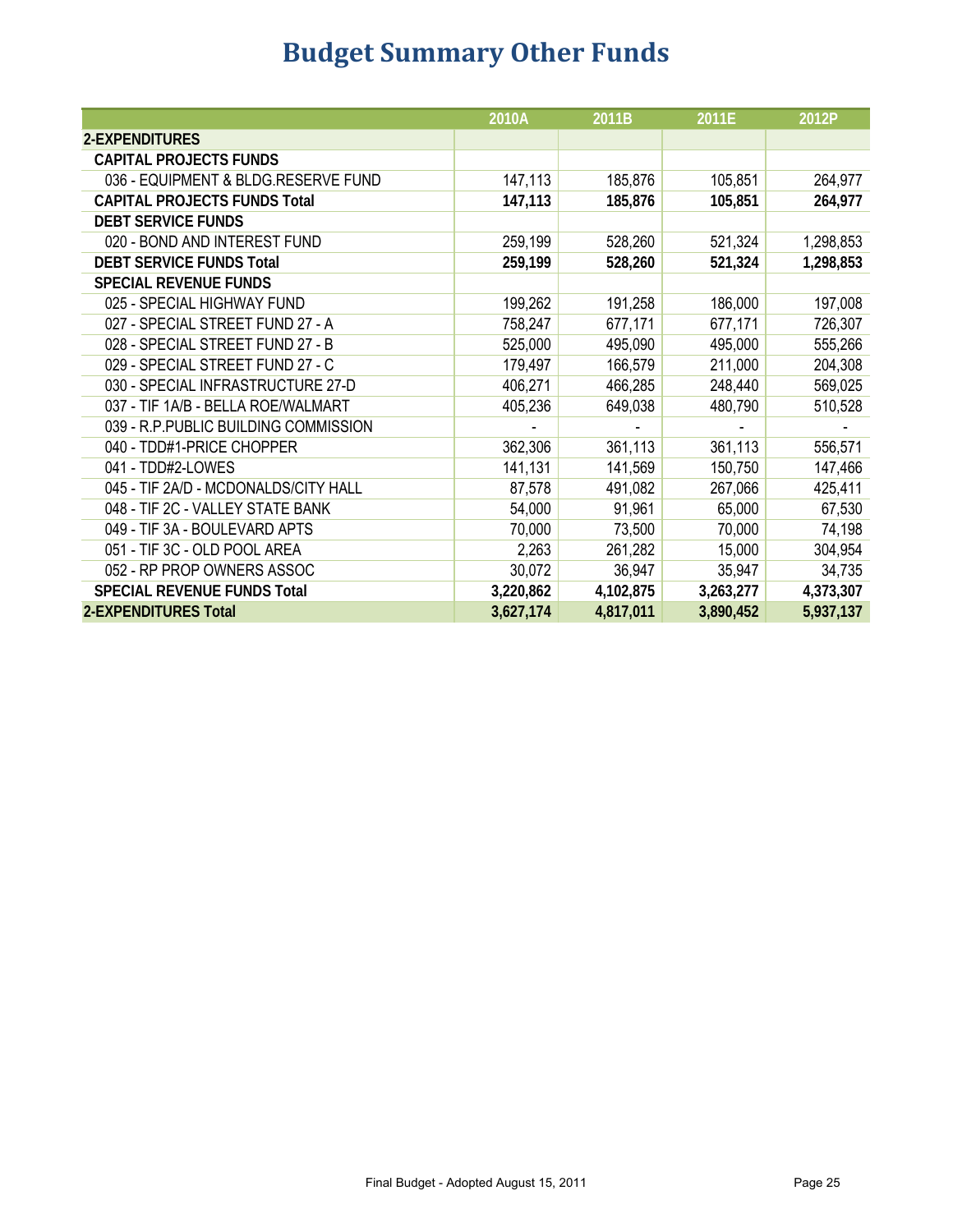#### **Bond and Interest**

|                                  | 2010A          | 2011B          | 2011E          | 2012P     |
|----------------------------------|----------------|----------------|----------------|-----------|
| <b>1-REVENUES</b>                |                |                |                |           |
| 01-CASH AND CASH EQUIVILENTS     | 116,510        | 24,911         | 55,848         | 77,831    |
| 01-FINANCING PROCEEDS            |                |                |                |           |
| 01-INTERGOVERNMENTAL REVENUE     | 138            | 73             | 73             | 156       |
| 02-PROPERTY TAXES                | 77,570         | 268,818        | 258,550        | 301,368   |
| 03-OTHER-TAXES                   |                |                |                |           |
| 04-MOTOR VEHICLE TAX             | 16,175         | 9,158          | 9,000          | 26,194    |
| 06-OTHER-SOURCES                 | 29,030         |                |                |           |
| <b>10-INTEREST ON INVESTMENT</b> |                | 300            |                |           |
| <b>11-SPECIAL ASSESSMENTS</b>    | 74,662         | 225,000        | 275,684        | 248,304   |
| 12-TRANSFERS-IN                  | 962            |                |                | 645,000   |
| <b>1-REVENUES Total</b>          | 315,046        | 528,260        | 599,155        | 1,298,853 |
| 2-EXPENDITURES                   |                |                |                |           |
| 03-CONTRACTUAL SERVICES          |                |                |                |           |
| 07-OTHER-USES                    |                | ٠              |                |           |
| <b>11-DEBT REDEMPTION</b>        |                |                |                |           |
| 500.601 PRINCIPAL BONDS (2004-A) | 45,366         | 49,490         | 49,490         |           |
| 500.602 INTEREST BONDS (2004-A)  | 3,134          | 1,683          | 1,683          |           |
| 500.607 PRINCIPAL BONDS (2008-1) | 135,000        |                |                | 300,000   |
| 500.610 INTEREST BONDS (2008-1)  | 75,699         |                |                | 129,398   |
| 500.634 PRINCIPLE BONDS (2010-1) |                | 125,000        | 130,000        | 190,000   |
| 500.635 INTEREST BONDS (2010-1)  |                | 113,553        | 76,617         | 72,195    |
| 500.638 PRINCIPLE BONDS (2003-A) | $\blacksquare$ | ÷,             | $\blacksquare$ | 185,000   |
| 500.639 INTEREST BONDS (2003-A)  | $\blacksquare$ |                |                | 6,012     |
| 500.640 PRINCIPLE BONDS (2011-2) |                |                | 75,000         | 50,000    |
| 500.641 INTEREST BONDS (2011-2)  |                | ÷,             |                | 50,410    |
| 500.642 PRINCIPLE BONDS (2011-1) | L,             | $\blacksquare$ |                | 105,000   |
| 500.643 INTEREST BONDS (2011-1)  |                |                |                | 7,140     |
| 11-DEBT REDEMPTION Total         | 259,199        | 289,726        | 332,790        | 1,095,155 |
| 12-RESERVE                       |                | 188,534        | 188,534        | 153,698   |
| 15-TRANSFERS-OUT                 |                | 50,000         |                | 50,000    |
| <b>2-EXPENDITURES Total</b>      | 259,199        | 528,260        | 521,324        | 1,298,853 |

Prior to 2012, debt service payments were made from multiple funds by the City. Effective 2012 Debt Service Payments will be made from the Bond & Interest Fund. A schedule of debt service for the City's 2012 Budget.

 Reserve - The City will maintain a reserve in the City's Debt Service Fund between 5% and 10% of the annual principal and interest amounts due on outstanding bonds and temporary notes.

|                  | Reserve 5%  | 54.758    |
|------------------|-------------|-----------|
|                  | Reserve 10% | 109,516   |
| Actual Reserve % |             | $14.03\%$ |

Debt Service - City Bond Issues (Does not include assessment portion of debt) \$ 847,852

Tranfers from Sales Tax Funds for the Purpose of Repair and/or Maintenance of Streets, Sidewalks and Curb 804,904

Towards Bond Reserve for future debt service \$ 42,948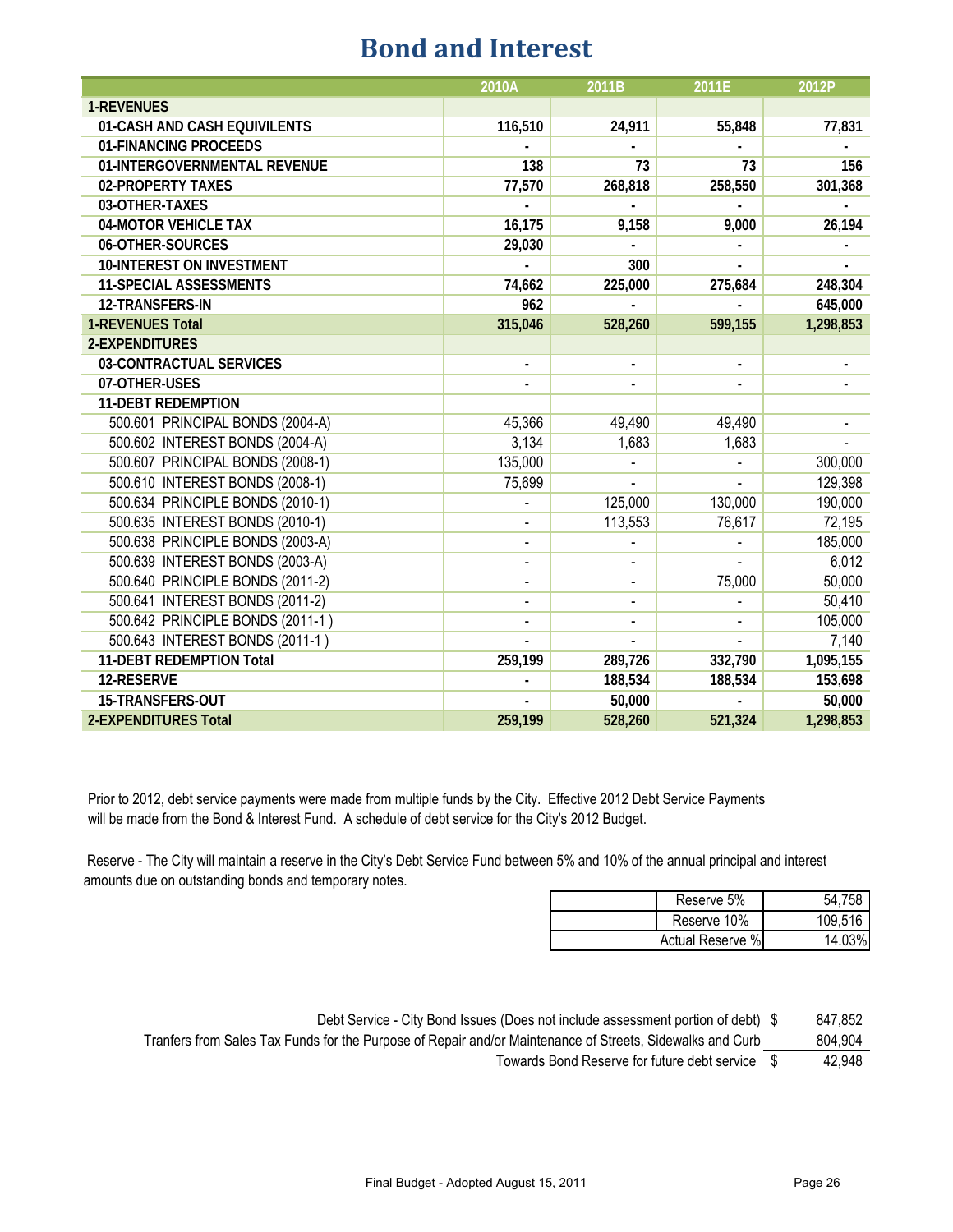

Internal Improvement General Obligation (GO) Bonds are a method of borrowing money by states and local governments, similar to a mortgage, to raise funds for public projects. These bonds typical finance projects, such as; streets, sidewalks, curb/gutter and stormwater, which have a longer useful life. The City borrows from the bond holders and pledges to pay it back with interest over a predetermined number of years. They are backed by the full faith and credit of the issuing government, meaning that the government commits its full taxing authority to paying bondholders. They are typically used to fund projects that will serve the entire community. Bonds allow a City to spread substantial costs out over a longer period of time. Roeland Park will use a variety of revenue sources to pay its debt, with a majority of revenues coming from property taxes, sales taxes and charges for services.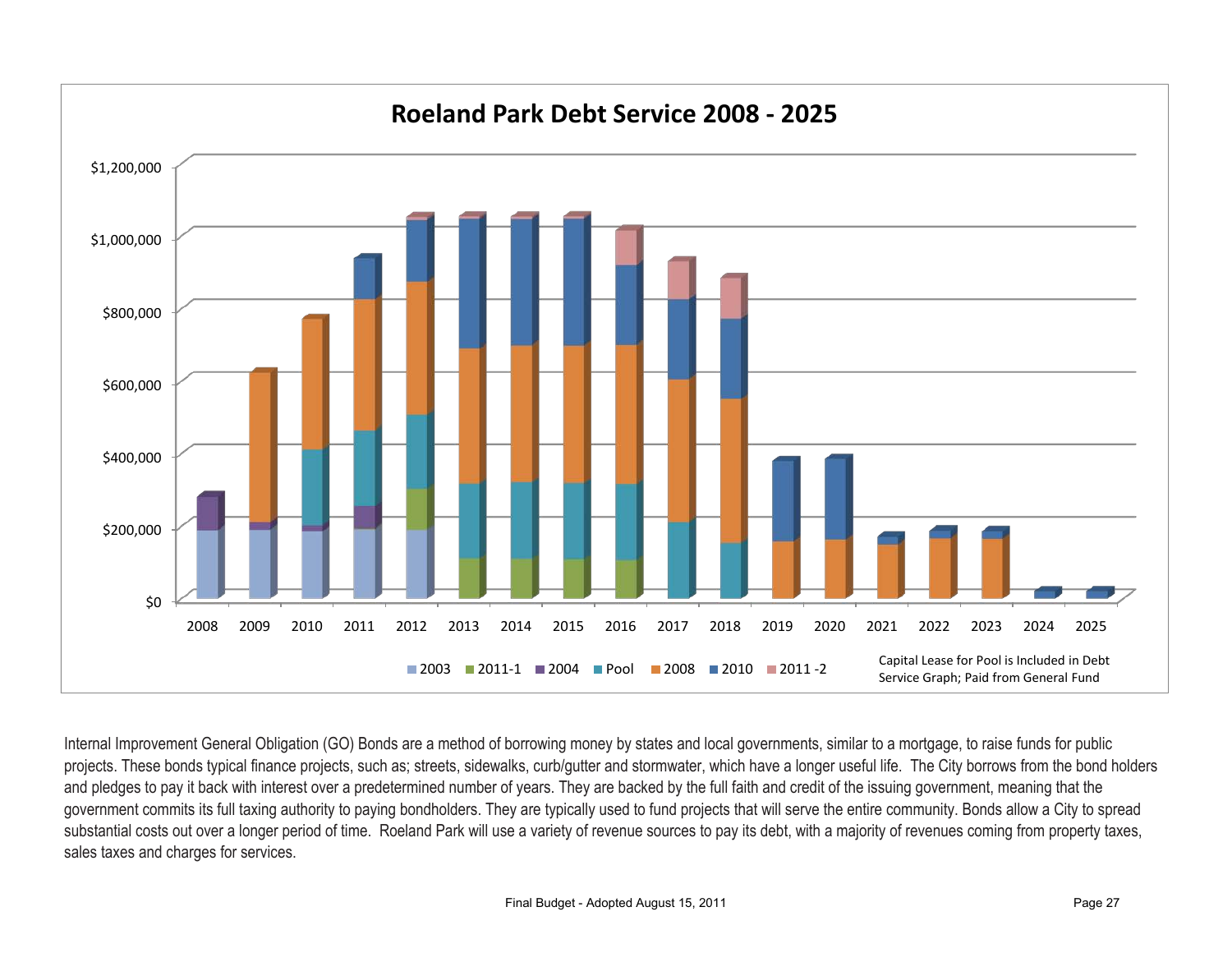### **Bond & Interest - Debt Service (revised 8/1/2011)**

| <b>Original</b>                                                                         |             |     |           |                      |    |                  |             |                                                    |
|-----------------------------------------------------------------------------------------|-------------|-----|-----------|----------------------|----|------------------|-------------|----------------------------------------------------|
| Debt Issue                                                                              | Date Issued |     | Amount    | <b>Interest Rate</b> |    | <b>Balance</b>   | Date Expire | 2012 Payment                                       |
| Short-term debt, temporary notes,                                                       |             |     |           |                      |    |                  |             |                                                    |
| Series 2009B                                                                            | Nov-09      | \$  | 5,800,000 | 1.10                 | \$ | 2,125,000        | Sep-11      | Temporary note will be<br>paid in full with 2011-2 |
| Long-term debt:                                                                         |             |     |           |                      |    |                  |             |                                                    |
| <b>General Obligations Bonds:</b>                                                       |             |     |           |                      |    |                  |             |                                                    |
| Internal Improvement, Series 2003                                                       | Mar-03      | S   | 1,625,000 | 2.00-3.25            | \$ | 365,000          | Dec-12      | \$<br>191,013                                      |
| Internal Improvement, Series 2004                                                       | Jan-04      | \$. | 2,060,000 | 2.00-4.00            | \$ | 60,000           | Sep-11      | \$                                                 |
| Internal Improvement, Series 2008                                                       | Aug-08      | \$  | 4,185,000 | 3.15-4.30            | \$ | 3,710,000        | Dec-23      | \$<br>429,398                                      |
| Internal Improvement, Series 2010                                                       | Aug-10      | \$  | 3,345,000 | 1.50-3.50            |    | 3,345,000        | Dec-25      | \$<br>262,195                                      |
| Internal Improvement, Series 2011-1                                                     | May-11      |     | 525,000   | $0.91 - 1.00$        | \$ | 525,000          | Sep-16      | \$<br>105,000                                      |
| Internal Improvement, Series 2011-2                                                     | Aug-11      | \$  | 1,565,000 | 2.00-3.40            | \$ | 1,565,000        | Sep-26      | \$<br>110,000                                      |
|                                                                                         |             |     |           |                      |    | 9,570,000        |             |                                                    |
| Special Obligation Tax Increment                                                        |             |     |           |                      |    |                  |             |                                                    |
| Revenue Bonds:                                                                          |             |     |           |                      |    |                  |             |                                                    |
| Series 2000, Valley State Bank Project                                                  | Feb-00      | \$  | 695,000   | 7.00                 | \$ | 451,340          | Feb-20      |                                                    |
| Series 2000, The Boulevard Apartments                                                   | Apr-00      | \$  | 553,525   | 8.25                 | \$ | 156,054          | Dec-19      |                                                    |
| Series 2005, Roeland Park                                                               | May-02      |     | 39,362    |                      |    |                  |             |                                                    |
| Redevelopment LLC Project                                                               | Feb-05      | \$  | 4,495,000 | 4.60-5.75            | S  | 4,020,000        | Aug-24      |                                                    |
|                                                                                         |             |     |           |                      |    | 4,627,394        |             |                                                    |
| Revenue Bonds:                                                                          |             |     |           |                      |    |                  |             |                                                    |
| <b>Transportation Development District:</b>                                             |             |     |           |                      |    |                  |             |                                                    |
| Sales Tax Revenue Bonds, 2005                                                           | Nov-05      | \$  | 3,555,000 | 4.50-5.75            | \$ | 2,965,000        | Dec-25      |                                                    |
| Sales Tax Revenue Bonds, 2006A                                                          | Jan-06      | S   | 1,090,000 | 5.875                | S  | 950,000          | Dec-25      |                                                    |
| Sales Tax Revenue Bonds, 2006B                                                          | Jan-06      | \$  | 1,690,000 | $5.125 - 5.875$      | \$ | 1,515,000        | Dec-25      |                                                    |
|                                                                                         |             |     |           |                      |    | 5,430,000        |             |                                                    |
| Capital Lease Obligation*:                                                              |             |     |           |                      |    |                  |             |                                                    |
| Pool, Refunding                                                                         | $Jan-10$    |     |           |                      | S  | 1,404,000        | Dec-18      | \$<br>204,570                                      |
| *Lease purchase for equipment not included in this schedule- See Bldg/Equipment Reserve |             |     |           |                      | \$ | $\sqrt{404,000}$ |             |                                                    |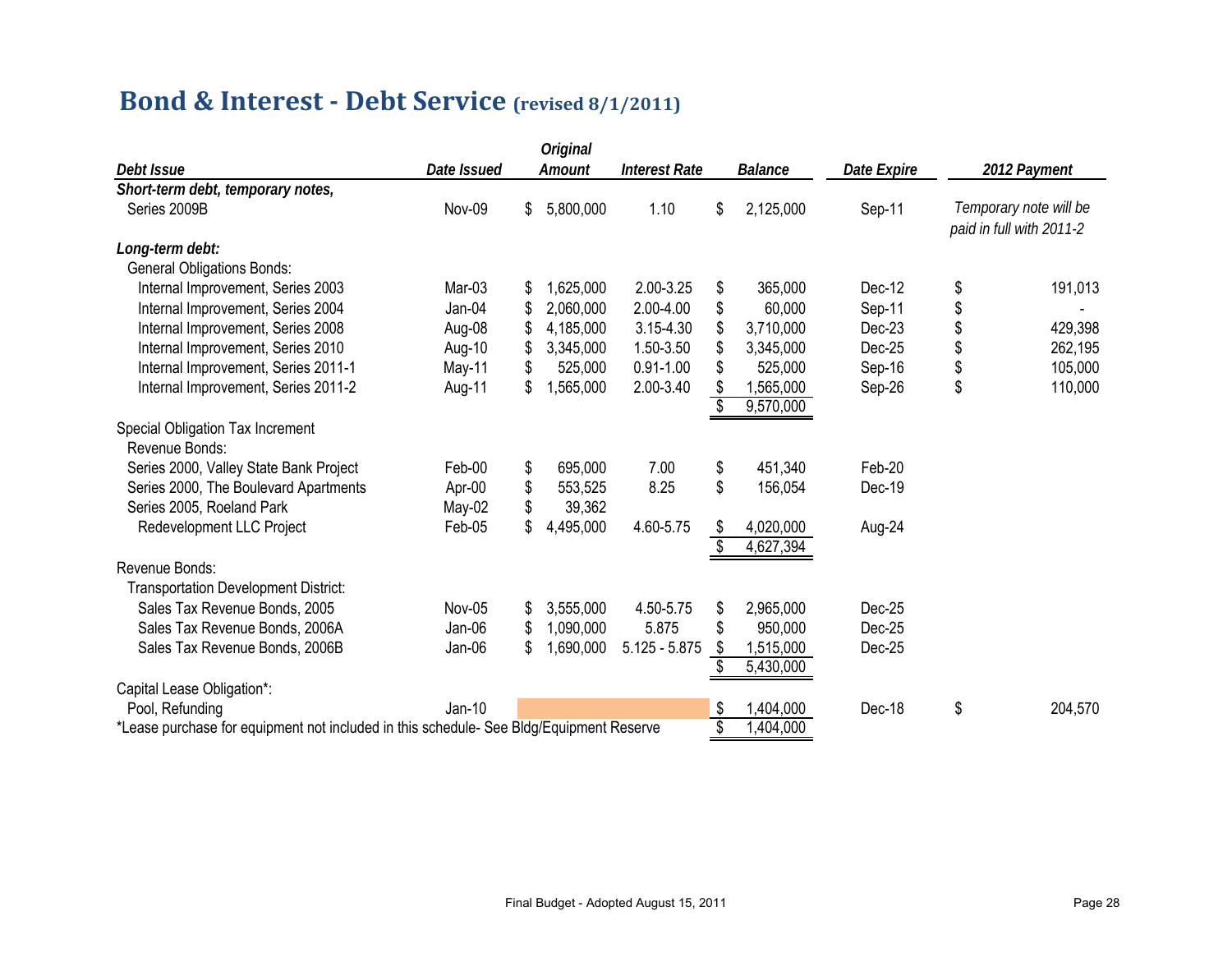## **025 - SPECIAL HIGHWAY FUND**

|                                                    | 2010A                    | 2011B   | 2011E   | 2012P   |
|----------------------------------------------------|--------------------------|---------|---------|---------|
| <b>1-REVENUES</b>                                  |                          |         |         |         |
| 001.000 CASH                                       | 31,258                   | 258     | 7,308   | 8,208   |
| 412.300 SPEC CITY/COUNTY HIGHWAY FUND              | 188,259                  | 191,000 | 186,900 | 188,800 |
| 430.000 INTEREST ON INVESTMENT                     |                          |         |         |         |
| 450.002 PROCEEDS FROM CAPITAL LEASE                |                          |         |         |         |
| <b>1-REVENUES Total</b>                            | 219,517                  | 191,258 | 194,208 | 197,008 |
| 2-EXPENDITURES                                     |                          |         |         |         |
| 500.101 SALARIES - REGULAR                         | 140,000                  | 118,258 | 100,000 | 147,508 |
| 500.211 MAINTENACE & REPAIR EQUIPMENT              |                          | 1,000   |         |         |
| <b>MAINTENANCE &amp; REPAIR STREETS</b><br>500.221 | $\overline{\phantom{a}}$ | 2,000   | 4,000   |         |
| 500.260 VEHICLE MAINTENACE                         | -                        | 1,000   | 13,000  |         |
| 500.271 SAND AND SALT                              | 33,743                   | 40,000  | 40,000  | 45,500  |
| 500.302 MOTOR FUELS & LUBRICANTS                   | 25,619                   | 25,000  | 25,000  |         |
| 500.305 TRAFFIC CONTROL SIGNS                      | (100)                    | 3,000   | 3,000   |         |
| 500.306 MATERIALS                                  |                          | 1,000   | 1,000   |         |
| 500.809 TRANSFER TO EQUIP.RESERVE FND              |                          |         |         | 4,000   |
| <b>2-EXPENDITURES Total</b>                        | 199,262                  | 191,258 | 186,000 | 197,008 |

Special Highway Fund will provide financial support to the General Fund Street Department for salaries and winter maintenanc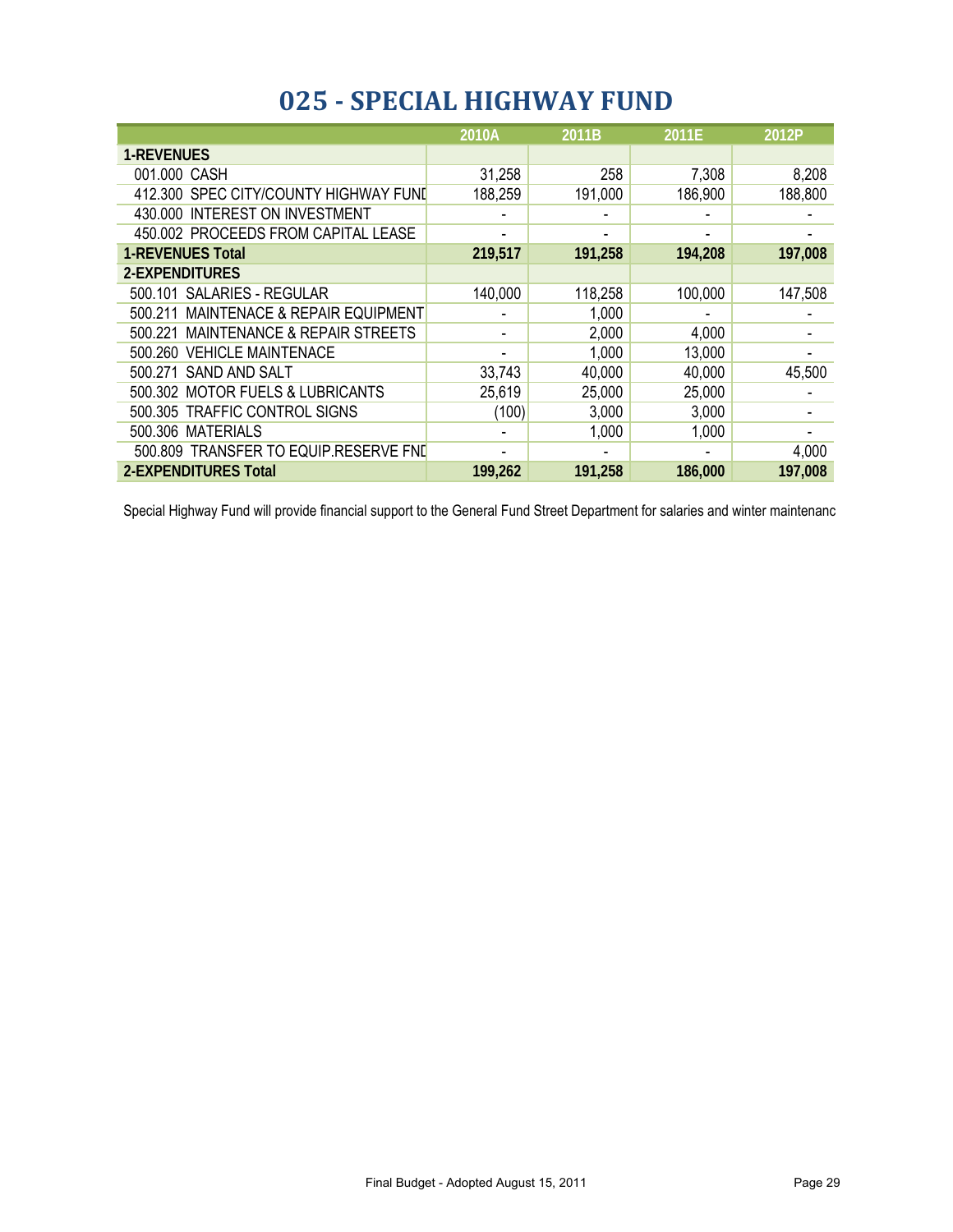#### **027 - SPECIAL STREET FUND 27 - A**

|                                     | 2010A          | 2011B   | 2011E   | 2012P   |
|-------------------------------------|----------------|---------|---------|---------|
| 001.000 CASH                        | 107,968        | 17,171  | 8,478   | 26,307  |
| 412.200 CITY/COUNTY SALES & USE TAX | 680,644        | 660,000 | 695,000 | 700,000 |
| <b>1-REVENUES Total</b>             | 788,612        | 677,171 | 703,478 | 726,307 |
| 500.101 SALARIES - REGULAR          | 36,000         |         |         |         |
| 500.209 PROFESSIONAL SERVICES       | 117,858        | 64,891  | 64,891  | 81,307  |
| 500.438 STREET MAINTENANCE          | 203,292        |         |         |         |
| 500.601 PRINCIPAL BONDS (2003-A)    | 170,000        | 180,000 | 180,000 |         |
| 500.602 INTEREST BONDS (2003A)      | 16,698         | 11,682  | 11,682  |         |
| 500.607 PRINCIPAL BONDS (2008-A)    | 135,000        | 280,000 | 280,000 |         |
| 500.610 INTEREST BONDS (2008-A)     | 75,699         | 140,598 | 140,598 |         |
| 500.611 TEMPORARY NOTE INTEREST     | 3,700          |         |         |         |
| 500.818 TRANSFER TO BOND & INT.FUND | $\blacksquare$ |         |         | 645,000 |
| 2-EXPENDITURES Total                | 758,247        | 677,171 | 677,171 | 726,307 |

Professional Services includes expenses for City Engineering Services.

Transfers to the general fund is suggested in 2012.

Sales Tax Revenue .5% for the purpose of repair, maintenance, and improvements of streets, curbs and sidewalks within the. City.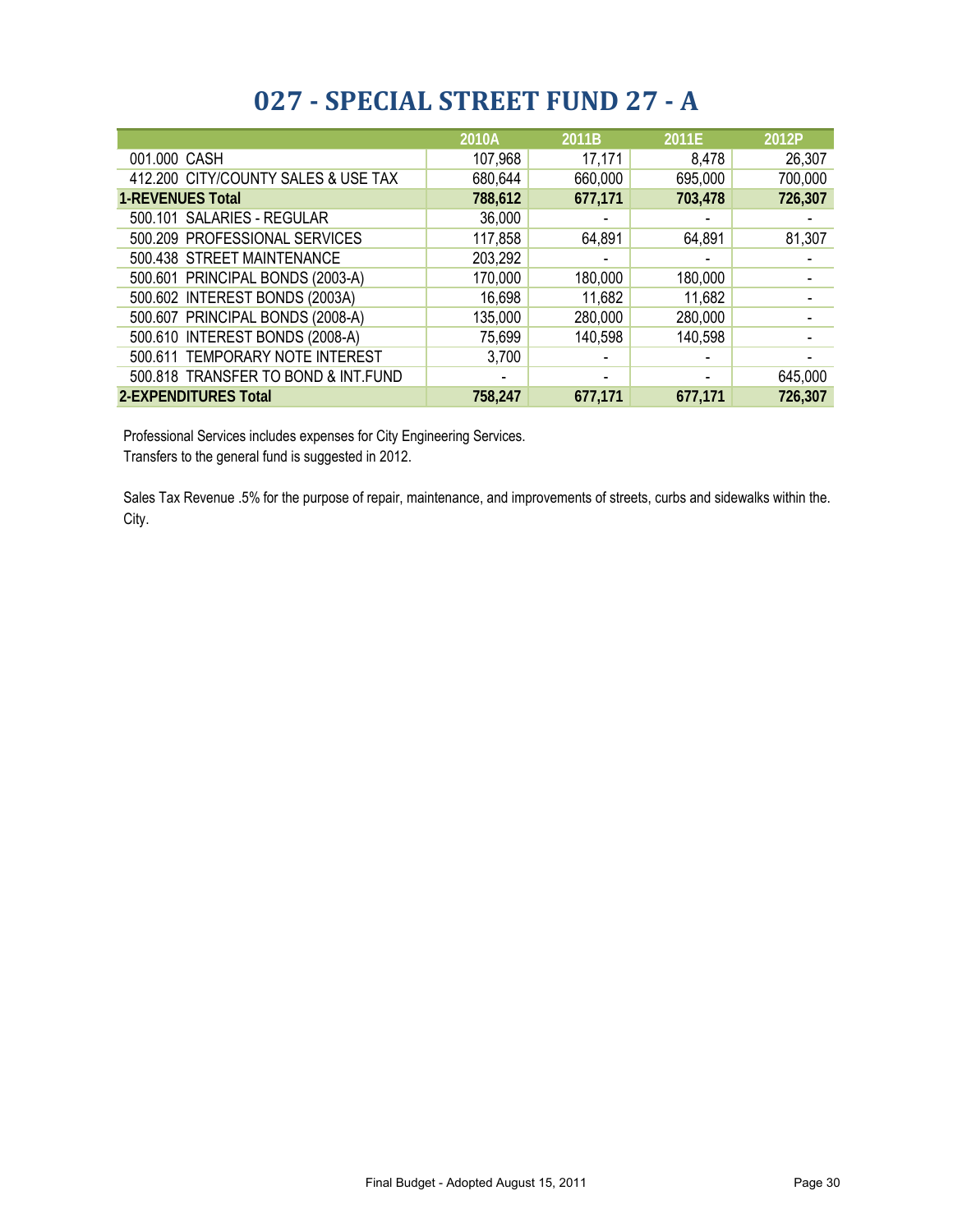#### **028 - SPECIAL STREET FUND 27 - B**

|                                     | 2010A   | 2011B   | 2011E          | 2012P   |
|-------------------------------------|---------|---------|----------------|---------|
| <b>1-REVENUES</b>                   |         |         |                |         |
| 001.000 CASH                        | 30,090  | 90      | 5,266          | 30,266  |
| 412.200 CITY/COUNTY SALES & USE TAX | 510,483 | 495,000 | 520,000        | 525,000 |
| <b>1-REVENUES Total</b>             | 540,573 | 495,090 | 525,266        | 555,266 |
| 2-EXPENDITURES                      |         |         |                |         |
| 500.750 CONTINGENCY                 | ۰       | 90      | $\blacksquare$ | 8,000   |
| 500.802 TRANSFER TO GENERAL FUND    | 525,000 | 495,000 | 495,000        | 547,266 |
| 2-EXPENDITURES Total                | 525,000 | 495,090 | 495,000        | 555,266 |

Transfers to the General Fund help suppliment the operating expenses of the City.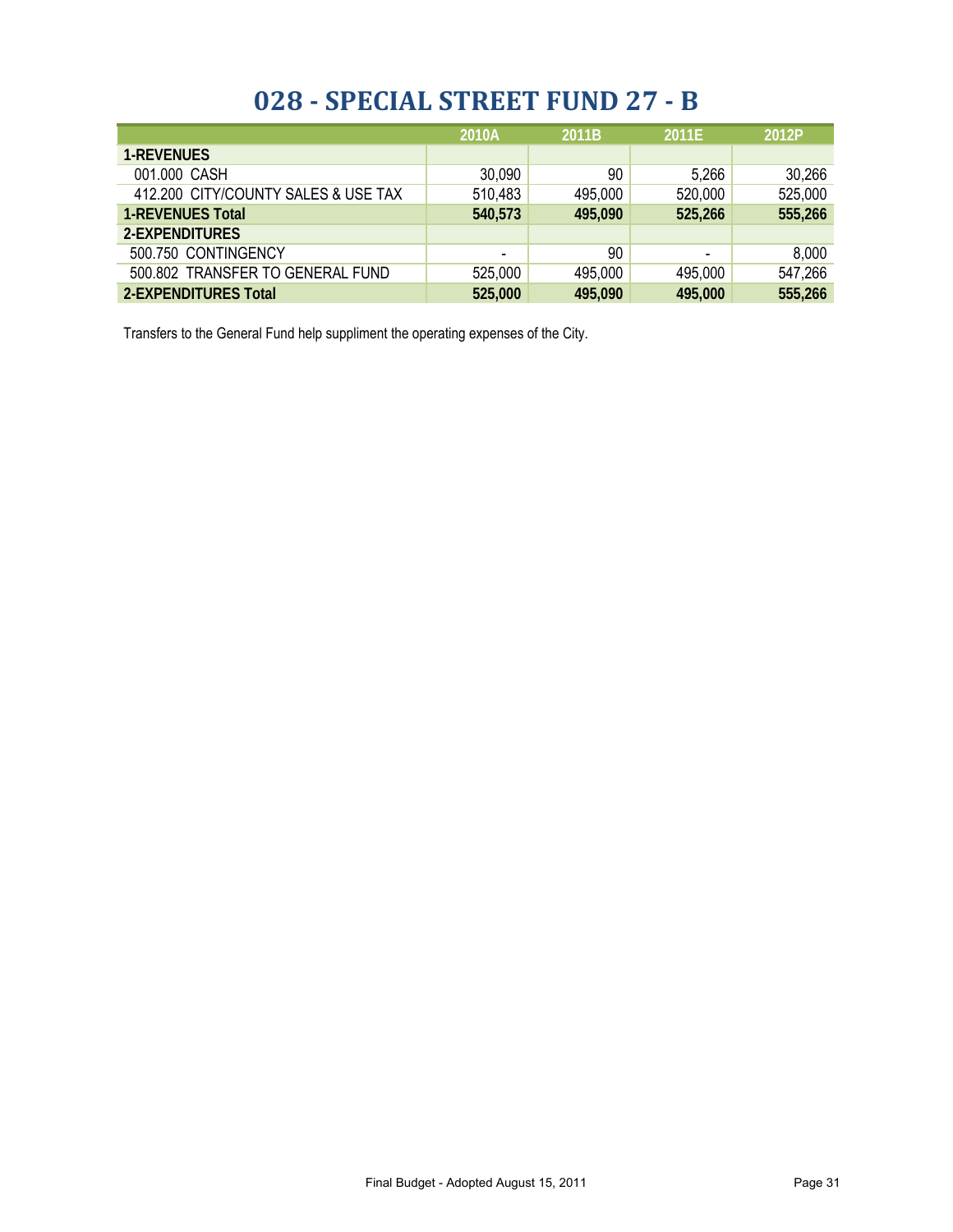### **029 - SPECIAL STREET FUND 27 - C**

|                                                     | 2010A   | 2011B   | 2011E   | 2012P   |
|-----------------------------------------------------|---------|---------|---------|---------|
| <b>1-REVENUES</b>                                   |         |         |         |         |
| 001.000 CASH                                        | 14,079  | 1,579   | 1,308   | 28,308  |
| 412.200 CITY/COUNTY SALES & USE TAX                 | 170,161 | 165,000 | 171,000 | 176,000 |
| 438.000 MISCELLANEOUS                               |         |         | 67,000  |         |
| <b>1-REVENUES Total</b>                             | 184,240 | 166,579 | 239,308 | 204,308 |
| 500.210 MAINTENACE AND REPAIR BUILDING              | 11,919  | 6,000   | 95,000  | 15,000  |
| <b>MAINTENACE &amp; REPAIR EQUIPMENT</b><br>500.211 | 238     | 4,000   | 10,000  | 10,000  |
| 500.401 INSURANCE & SURETY BONDS                    | 7,360   | 8,500   | 7,500   | 7,500   |
| 500.409 APPROPRIATION-JO. CO. HUM. REC              | 39,413  | 38,000  | 40,000  | 54,308  |
| 500.427 PROPERTY TAX PAYMENTS                       | 5,320   | 5,000   | 5,500   | 5,500   |
| 500.523 GROUNDS IMPROVEMENTS                        | 247     | 3,000   | 3,000   | 3,000   |
| 500.750 CONTINGENCY                                 |         | 79      |         |         |
| 500.802 TRANSFER TO GENERAL FUND                    | 115,000 | 102,000 | 50,000  | 20,000  |
| 500.809 TRANSFER TO EQUIP RESERV FUND               |         |         |         | 89,000  |
| <b>2-EXPENDITURES Total</b>                         | 179,497 | 166,579 | 211,000 | 204,308 |

Roof Repairs will be paid from Equipment & Building Reserve in 2013

Transfers are being made to the Equipment / Building Fund to reserve the funds for payment of Roof/Facility Repairs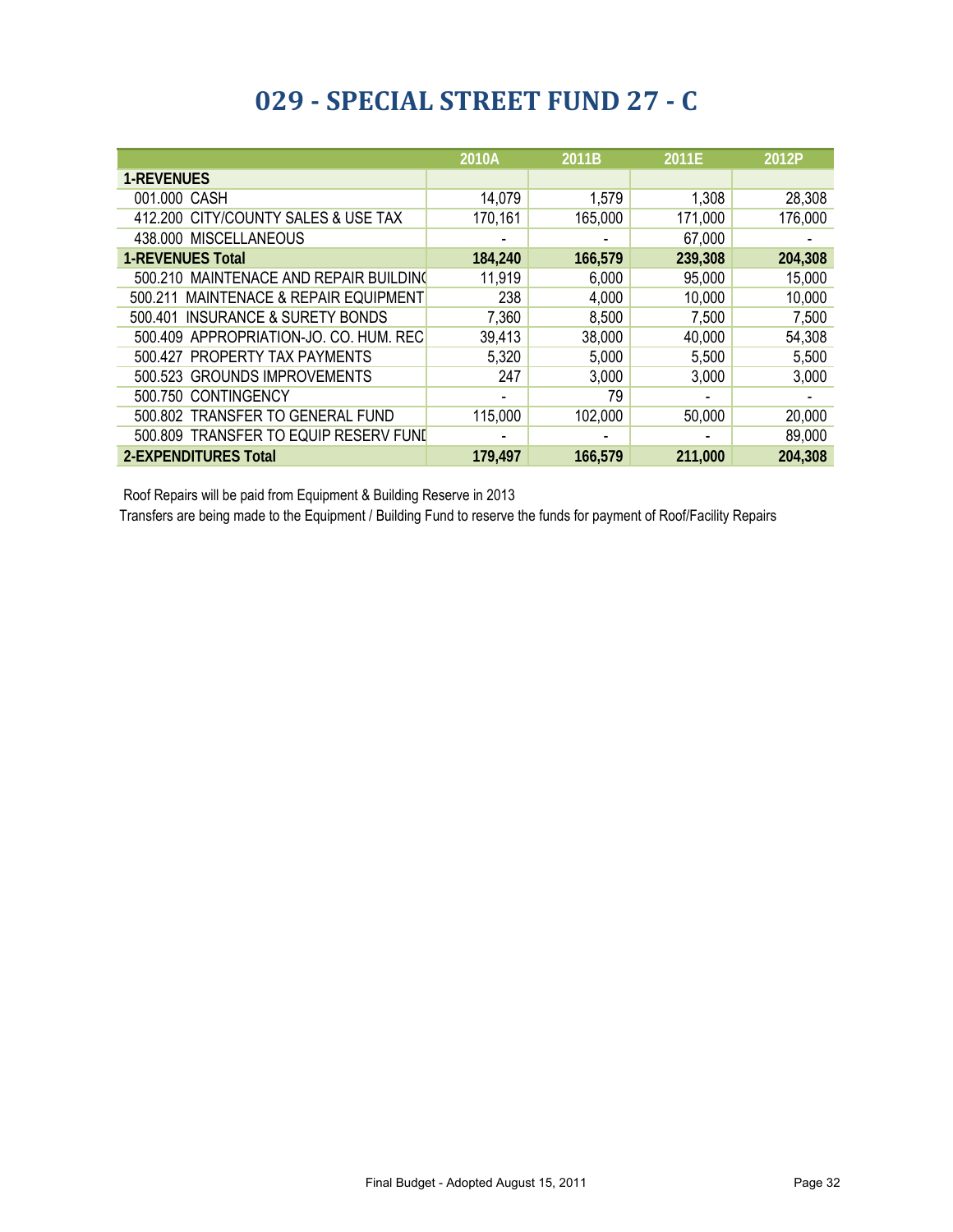### **030 - SPECIAL INFRASTRUCTURE 27-D**

|                                        | 2010A                    | 2011B                    | 2011E   | 2012P   |
|----------------------------------------|--------------------------|--------------------------|---------|---------|
| <b>1-REVENUES</b>                      |                          |                          |         |         |
| 001.000 CASH                           | 185,285                  | 133,285                  | 112,465 | 214,025 |
| 412.200 CITY/COUNTY SALES & USE TAX    | 340,322                  | 333,000                  | 350,000 | 355,000 |
| <b>1-REVENUES Total</b>                | 525,607                  | 466,285                  | 462,465 | 569,025 |
| 2-EXPENDITURES                         |                          |                          |         |         |
| 500.209 PROFESSIONAL SERVICES          | $\overline{\phantom{a}}$ | $\overline{\phantom{a}}$ |         |         |
| 500.438 STREET MAINTENANCE             | 270,000                  |                          | 29,000  |         |
| 500.438 UNDESIGNATED INFRASTRUCTURE PR | $\overline{\phantom{a}}$ |                          |         | 416,121 |
| 500.454 SIDEWALK PROJECT               | $\overline{\phantom{0}}$ |                          |         |         |
| 500.501 RP SCHOOL BUILDING             | 111,833                  | 233,285                  | 150,000 |         |
| 500.504 MACHINERY & AUTO EQUIPMENT     | 7,375                    |                          |         |         |
| 500.611 TEMPORARY NOTE INTEREST        | 17,063                   |                          | 2,440   |         |
| 500.776 RC12-014 RESERVES              |                          | 233,000                  | 67,000  |         |
| 500.802 TRANSFER TO GENERAL FUND       |                          |                          |         | 152,904 |
| <b>2-EXPENDITURES Total</b>            | 406,271                  | 466,285                  | 248,440 | 569,025 |

Transfers to the General Fund for the payment of the Pool Payment - (This is an infrasture cost to build the pool) Sales Tax Revenue .25% for the purpose of infrastructure improvements to the City (Expires 2023)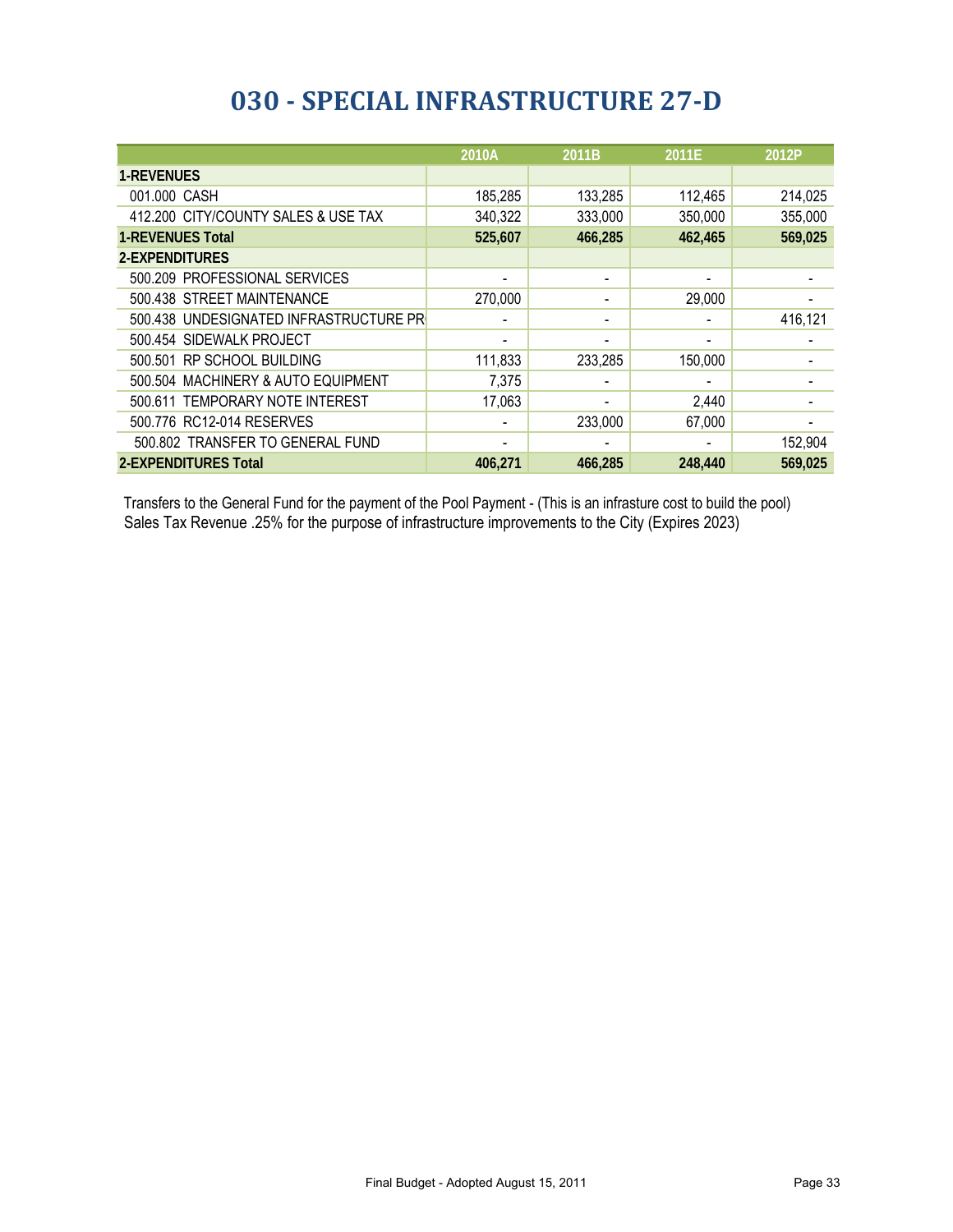|                                    | 2010A                    | 2011B   | 2011E                    | 2012P   |
|------------------------------------|--------------------------|---------|--------------------------|---------|
| <b>1-REVENUES</b>                  |                          |         |                          |         |
| 001.000 CASH                       | 248,876                  | 155,876 | 131,763                  | 86,977  |
| 436.000 SALE OF ASSETS             | ٠                        |         | 18,915                   |         |
| 446.000 TRANSFER FROM GENERAL FUND | 30,000                   | 30,000  | 42,150                   | 85,000  |
| 440.113 TRANSFER FROM SPECIAL HWY  |                          |         |                          | 4,000   |
| 446.001 TRANSFER FROM COMM CTR     | $\overline{\phantom{0}}$ |         |                          | 89,000  |
| <b>1-REVENUES Total</b>            | 278,876                  | 185,876 | 192,828                  | 264,977 |
| 2-EXPENDITURES                     |                          |         |                          |         |
| 500.504 MACHINERY & AUTO EQUIPMENT | 123,992                  | 85,876  | 105,851                  | 109,251 |
| 500.619 L/P-POLICE CAR PRINCIPAL   | 22,310                   |         |                          |         |
| 500.620 L/P-POLICE CAR INTEREST    | 811                      |         |                          |         |
| 500.760 BUILDING RESERVE           | $\overline{\phantom{a}}$ | 100,000 | $\overline{\phantom{a}}$ | 155,726 |
| 500.751 COMMUNITY CENTER ROOF      | $\blacksquare$           |         |                          |         |
| 2-EXPENDITURES Total               | 147.113                  | 185,876 | 105.851                  | 264,977 |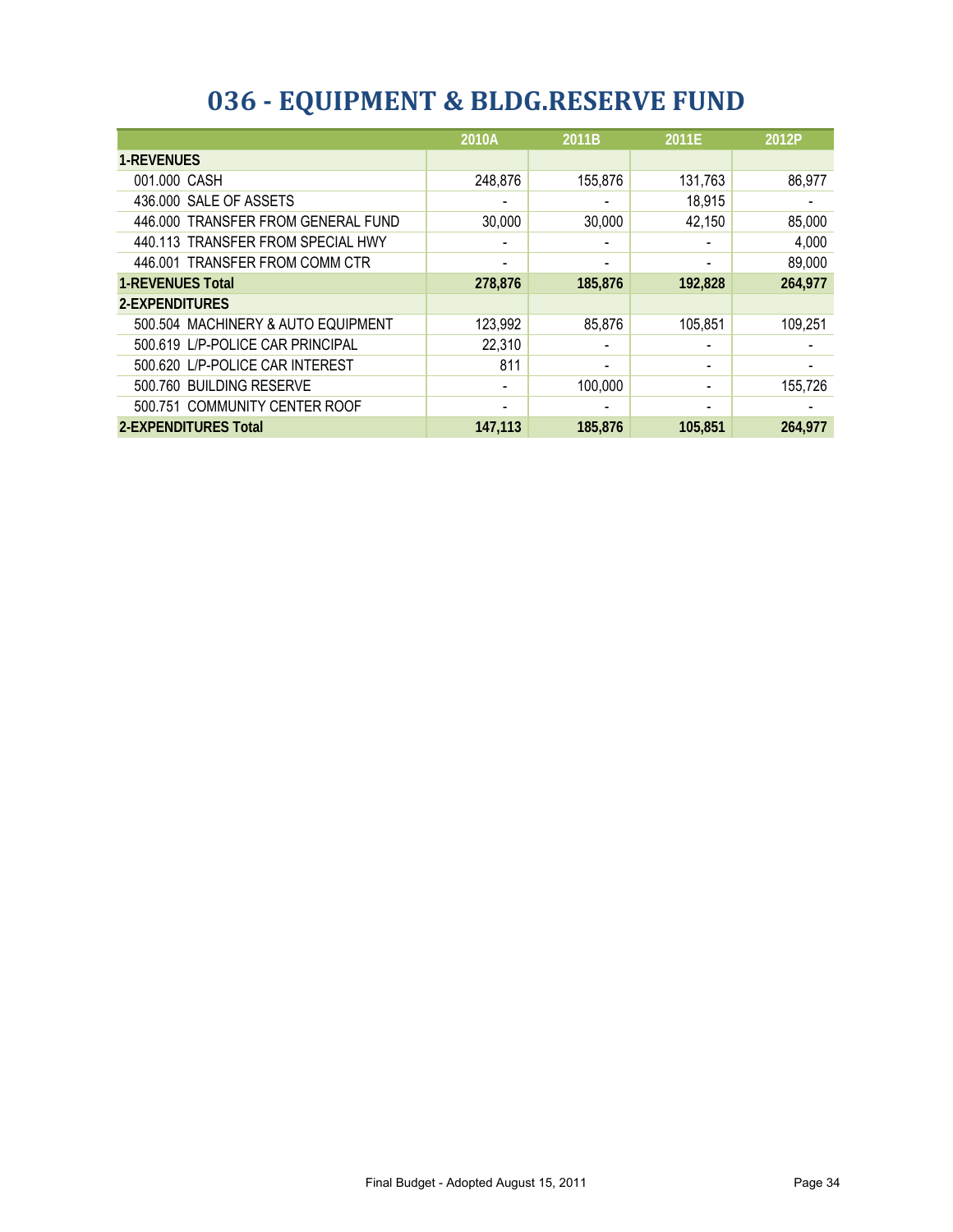## **036 - EQUIPMENT & BLDG.RESERVE FUND**

|                                                                            |               | Lease/         | Down         |
|----------------------------------------------------------------------------|---------------|----------------|--------------|
| <b>Capital Purchases - Budgeted for 2012</b><br>Police:                    | Cost          | Finance        | Payment 2012 |
| Police Car - Patrol (2)                                                    | 50,000        | 25,000         | 25,000       |
| <b>Public Works:</b>                                                       |               |                |              |
| 1-Ton Pickup                                                               | 65,000        | 40,000         | 25,000       |
| Reflectometer (Shared Cost with Fairway and Westwoo                        | 4,000         |                | 4,000        |
| Administration:                                                            |               |                |              |
| N/A                                                                        |               |                |              |
| Information Systems: (Major Computer Equipment, ie Servers)                |               |                |              |
| N/A                                                                        |               |                |              |
|                                                                            |               |                |              |
| <b>Total</b>                                                               | 119,000       | 65,000         | 54,000       |
|                                                                            |               |                |              |
| <b>Existing Lease Payments</b>                                             |               |                |              |
| <b>Public Works:</b>                                                       | Annual        | <b>Balance</b> | Payoff Yr    |
| STREET SWEEPER 2010                                                        | 31,251        | 182,787        | 2018         |
| DUMP TRUCK (2) 2011                                                        | 24,000        | 162,800        | 2017         |
| <b>Total Existing Lease Payments</b>                                       | 55,251        |                |              |
| Downpayments (2012)                                                        | 54,000        |                |              |
| TOTAL EQUIPMENT RESERVE NEEDS 2012                                         |               |                | 109,251      |
| <b>Capital Purchases - Budgeted for 2013</b>                               |               |                |              |
|                                                                            |               | Lease/Finance  | Down         |
|                                                                            | Cost          | Amount         | Payment 2013 |
| Police:                                                                    |               |                |              |
| Police Car - Patrol (2)                                                    | 50,000        | 25,000         | 25,000       |
| <b>Public Works:</b>                                                       |               |                |              |
| Pickup - Light Duty                                                        | 45,000        | 35,000         | 10,000       |
| Mowers (2)                                                                 | 20,000        |                | 20,000       |
| Administration:                                                            |               |                |              |
| Passenger Vehicle *Budgeting Consideration for 2013 Budget Year (\$20,000) |               |                |              |
| Information Systems: (Major Computer Equipment, ie Servers)                |               |                |              |
| N/A                                                                        |               |                |              |
| <b>Total</b>                                                               | 115,000       | 60,000         | 55,000       |
|                                                                            |               |                |              |
| 2013 Lease Payments                                                        |               |                |              |
| <b>Public Works:</b>                                                       | <b>Annual</b> | <b>Balance</b> | Payoff Yr    |
| STREET SWEEPER 2010                                                        | 31,251        | 182,787        | 2,018        |
| DUMP TRUCK (2) 2011                                                        | 24,000        | 162,800        | 2,017        |
| 1-TON PICKUP 2012                                                          | 13,500        | 26,500         | 2,015        |
| Police:                                                                    |               |                |              |
| Police Car - Patrol (2)                                                    | 25,000        |                | 2,013        |
|                                                                            |               |                |              |
| <b>Total Existing Lease Payments</b>                                       | 93,751        |                |              |
| Downpayments (2013)<br>TOTAL EQUIPMENT RESERVE NEEDS 2013                  | 55,000        |                | 148,751      |
|                                                                            |               |                |              |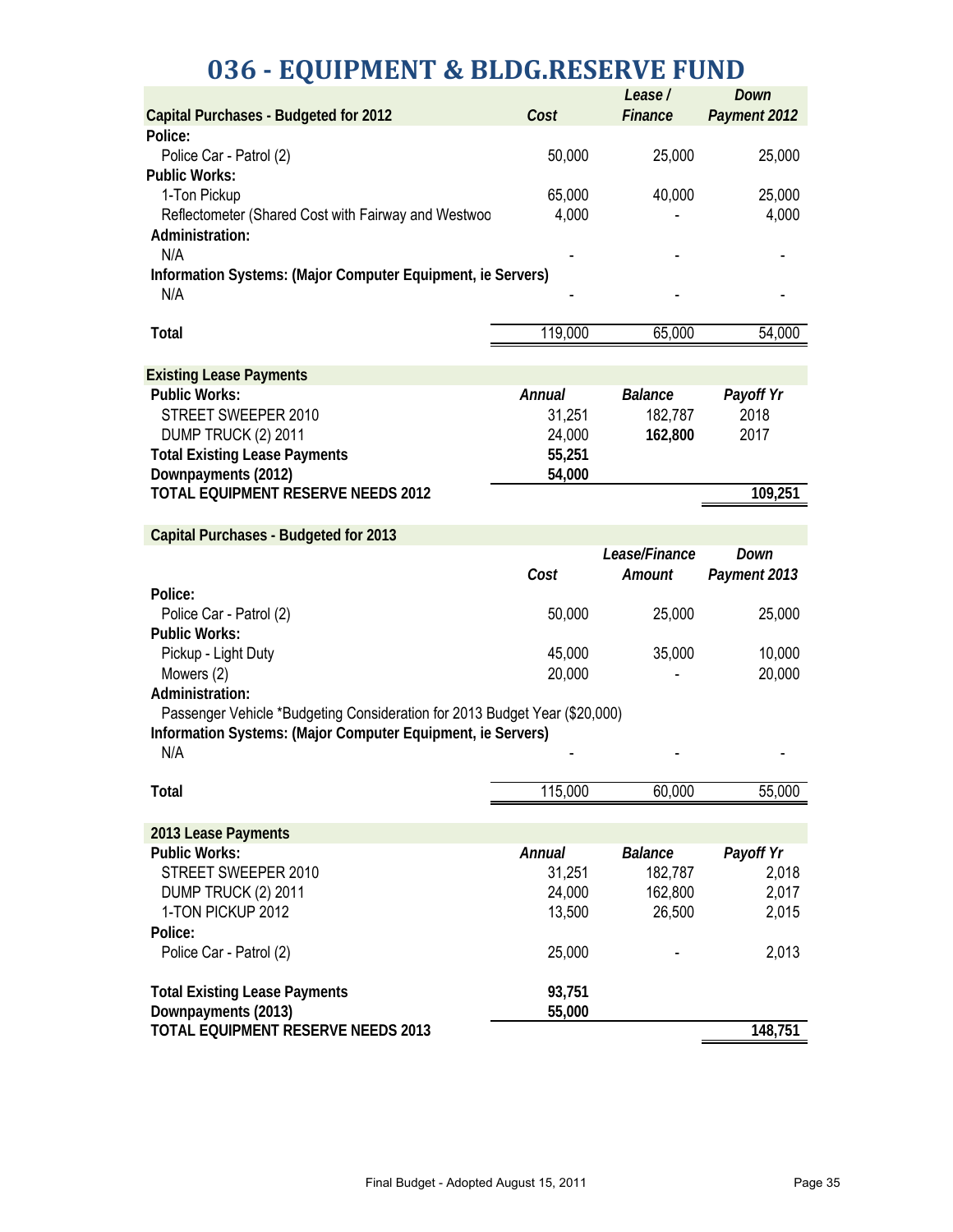## **037 - TIF 1A/B - BELLA ROE/WALMART**

|                                       | 2010A<br>2011B |         | 2011E   | 2012P   |
|---------------------------------------|----------------|---------|---------|---------|
| <b>1-REVENUES</b>                     |                |         |         |         |
| 001.000 CASH                          | 132,334        | 50,038  | 37,318  | 33,528  |
| 430.000 INTEREST ON INVESTMENT        | 26,235         | 9,000   | 27,000  | 27,000  |
| 440.003 TAX INCREMENT INCOME          | 244,788        | 320,000 | 220,000 | 220,000 |
| 440.007 TAX INCREMENT INCOME IB       | 266,385        | 270,000 | 230,000 | 230,000 |
| <b>1-REVENUES Total</b>               | 669,742        | 649,038 | 514,318 | 510,528 |
| 2-EXPENDITURES                        |                |         |         |         |
| 500.601 PRINCIPAL BONDS               | 166,473        | 427,809 | 252,500 | 297,359 |
| 500.602 INTEREST BONDS                | 226,296        | 218,729 | 218,489 | 210,669 |
| 500.612 DEBT SERVICE - BOND ISSUE TRF | $\blacksquare$ |         | 7,301   |         |
| 2-EXPENDITURES Total                  | 405.236        | 649.038 | 480,790 | 510,528 |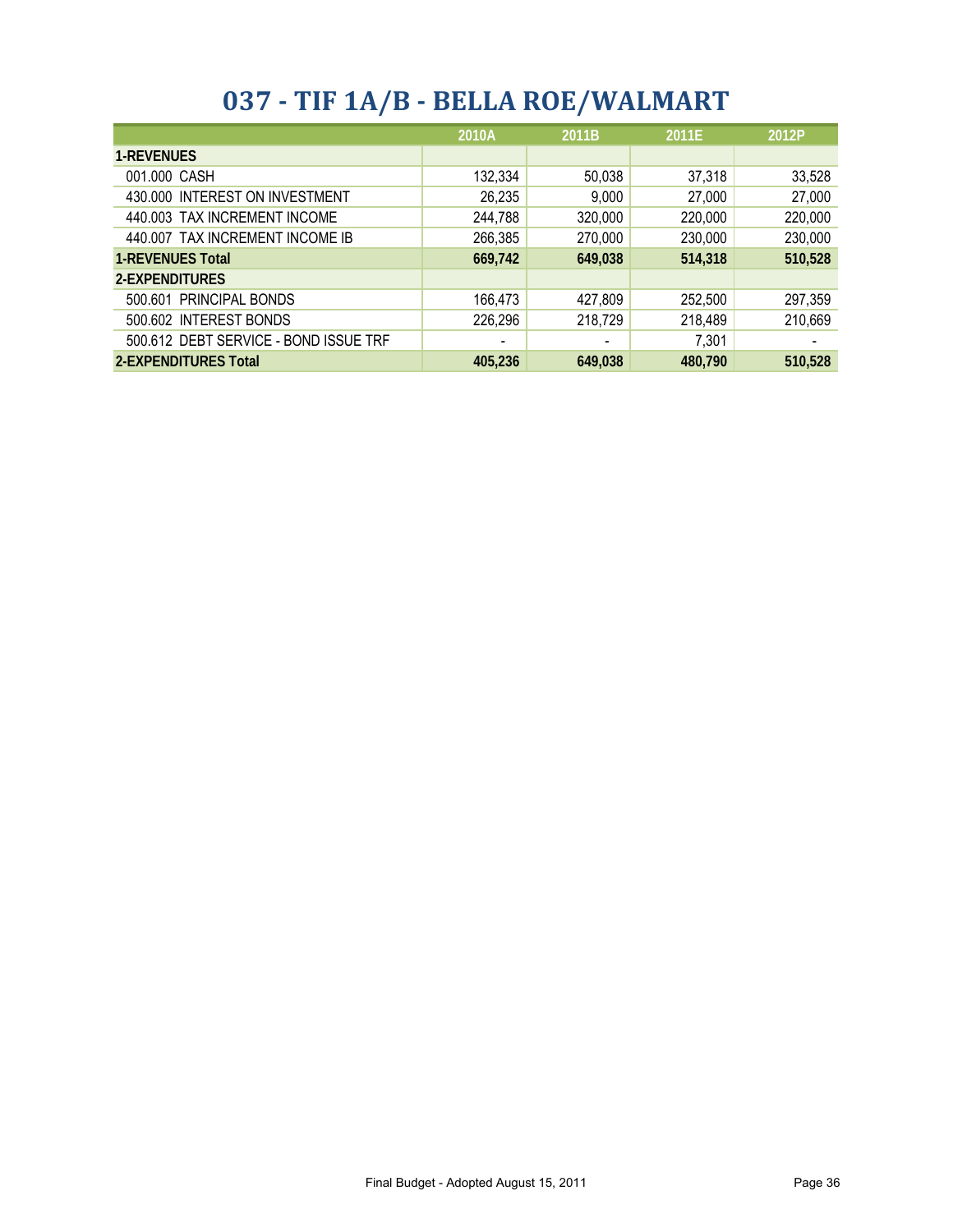#### **039 - R.P.PUBLIC BUILDING COMMISSION**

|                                    | 2010A                    | 2011B | 2011E | 2012P |
|------------------------------------|--------------------------|-------|-------|-------|
| <b>1-REVENUES</b>                  |                          |       |       |       |
| 001.000 CASH                       | $\overline{\phantom{a}}$ |       |       |       |
| 446.000 TRANSFER FROM GENERAL FUND | $\overline{\phantom{a}}$ |       |       |       |
| 450.003 TRANSFER FROM 045 FUND     | $\overline{\phantom{a}}$ |       |       |       |
| <b>1-REVENUES Total</b>            | ٠                        |       |       |       |
| 2-EXPENDITURES                     |                          |       |       |       |
| 500.601 PRINCIPAL BONDS            | $\overline{\phantom{0}}$ |       |       |       |
| 500.602 INTEREST BONDS             |                          |       |       |       |
| <b>2-EXPENDITURES Total</b>        | $\overline{\phantom{0}}$ |       |       |       |

Fund was used for the purpose of purchasing/debt service for City Hall.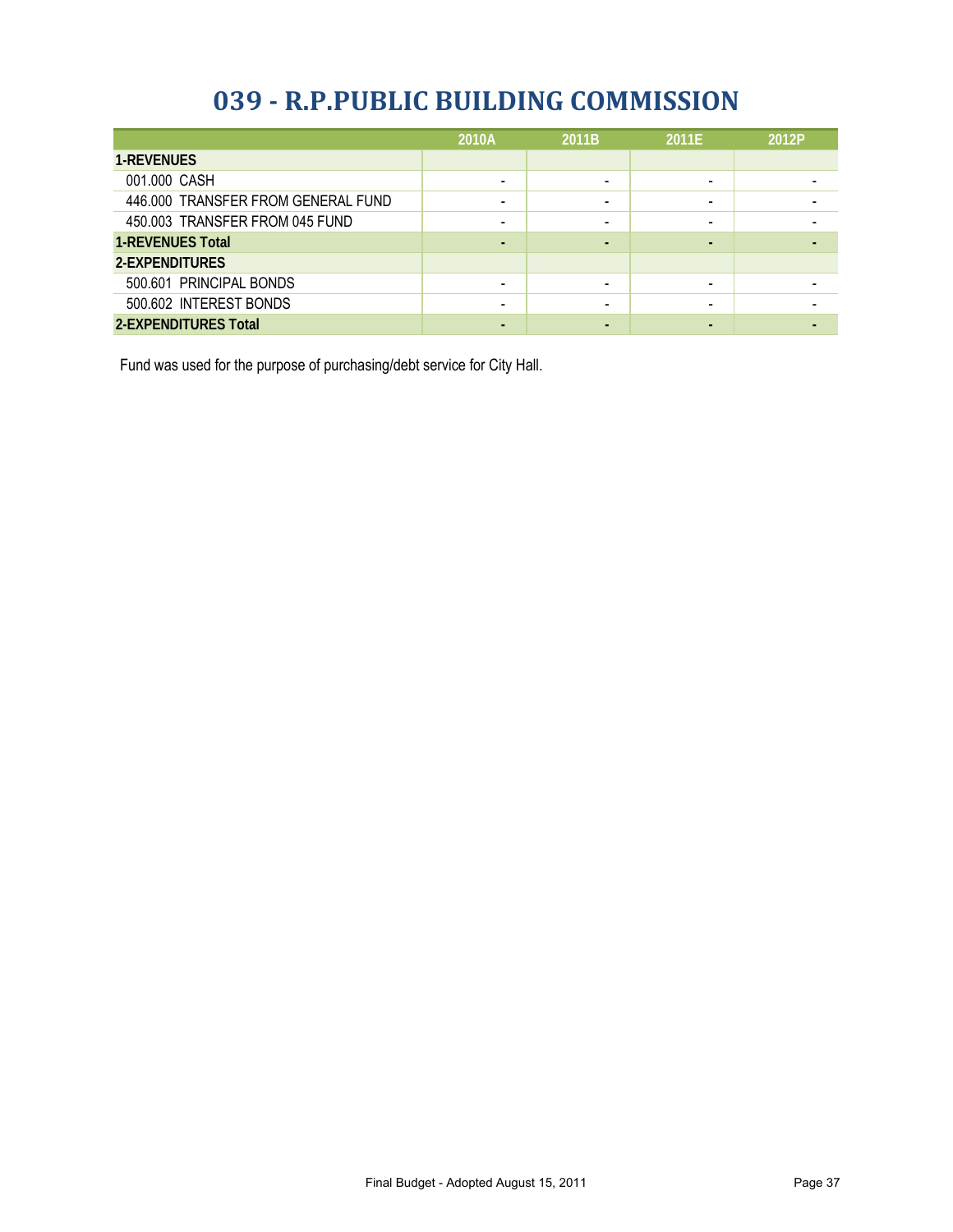## **040 - TDD#1-PRICE CHOPPER**

|                                     | 2010A                        | 2011B                    | 2011E                    | 2012P                    |
|-------------------------------------|------------------------------|--------------------------|--------------------------|--------------------------|
| <b>1-REVENUES</b>                   |                              |                          |                          |                          |
| 001.000 CASH                        | 30,606                       | 19,300                   | 383,684                  | 289,571                  |
| 412.200 CITY/COUNTY SALES & USE TAX | 265,957                      | 341,813                  | 267,000                  | 267,000                  |
| 430.000 INTEREST ON INVESTMENT      | 3,268                        | $\overline{\phantom{0}}$ | $\overline{\phantom{0}}$ | $\overline{\phantom{0}}$ |
| 440.004 BOND PROCEEDS               | $\qquad \qquad \blacksquare$ | $\overline{\phantom{0}}$ | $\overline{\phantom{a}}$ | $\overline{\phantom{0}}$ |
| <b>1-REVENUES Total</b>             | 299,831                      | 361,113                  | 650,684                  | 556,571                  |
| 2-EXPENDITURES                      |                              |                          |                          |                          |
| 500.214 OTHER CONTRACTUAL SERVICES  | 7,500                        | 2,500                    | 2,500                    | 2,500                    |
| 500.601 PRINCIPAL BONDS             | 130,000                      | 140,000                  | 140,000                  | 155,000                  |
| 500.602 INTEREST BONDS              | 224,806                      | 218,613                  | 218,613                  | 227,575                  |
| <b>2-EXPENDITURES Total</b>         | 362,306                      | 361,113                  | 361,113                  | 556,571                  |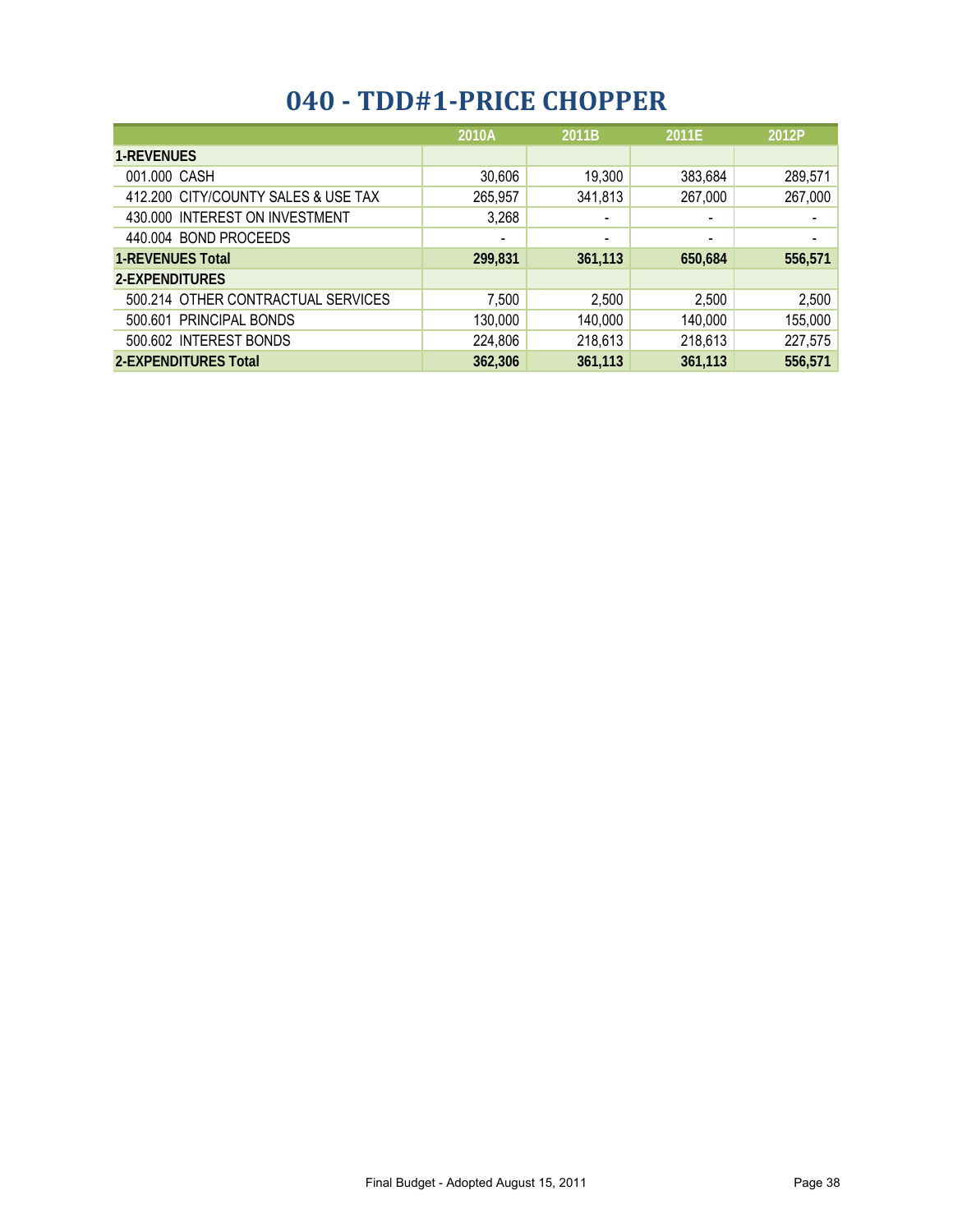### **041 - TDD#2-LOWES**

|                                     | 2010A   | 2011B                    | 2011E                    | 2012P   |
|-------------------------------------|---------|--------------------------|--------------------------|---------|
| <b>1-REVENUES</b>                   |         |                          |                          |         |
| 001.000 CASH                        | 7,738   | 4,374                    | 78,216                   | 32,466  |
| 412.200 CITY/COUNTY SALES & USE TAX | 102,786 | 137,195                  | 105,000                  | 115,000 |
| 430.000 INTEREST ON INVESTMENT      | 946     | $\overline{\phantom{0}}$ | $\overline{\phantom{a}}$ |         |
| <b>1-REVENUES Total</b>             | 111,470 | 141,569                  | 183,216                  | 147,466 |
| 2-EXPENDITURES                      |         |                          |                          |         |
| 500.214 OTHER CONTRACTUAL SERVICES  | 2,000   | $\overline{\phantom{0}}$ | 2,000                    | 2,000   |
| 500.601 PRINCIPAL BONDS             | 50,000  | 55,000                   | 65,000                   | 61,716  |
| 500.602 INTEREST BONDS              | 89,131  | 86,569                   | 83,750                   | 83,750  |
| <b>2-EXPENDITURES Total</b>         | 141.131 | 141,569                  | 150,750                  | 147,466 |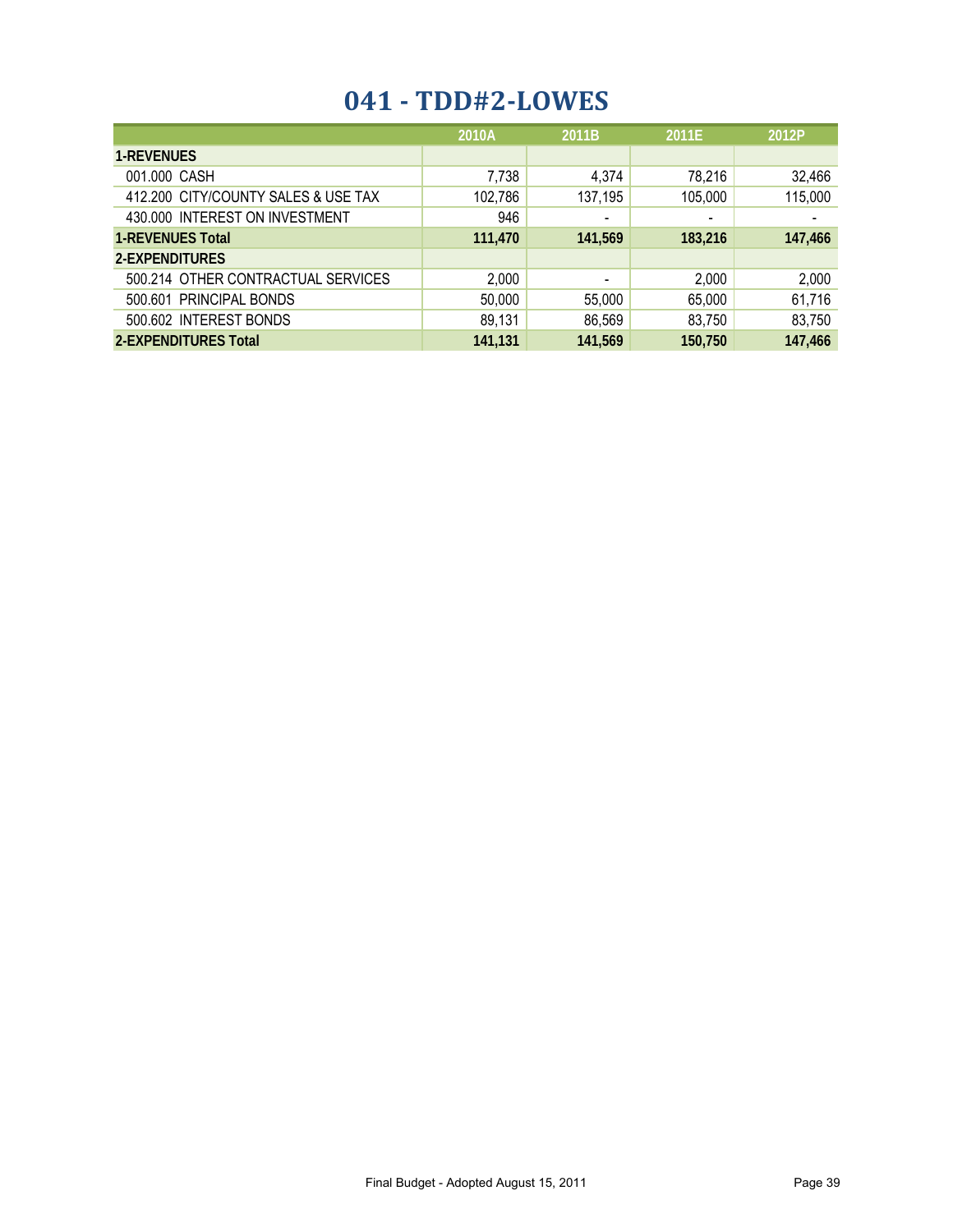|  |  | 045 - TIF 2A/D - MCDONALDS/CITY HALL |  |
|--|--|--------------------------------------|--|
|--|--|--------------------------------------|--|

|                                    | 2010A                          |    | 2011B   |     | 2011E                    |    | 2012P   |
|------------------------------------|--------------------------------|----|---------|-----|--------------------------|----|---------|
| <b>1-REVENUES</b>                  |                                |    |         |     |                          |    |         |
| 001.000 CASH                       | \$<br>144,463                  | \$ | 271,082 | -\$ | 272,477                  | \$ | 215,411 |
| 440.003 TAX INCREMENT INCOME       | \$<br>215,592                  | \$ | 220,000 | S   | 210,000                  | \$ | 210,000 |
| <b>1-REVENUES Total</b>            | \$<br>360,055                  | \$ | 491,082 | S   | 482,477                  | \$ | 425,411 |
| 2-EXPENDITURES                     |                                |    |         |     |                          |    |         |
| 500.204 LEGAL PRINTING             | \$<br>$\overline{\phantom{a}}$ | \$ |         | \$  | $\overline{\phantom{a}}$ | \$ |         |
| 500.209 PROFESSIONAL SERVICES      | \$<br>56,154                   | \$ | 475,516 | \$  | 250,000                  | \$ | 419,111 |
| 500.214 OTHER CONTRACTUAL SERVICES | \$<br>14,545                   | S  |         | \$  | $\overline{\phantom{0}}$ | S  |         |
| 500.602 INTEREST BONDS             | \$<br>218                      | \$ | 117     | \$  | 117                      | \$ |         |
| 500.810 TRANSFER TO PBC FUND.      | \$<br>$\overline{\phantom{a}}$ | S  |         | S   | $\overline{\phantom{a}}$ | \$ |         |
| 2-EXPENDITURES Total               | 87,578                         | \$ | 491,082 | S   | 267.066                  | \$ | 425,411 |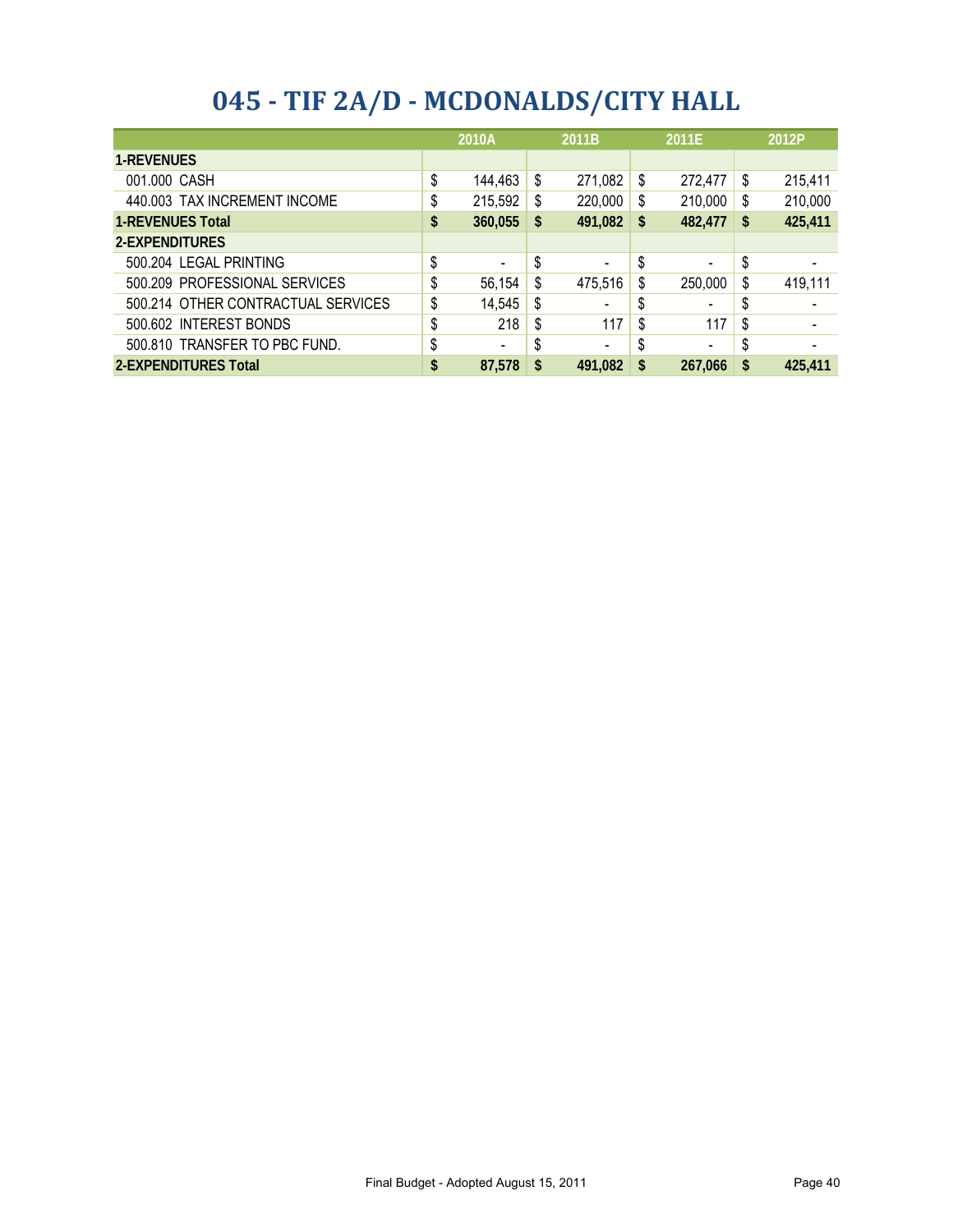|                                    |    | 2010A  | 2011B |                          | 2011E |                          |    | 2012P  |
|------------------------------------|----|--------|-------|--------------------------|-------|--------------------------|----|--------|
| <b>1-REVENUES</b>                  |    |        |       |                          |       |                          |    |        |
| 001.000 CASH                       | \$ | 2,242  | S     | 461                      | \$    | 2,530                    | \$ | 2,530  |
| 440.003 TAX INCREMENT INCOME       | \$ | 54,288 | S     | 91,500                   | \$    | 65,000                   | \$ | 65,000 |
| <b>1-REVENUES Total</b>            | \$ | 56,530 | -S    | 91,961                   | \$    | 67,530                   | S  | 67,530 |
| 2-EXPENDITURES                     |    |        |       |                          |       |                          |    |        |
| 500.209 PROFESSIONAL SERVICES      | \$ | ۰      | \$    | 1,961                    | \$    | $\blacksquare$           | \$ | 2,530  |
| 500.214 OTHER CONTRACTUAL SERVICES | \$ | 725    | \$    | $\overline{\phantom{0}}$ | \$    | $\blacksquare$           | \$ |        |
| 500.602 INTEREST BONDS             | \$ | 18,760 | \$    |                          | \$    | $\overline{\phantom{a}}$ | S  |        |
| 500.612 DEBT SERVICE - BOND ISSUE  | \$ | 34,515 | S     | 90,000                   | \$    | 65,000                   | \$ | 65,000 |
| <b>2-EXPENDITURES Total</b>        | \$ | 54,000 | S     | 91,961                   | \$    | 65,000                   | S  | 67,530 |

#### **048 - TIF 2C - VALLEY STATE BANK**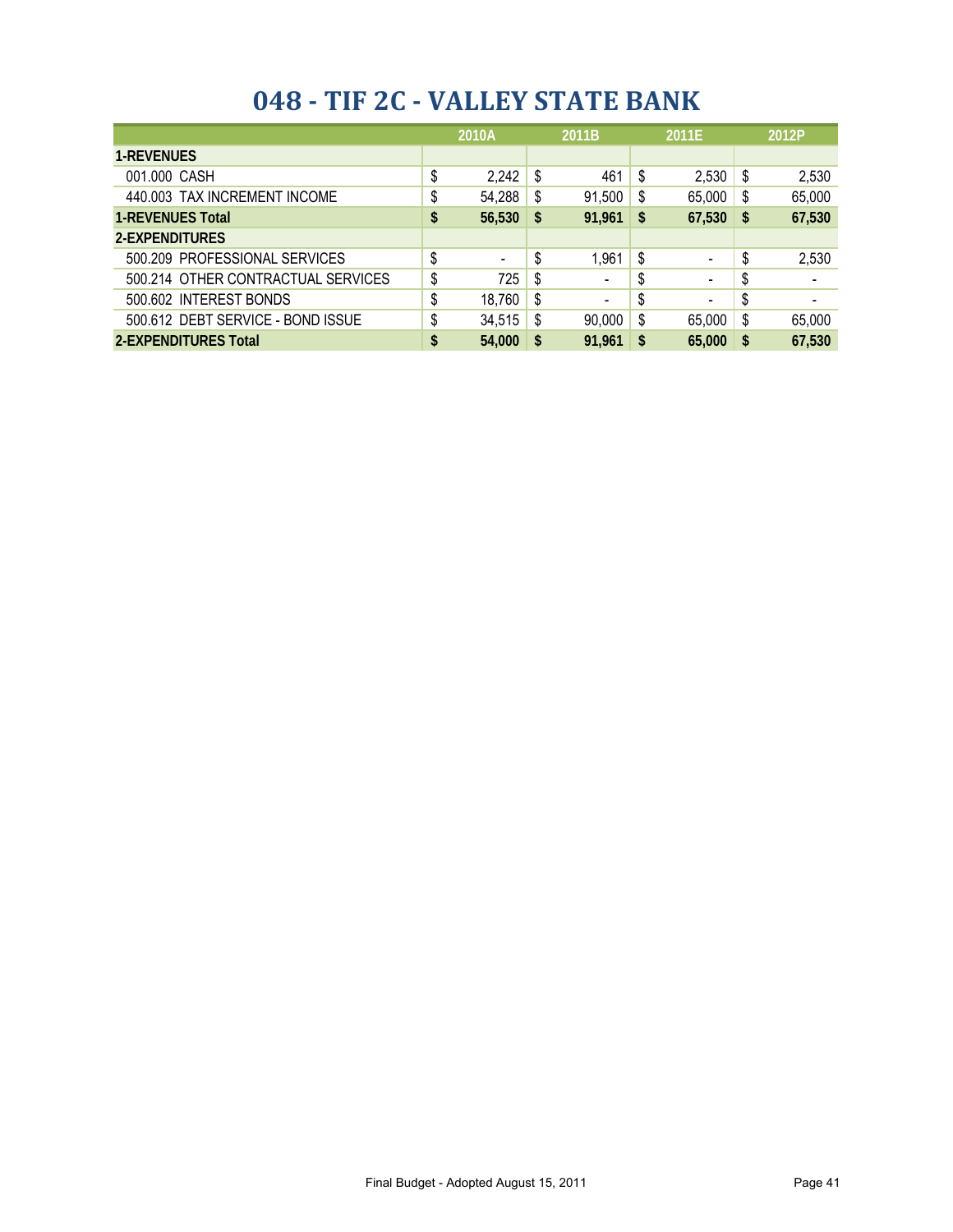| 049 - TIF 3A - BOULEVARD APTS |  |  |
|-------------------------------|--|--|
|-------------------------------|--|--|

|                                    | 2010A                | 2011B |                          | 2011E |                              |    | 2012P                    |
|------------------------------------|----------------------|-------|--------------------------|-------|------------------------------|----|--------------------------|
| <b>1-REVENUES</b>                  |                      |       |                          |       |                              |    |                          |
| 001.000 CASH                       | \$<br>2,278          | \$    | 1,500                    | - \$  | 4,198                        | \$ | 4,198                    |
| 440.003 TAX INCREMENT INCOME       | \$<br>71,920         | \$    | 72,000                   | - \$  | 70,000                       | \$ | 70,000                   |
| <b>1-REVENUES Total</b>            | \$<br>74,198         | \$    | 73,500                   | \$    | 74,198                       | \$ | 74,198                   |
| 2-EXPENDITURES                     |                      |       |                          |       |                              |    |                          |
| 500.209 PROFESSIONAL SERVICES      | \$<br>$\blacksquare$ | \$    | 3,500                    | - \$  | $\qquad \qquad \blacksquare$ | S  | 3,500                    |
| 500.214 OTHER CONTRACTUAL SERVICES | \$<br>2,398          | \$    | $\overline{\phantom{0}}$ | \$    | $\overline{\phantom{a}}$     | S  | 698                      |
| 500.602 INTEREST BONDS             | \$<br>24,008         | \$    |                          | \$    | $\overline{\phantom{a}}$     | S  | $\overline{\phantom{a}}$ |
| 500.612 DEBT SERVICE - BOND ISSUE  | \$<br>43,594         | \$    | 70,000                   | \$    | 70,000                       | \$ | 70,000                   |
| <b>2-EXPENDITURES Total</b>        | \$<br>70,000         | \$    | 73,500                   | S     | 70,000                       | \$ | 74,198                   |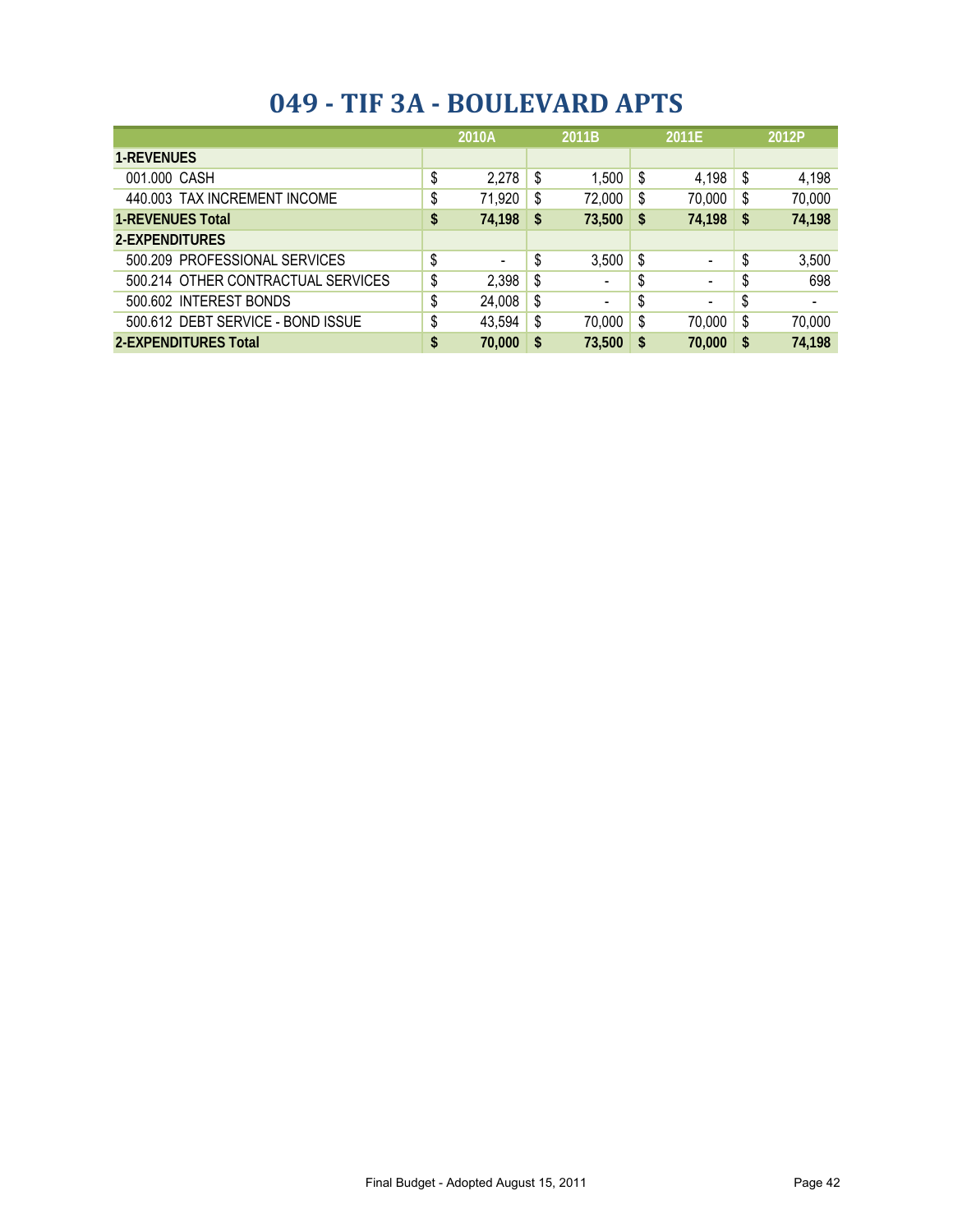## **051 - TIF 3C - OLD POOL AREA**

|                                | 2010A          | 2011B   | 2011E                    | 2012P                    |
|--------------------------------|----------------|---------|--------------------------|--------------------------|
| 001.000 CASH                   | 193,282        | 217,282 | 239,954                  | 264,954                  |
| 440.003 TAX INCREMENT INCOME   | 49,772         | 44,000  | 40,000                   | 40,000                   |
| <b>1-REVENUES Total</b>        | 243.054        | 261,282 | 279.954                  | 304,954                  |
| 2-EXPENDITURES                 |                |         |                          |                          |
| 500.209 PROFESSIONAL SERVICES  | 2,263          | -       | 15,000                   | $\overline{\phantom{0}}$ |
| 500.836 FUTURE PROJECT RESERVE | $\blacksquare$ | 261,282 | $\overline{\phantom{a}}$ | 304,954                  |
| 2-EXPENDITURES Total           | 2,263          | 261,282 | 15,000                   | 304,954                  |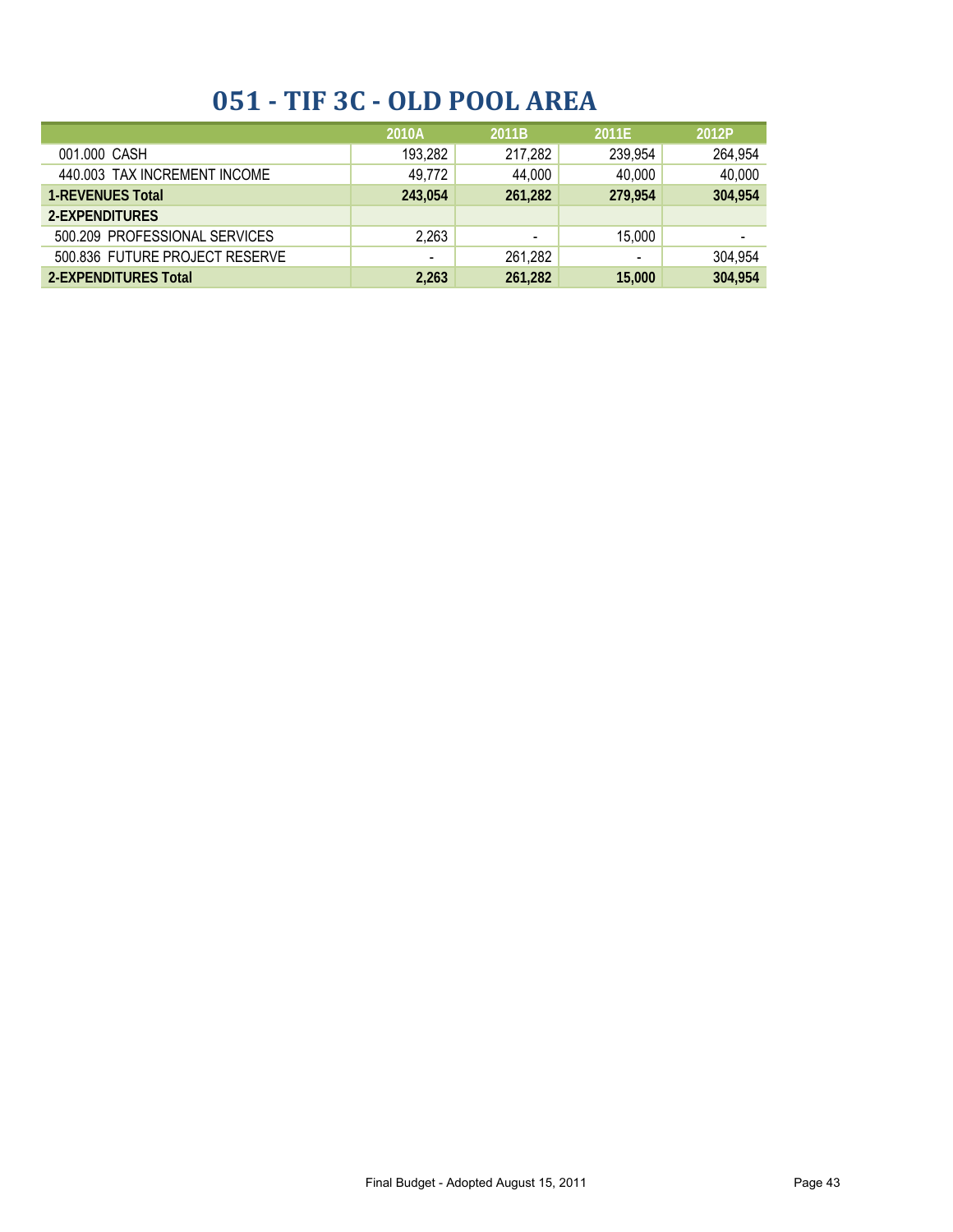### **052 - RP PROP OWNERS ASSOC**

|                                    | 2010A          | 2011B                        | 2011E                    | 2012P  |
|------------------------------------|----------------|------------------------------|--------------------------|--------|
| <b>1-REVENUES</b>                  |                |                              |                          |        |
| 001.000 CASH                       | 4,113          | 5,043                        | 5,917                    | 1,874  |
| 430.000 INTEREST ON INVESTMENT     |                | $\overline{\phantom{0}}$     | $\overline{\phantom{0}}$ |        |
| 438.000 MISCELLANEOUS              | 30,975         | 31,904                       | 31,904                   | 32,861 |
| <b>1-REVENUES Total</b>            | 35,089         | 36,947                       | 37,821                   | 34,735 |
| 2-EXPENDITURES                     |                |                              |                          |        |
| 500.408 MISC. CHARGES              | 27             | $\qquad \qquad \blacksquare$ | 5,000                    |        |
| 500.524 RPPOA COMMON AREA EXPENSES | 30,045         | 30,947                       | 30,947                   | 31,875 |
| 500.750 CONTINGENCY                | $\blacksquare$ | 6,000                        | $\overline{\phantom{a}}$ | 2,860  |
| 2-EXPENDITURES Total               | 30,072         | 36,947                       | 35.947                   | 34,735 |